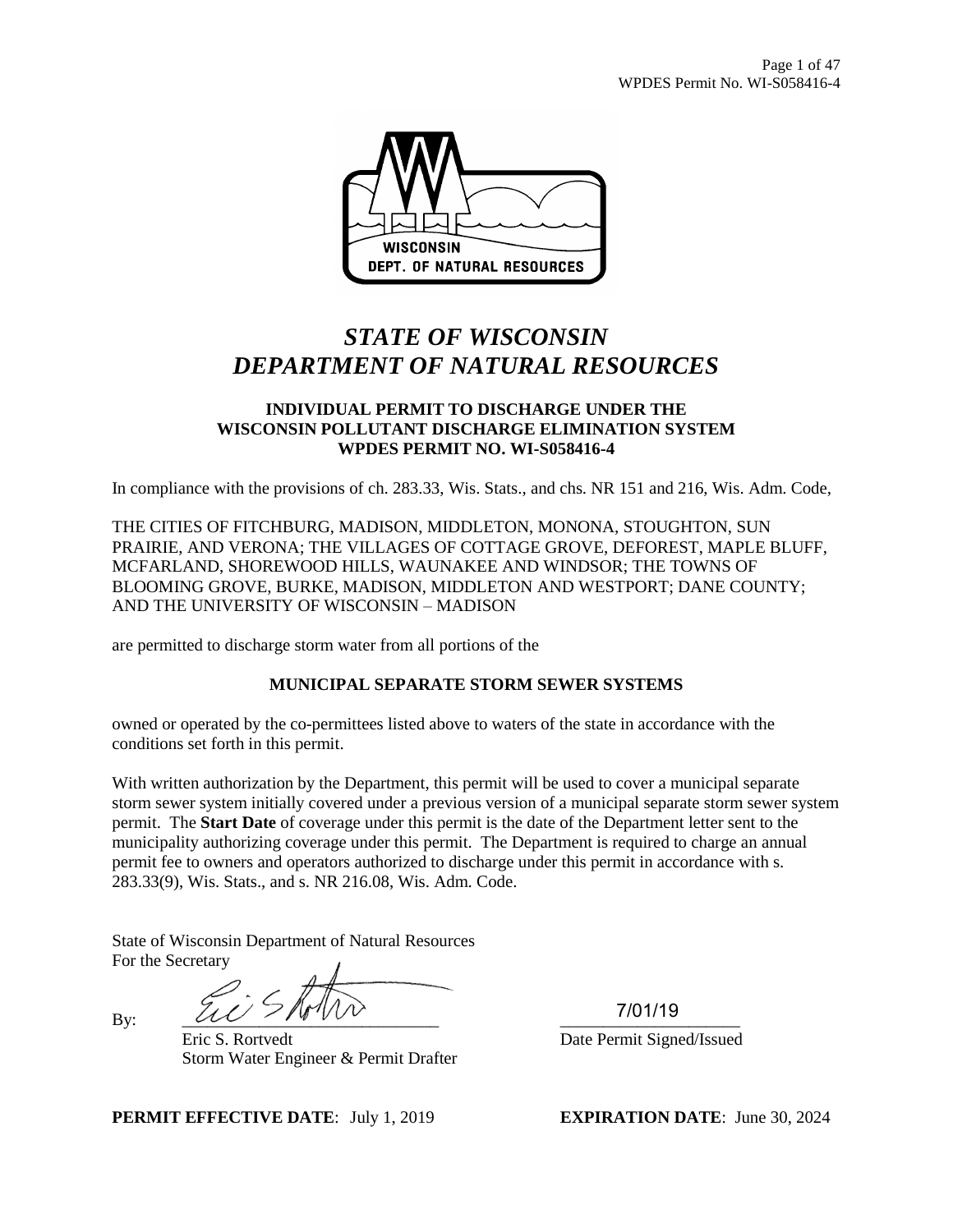# **TABLE OF CONTENTS**

|    | <b>SECTION</b>                              |                                                           | <b>PAGE</b>             |  |
|----|---------------------------------------------|-----------------------------------------------------------|-------------------------|--|
| 1. |                                             | <b>APPLICABILITY CRITERIA</b>                             | 3                       |  |
|    | 1.1                                         | <b>Permit Description and Purpose</b>                     | 3                       |  |
|    | 1.2                                         | <b>Permitted Area</b>                                     | 3                       |  |
|    | 1.3                                         | <b>Co-Permittees</b>                                      | $\overline{\mathbf{3}}$ |  |
|    | 1.4                                         | <b>Dane County</b>                                        | $\overline{\mathbf{3}}$ |  |
|    | 1.5                                         | <b>Authorized Discharges</b>                              | $\overline{\mathbf{3}}$ |  |
|    | 1.6                                         | <b>Water Quality Standards</b>                            | $\overline{\mathbf{4}}$ |  |
|    | 1.7                                         | <b>Outstanding and Exceptional Resource Waters</b>        | $\overline{\mathbf{4}}$ |  |
|    | 1.8                                         | <b>Impaired Water Bodies and TMDL Requirements</b>        | 5                       |  |
|    | 1.9                                         | Wetlands                                                  | 5                       |  |
|    | 1.10                                        | <b>Endangered and Threatened Resources</b>                | 6                       |  |
|    | 1.11                                        | <b>Historic Property</b>                                  | 6                       |  |
|    | 1.12                                        | <b>General Storm Water Discharge Limitations</b>          | 6                       |  |
|    | 1.13                                        | <b>Transfers</b>                                          | 6                       |  |
|    | 1.14                                        | <b>Exclusions</b>                                         | 6                       |  |
|    | 1.15                                        | <b>Compliance with Permit Requirements</b>                | 7                       |  |
| 2. |                                             | <b>GENERAL RESPONSIBILITIES FOR ALL CO-PERMITTEES</b>     | 7                       |  |
| 3. | STORM WATER MANAGEMENT PROGRAM REQUIREMENTS |                                                           |                         |  |
|    | 3.1                                         | <b>Public Education and Outreach</b>                      | 9                       |  |
|    | 3.2                                         | <b>Public Involvement and Participation</b>               | 11                      |  |
|    | 3.3                                         | <b>Illicit Discharge Detection and Elimination</b>        | 12                      |  |
|    | 3.4                                         | <b>Construction Site Pollutant Control</b>                | 15                      |  |
|    | 3.5                                         | <b>Post-Construction Storm Water Management</b>           | 17                      |  |
|    | 3.6                                         | <b>Pollution Prevention</b>                               | 18                      |  |
|    | 3.7                                         | <b>Storm Water Quality Management (Developed Urban</b>    |                         |  |
|    |                                             | Area Standard)                                            | 22                      |  |
|    | 3.8                                         | <b>Storm Sewer System Map</b>                             | 23                      |  |
|    | 3.9                                         | <b>Annual Report</b>                                      | 24                      |  |
|    | 3.10                                        | Cooperation                                               | 25                      |  |
|    | 3.11                                        | <b>Amendments</b>                                         | 26                      |  |
|    | 3.12                                        | <b>Reapplication for Permit Coverage</b>                  | 26                      |  |
| 4. |                                             | <b>SPECIAL RESPONSIBILITIES FOR CERTAIN CO-PERMITTEES</b> | 27                      |  |
| 5. |                                             | <b>COMPLIANCE SCHEDULE</b>                                | 30                      |  |
| 6. | <b>GENERAL CONDITIONS</b>                   |                                                           | 33                      |  |
| 7. |                                             | DEFINITIONS USED IN THIS PERMIT                           | 37                      |  |
|    |                                             |                                                           |                         |  |

**Appendix A: MS4 Co-Permittees Subject to the Rock River TMDL 40**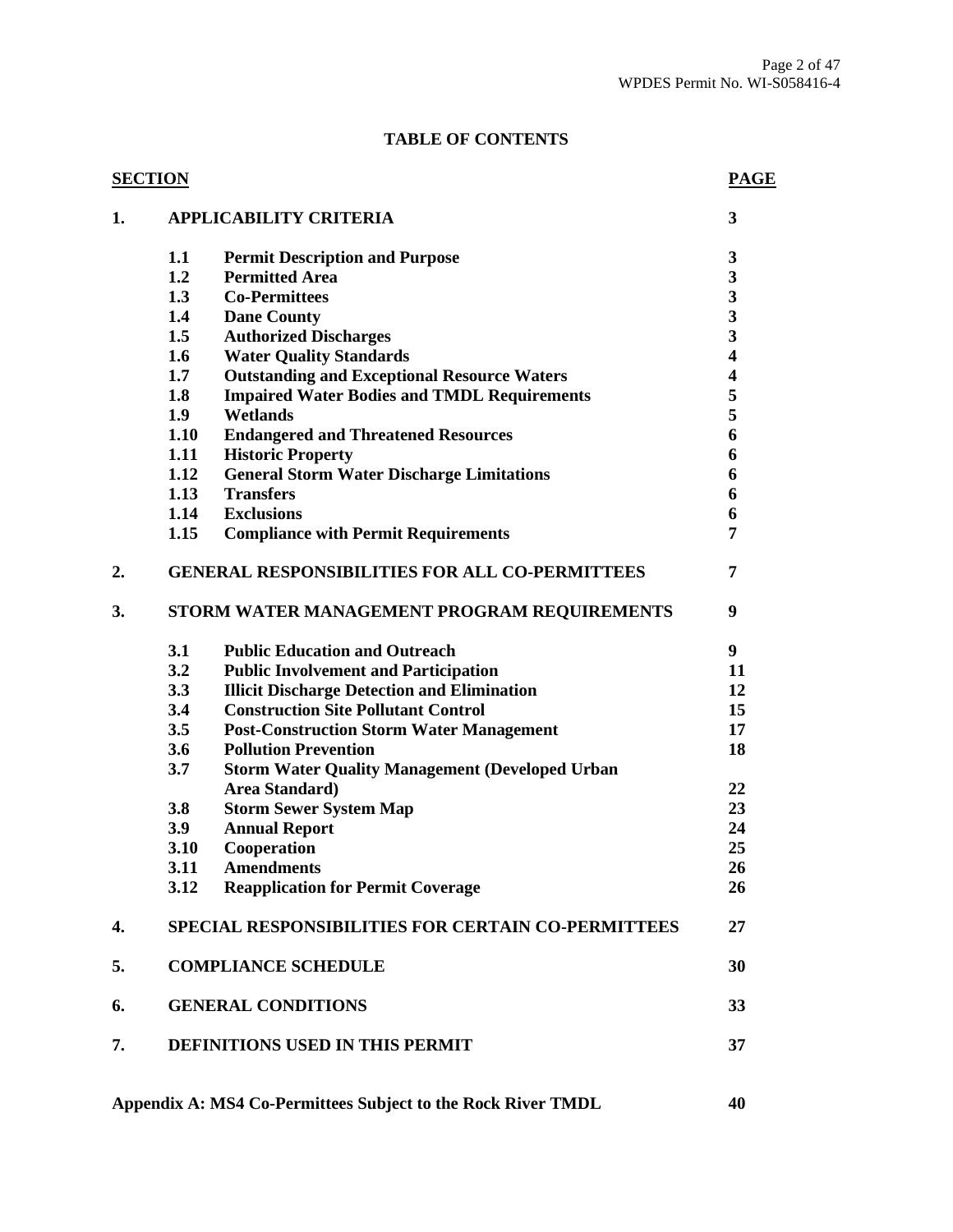## **1. APPLICABILITY CRITERIA**

#### **1.1 Permit Description and Purpose**

Each municipality listed as a co-permittee under this permit submitted a reissuance application letter to the Department of Natural Resources (hereinafter referred to as "Department") pursuant to s. NR 216.09, Wis. Adm. Code, to be covered under a group WPDES municipal storm water discharge permit for storm water discharges from the group's municipal separate storm sewer systems (MS4s) to waters of the state. The co-permittees under this permit are continuing to work together, potentially along with other MS4 general permittees, under an intermunicipal agreement (Madison Municipal Storm Water Partnership) to refine and implement an extensive joint information and education plan and have agreed to cooperate as appropriate on permit requirements.

This permit regulates storm water discharges in accordance with ch. 283, Wis. Stats. and subch. I of ch. NR 216, Wis. Adm. Code, and implements the non-agricultural and transportation facility performance standards of ch. NR 151, Wis. Adm. Code. A municipality that is a co-permittee under this permit is only responsible for permit conditions relating to discharges from the MS4 under its jurisdiction for which it is the owner or operator.

#### **1.2 Permitted Area**

This permit covers all areas under the ownership, control or jurisdiction of the co-permittees that contribute to discharges from a municipal separate storm sewer system (MS4) that receives runoff from an urbanized area, adjacent developing areas and areas whose runoff is connected or will connect to a municipal separate storm sewer regulated under subch. I of ch. NR 216, Wis. Adm. Code.

#### **1.3 Co-Permittees**

There are 21 municipalities (or co-permittees) covered under this permit including: The Cities of Fitchburg, Madison, Middleton, Monona, Stoughton, Sun Prairie, and Verona; the Villages of Cottage Grove, DeForest, Maple Bluff, McFarland, Shorewood Hills, Waunakee and Windsor; the Towns of Blooming Grove, Burke, Madison, Middleton and Westport; Dane County; and the University of Wisconsin – Madison.

As a state entity, the University Wisconsin - Madison owns, controls and/or has jurisdiction in lands outside of their responsible MS4 permit compliance area. The lands outside of their permit compliance area shall be accounted under this WPDES permit as in the jurisdiction of the applicable co-permittee where they reside.

#### **1.4 Dane County**

Specifically, for Dane County as a co-permittee, this permit only authorizes discharges of storm water from the MS4 owned or operated by Dane County that occur within the geographical boundaries of the other co-permittees.

#### **1.5 Authorized Discharges**

**1.5.1** This permit authorizes storm water point source discharges from the co-permittee's MS4 to waters of the state in the permitted area. This permit also authorizes the discharge of storm water co-mingled with flows contributed by process wastewater, non-process wastewater, and storm water associated with industrial activity, provided the discharges are regulated by other WPDES permits or are discharges which are not considered illicit discharges pursuant to section 3.3 of this permit.

**1.5.2** A permanent pumped storm water discharge from an otherwise internally drained area may be authorized under this permit, provided all of the following: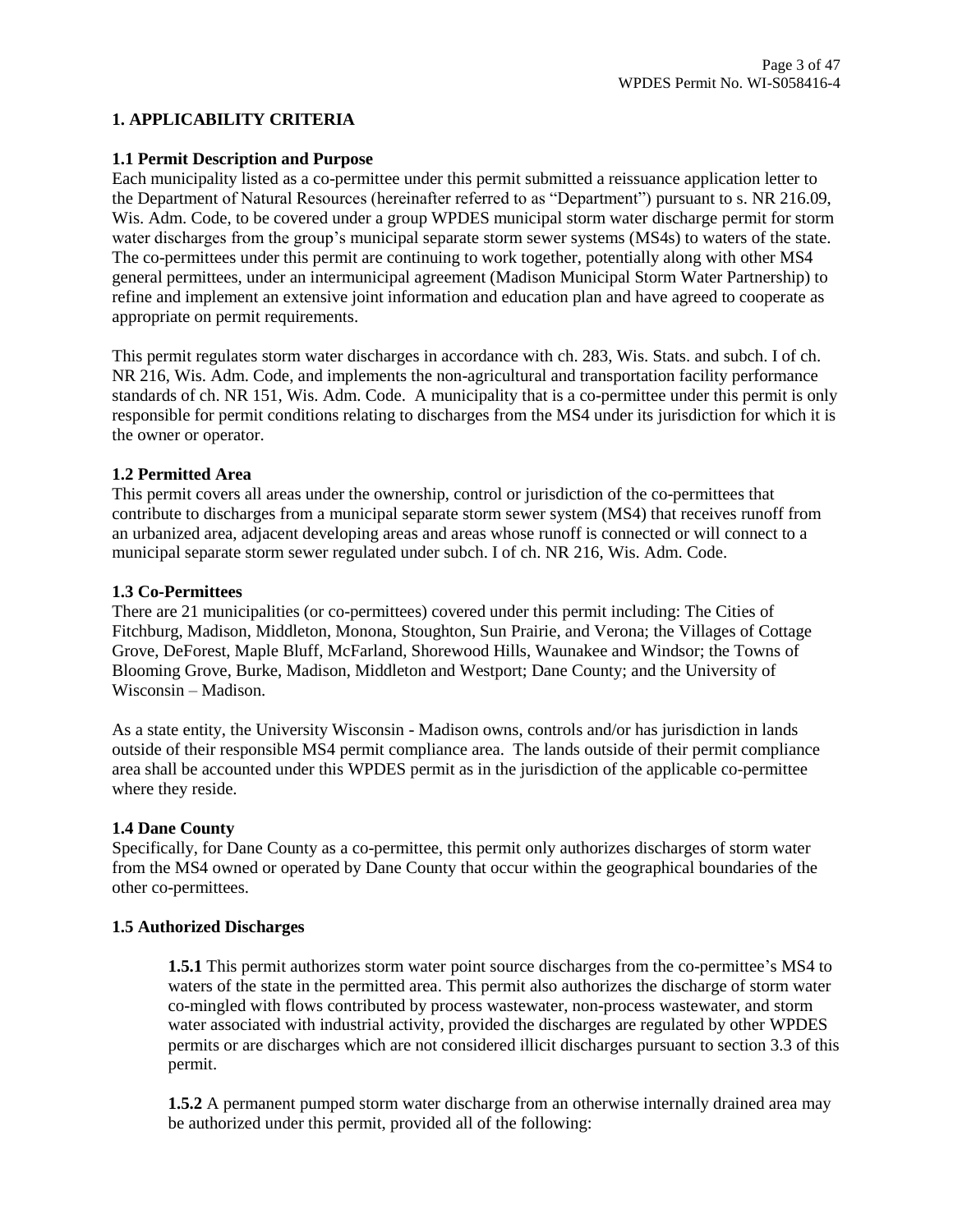- **a.** Written confirmation must be received from the Department's storm water program that the discharge is authorized under this permit. The co-permittee shall provide the Department with a pumping management plan and other information it deems relevant to determine if the discharge should be authorized under this permit.
- **b.** The pumped discharge shall be operated in a manner to prevent accumulated sediment from entering the pumped water intake.
- **c.** The discharge shall be operated in a manner to prevent downgradient erosion.

**1.5.3** The City of Middleton is authorized to discharge pumped water from Tiedeman Pond, which will flow over a mile before entering Lake Mendota, with additional requirements in section 4.2.

**Note**: The pumped discharge from Tiedeman Pond was previously authorized under WPDES permit no. WI-0049956-1. Once this permit is reissued, the Department will send a letter to the City of Middleton terminating its coverage under WPDES permit no. WI-0049956-1.

**1.5.4** The City of Stoughton is authorized to discharge pumped water from Paradise Pond, which will flow over a mile before entering the Yahara River, with additional requirements in section 4.4.

**Note**: Authorization under this WPDES permit does not exempt the discharge from compliance with all other applicable local, state and federal regulations.

### **1.6 Water Quality Standards**

**1.6.1** This permit specifies the conditions under which storm water may be discharged to waters of the state for the purpose of achieving water quality standards contained in chs. NR 102 through 105, 140 and 207, Wis. Adm. Code. For the term of this permit, compliance with water quality standards will be addressed by adherence to the requirements in this permit.

**1.6.2** This permit does not authorize discharges that the Department determines will cause or have reasonable potential to cause or contribute to an exceedance above any applicable water quality standards.

#### **1.7 Outstanding and Exceptional Resource Waters**

**1.7.1** The co-permittee shall determine whether any part of its MS4 discharges to an outstanding resource water (ORW) or exceptional resource water (ERW). ORWs and ERWs are listed in ss. NR 102.10 and 102.11, Wis. Adm. Code. As of the issuance date of this permit, Black Earth Creek is an ORW and Sixmile Creek and the Sugar River are ERWs.

Note: An unofficial list of ORWs and ERWs may be found on the Department's Internet site at: <http://dnr.wi.gov/topic/SurfaceWater/orwerw.html>

**1.7.2** The co-permittee may not establish a new MS4 discharge of pollutants to an ORW or an ERW unless the storm water management programs required under this permit are designed to ensure that any new MS4 discharge of pollutants to an ORW or ERW will not exceed background concentration levels within the ORW or ERW.

**Note**: 'New MS4 discharge of pollutants' is defined under section 7.16.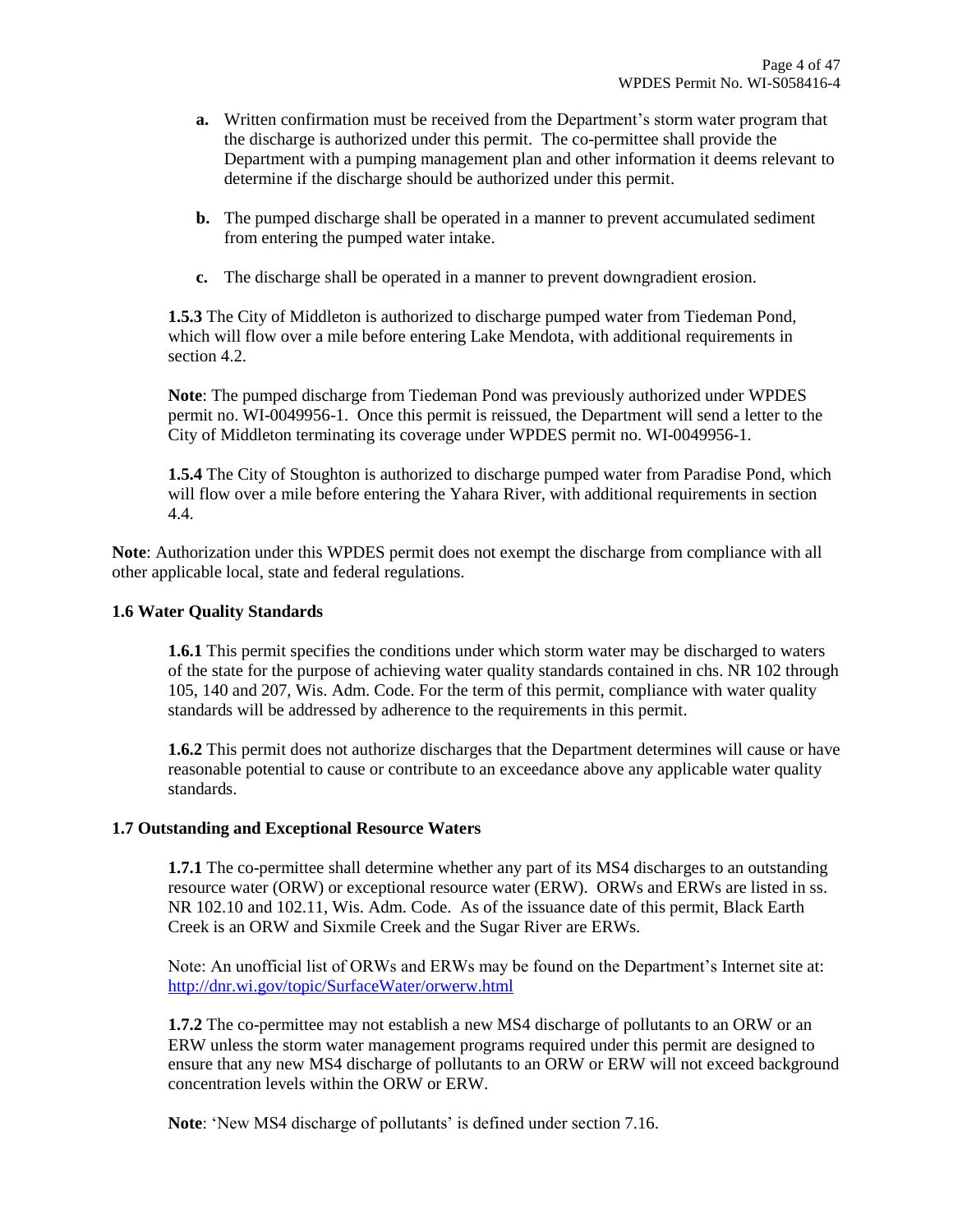**1.7.3** If the co-permittee has an existing MS4 discharge to an ORW, it may increase the discharge of pollutants, either at the existing point of discharge or a new location, provided all the following are met:

- **a.** The pollutant concentration within the receiving water and under the influence of the existing discharge would not increase as compared to the level that existed prior to the co-permittee's effective date of coverage under WPDES permit nos. WI-S050075-1 or WI-S058416-3. The City of Stoughton and Village of Cottage Grove had an effective date of coverage of November 13, 2006 under WPDES permit no. WI-S050075-1 and the other 19 co-permittees had an effective date of coverage of July 1, 2009 under WPDES permit no. WI-S058416-3.
- **b.** The increased discharge would not result in a violation of water quality standards.

**1.7.4** If the co-permittee has an existing MS4 discharge to an ERW, it may increase the discharge of pollutants if the increased discharge would not result in a violation of water quality standards.

## **1.8 Impaired Water Bodies and Total Maximum Daily Load Requirements**

**1.8.1** A TMDL was approved for the Rock River Basin by the Department and USEPA, which established sediment and total phosphorus Wasteload Allocations (WLAs) for permitted MS4s. Co-permittees shall comply with the TMDL provisions in Appendix A for discharge into the Rock River Basin.

**Note:** The reports for Department and USEPA approved TMDLs are available from the Department's Internet site at:<https://dnr.wi.gov/topic/TMDLs/tmdlreports.html>

**1.8.2** By March 31 of each odd-numbered year, the co-permittee shall determine whether any part of its MS4 discharges to an impaired water listed in accordance with section 303(d)(1) of the federal Clean Water Act, 33 USC  $\S$ 1313(d)(1)(C), and the implementing regulation of the US Environmental Protection Agency, 40 CFR  $\S$ 130.7(c)(1). For a co-permittee that determines that any part of its MS4 does discharge to a listed impaired water but for which there is no Department and USEPA approved Total Maximum Daily Load (TMDL) for the pollutant of concern, the co-permittee shall include a written section in its storm water management program that discusses the management practices and control measures it will implement as part of its program to reduce, with the goal of eliminating, the discharge of pollutant(s) of concern that contribute to the impairment of the water body. This section of the co-permittee's program shall specifically identify control measures and practices that will collectively be used to try to eliminate the MS4's discharge of pollutant(s) of concern that contribute to the impairment of the water body and explain why these control measures and practices were chosen as opposed to other alternatives.

**Note**: Every two years, the Department updates and publishes a list of water bodies considered impaired under the Clean Water Act. The list is updated in even-numbered years. A list of Wisconsin impaired water bodies may be found on the Department's Internet site at: <http://dnr.wi.gov/topic/impairedwaters/>

**1.8.3** The co-permittee may not establish a new MS4 discharge of pollutants of concern to an impaired water or increase the discharge of a pollutant of concern to an impaired water unless the new or increased discharge does not contribute to the receiving water's impairment, or the US Environmental Protection Agency and the Department have approved a Total Maximum Daily Load (TMDL) for the impaired water.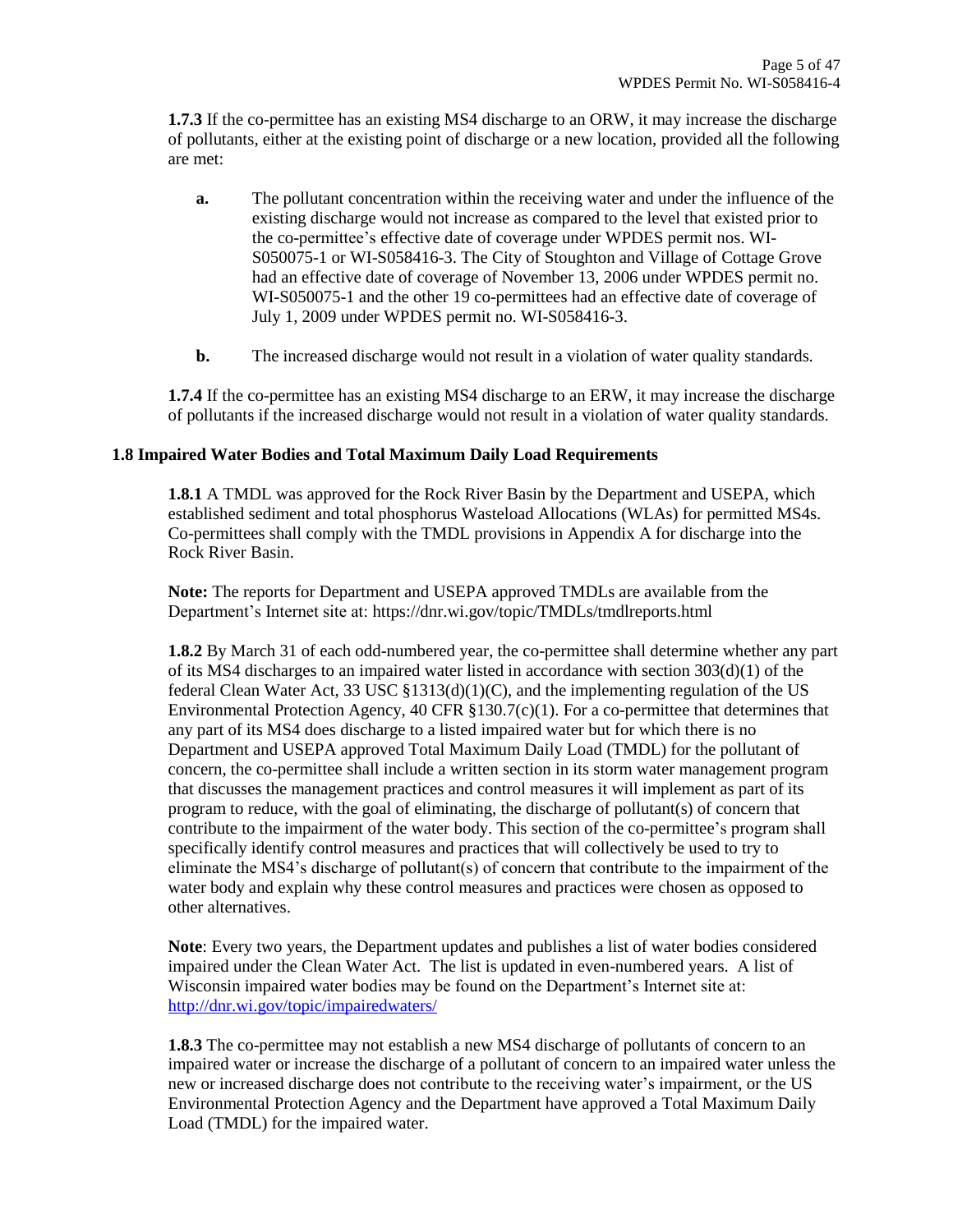**Note**: 'New MS4 discharge of pollutants' and 'pollutant of concern' are defined under sections 7.16 and 7.20.

### **1.9 Wetlands**

The co-permittee's MS4 discharge shall comply with the applicable wetland water quality standards provisions in ch. NR 103, Wis. Adm. Code.

### **1.10 Endangered and Threatened Resources**

The co-permittee's MS4 discharge shall comply with the endangered and threatened resource protection requirements of s. 29.604, Wis. Stats., and ch. NR 27, Wis. Adm. Code.

## **1.11 Historic Property**

The co-permittee's MS4 discharge may not affect any historic property that is listed property, or on the inventory or on the list of locally designated historic places under s. 44.45, Wis. Stats., unless the Department determines that the MS4 discharge will not have an adverse effect on historic property pursuant to s. 44.40 (3), Wis. Stats.

## **1.12 General Storm Water Discharge Limitations**

In accordance with s. NR 102.04, Wis. Adm. Code, co-permittee shall take all reasonable actions to prevent discharges from its MS4 that have an unreasonable effect on receiving water quality, human health, or aquatic life:

**1.12.1** Substances that will cause objectionable deposits on the shore or in the bed of a body of water, shall not be present in such amounts as to interfere with public rights in waters of the state.

**1.12.2** Floating or submerged debris, oil, scum or other material shall not be present in such amounts as to interfere with public rights in waters of the state.

**1.12.3** Materials producing color, odor, taste or unsightliness shall not be present in such amounts as to interfere with public rights in waters of the state.

**1.12.4** Substances in concentrations or combinations which are toxic or harmful to humans shall not be present in amounts found to be of public health significance, nor shall substances be present in amounts which are acutely harmful to animal, plant or aquatic life.

#### **1.13 Transfers**

Coverage under this permit is not transferable to another municipality without the express written approval of the Department. If the co-permittee's MS4 is annexed into another municipality, the copermittee shall immediately notify the Department by letter of the change. If the co-permittee ceases to own or operate any MS4 regulated under this permit, the Department may terminate its coverage under this permit.

#### **1.14 Exclusions**

The following are excluded from coverage and are not authorized under this permit:

#### **1.14.1 Combined Sewer and Sanitary Sewer Systems**

Discharges of water from a sanitary sewer or a combined sewer system conveying both sanitary and storm water. These discharges are regulated under a separate WPDES permit issued pursuant to s. 283.31, Wis. Stats.

# **1.14.2 Agricultural Facilities and Practices**

Discharges from agricultural facilities and agricultural practices. "Agricultural facility" means a structure associated with an agricultural practice. "Agricultural practice" means beekeeping;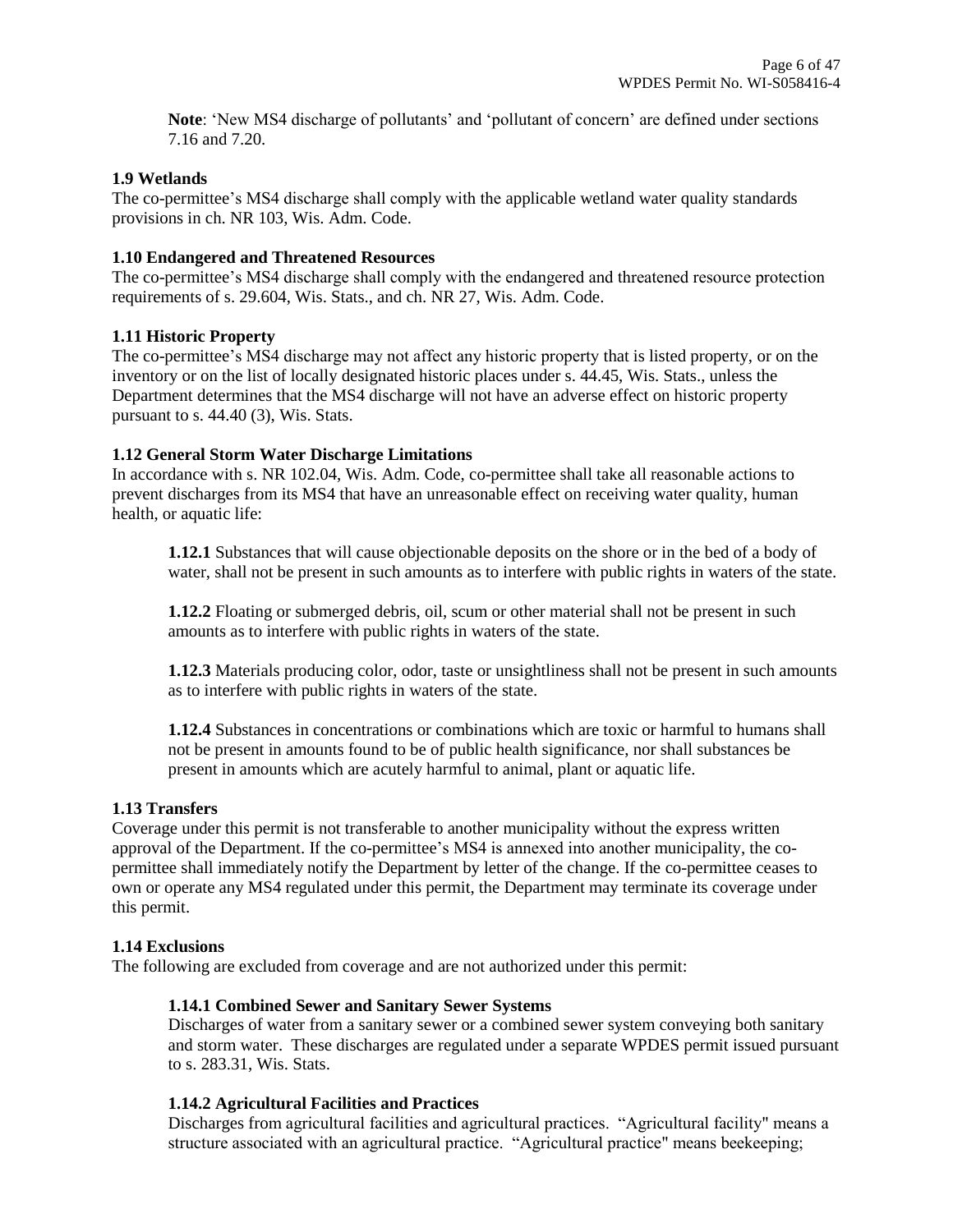commercial feedlots; dairying; egg production; floriculture; fish or fur farming; grazing; livestock raising; orchards; poultry raising; growing of grain, grass, mint and seed crops; growing of fruits, nuts and berries; sod farming; placing land in federal programs in return for payments in kind; owning land, at least 35 acres of which is enrolled in the conservation reserve program under 16 USC 3831 to 3836; and vegetable raising.

# **1.14.3 Other Excluded Discharges**

Storm water discharges from industrial operations or land disturbing construction activity requires separate coverage under a WPDES permit pursuant to subchs. II or III of ch. NR 216, Wis. Adm. Code. For example, while storm water from industrial or construction activity may discharge from an MS4, this permit does not satisfy the need to obtain any other permits for those discharges. This exclusion does not apply to the co-permittee's responsibility to regulate construction sites within its jurisdiction in accordance with sections 3.4 and 3.5 of this permit.

#### **1.14.4 Non-MS4 Discharge**

Storm water discharges that do not enter an MS4.

# **1.15 Compliance with Permit Requirements**

Compliance with the requirements contained in this permit including the applicable appendices shall not be contingent upon receiving financial assistance from the Department or any other public or private grant or loan program.

# **2. GENERAL RESPONSIBILITIES FOR ALL CO-PERMITTEES**

In addition to the requirements specified in sections 1 and 3 through 7, each co-permittee shall:

**2.1** Minimize the discharge of pollutants from its MS4.

**2.2** Implement the storm water management program and other pertinent requirements of this permit in all new areas added to the co-permittee's MS4 as the result of annexation by the co-permittee.

**2.3** Implement the storm water management program and other pertinent requirements of this permit in all new areas added to the co-permittee's MS4 as the result of installation or taking jurisdiction of a new or existing MS4.

**2.4** Individually or as agreed upon by the co-permittees, provide adequate financing, staff, equipment, and support capabilities to implement the requirements of this permit.

**2.5** Comply with the conditions of this permit relating to discharges from the MS4 where it is the owner or operator.

**2.6** Implement a storm water management program, as required by this permit, in portions of the municipality that discharge to an MS4.

**2.7** Exercise and enforce its legal authority, as applicable, to control discharges to and from those portions of the MS4 that it owns or operates under its permitted area. This legal authority may be a statute, ordinance, permit, order or intermunicipal agreement, a series of contracts, or administrative rule in order to:

**2.7.1** Control the contribution of pollutants to and the discharge of pollutants from the MS4.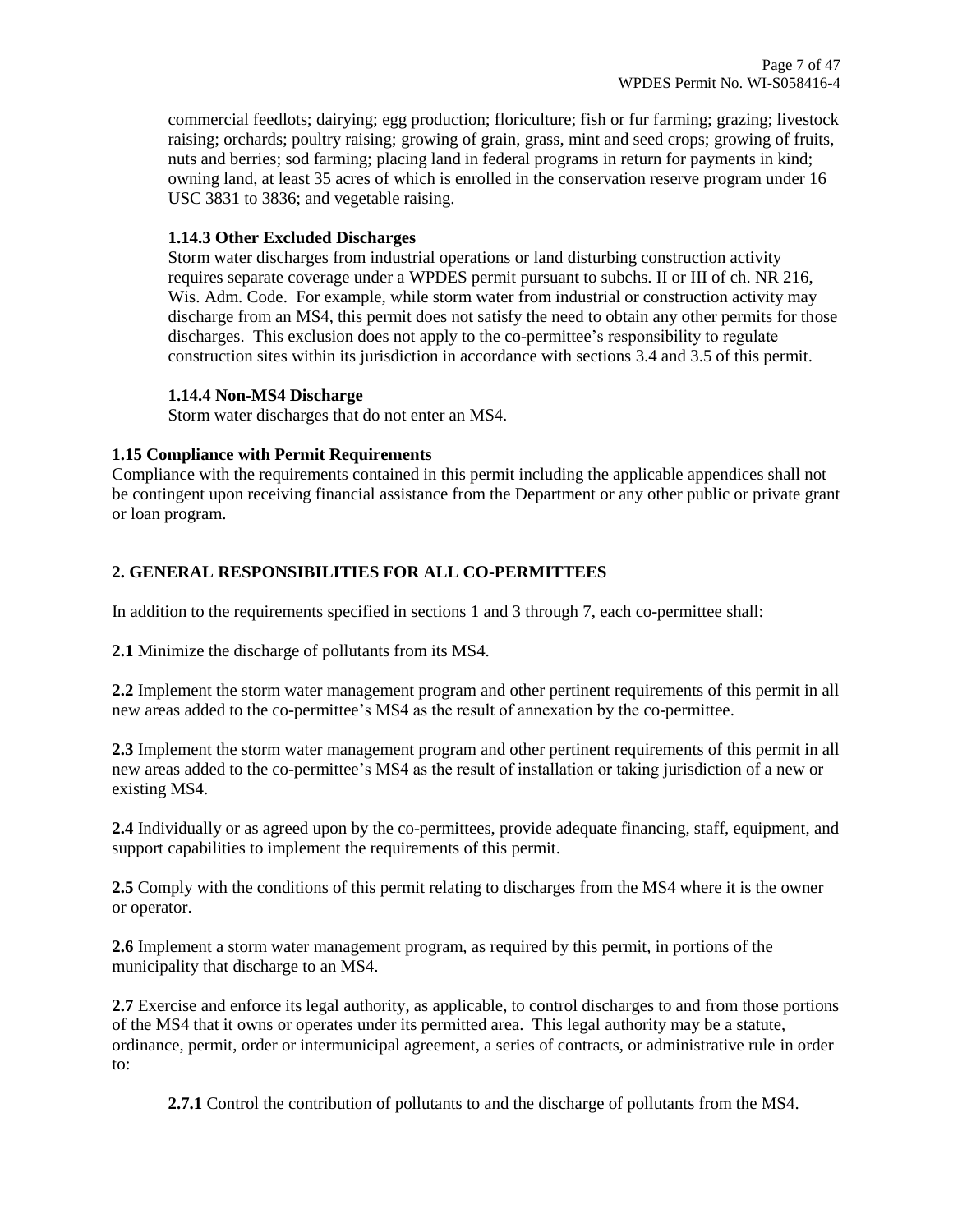**2.7.2** Prohibit illicit discharges to the MS4.

**2.7.3** Control the discharge of spills, dumping and disposal of materials other than storm water into the MS4.

**2.7.4** Require compliance with conditions in ordinances, permits, contracts, orders or administrative rules.

**2.7.5** Require compliance with the standards of ss. NR 151.11 and 151.23, Wis. Adm. Code, or equivalent local standards.

**2.7.6** Require compliance with the standards of ss. NR 151.121 to 151.128 and 151.241 to 151.249, Wis. Adm. Code, or equivalent local standards.

**2.7.7** Carry out all inspections, surveillance and monitoring procedures necessary to determine compliance with permit conditions including the prohibition of illicit discharges to the MS4.

**Note:** As a state entity, the University of Wisconsin – Madison has limited statutory authority than that of other municipal co-permittees regulated under this permit. See section 4.6 for the University of Wisconsin – Madison's individual responsibility to meet the requirements of section 2.7.

**2.8** Attend and participate in quarterly meetings of the co-permittees. Unless an alternative quarterly date or dates are agreed upon by the co-permittees, the quarterly meetings shall take place the first Tuesday of February, May, August, and November of each year. These meetings are to be used for review and approval schedules, receive work progress reports, and discuss issues pertaining to this permit or other relevant storm water management issues. Each co-permittee shall designate a representative to attend these meetings. The representative of the City of Madison shall provide the agenda, facilitate the conduct of the meetings, and provide a record of the proceedings in the form of minutes. The meetings shall be held at times and places determined by the co-permittees. Adequate notices of and agendas for the meetings shall be provided by the facilitator to the designated representatives for each co-permittee.

**2.9** Cooperate with other co-permittees on sharing information and resources to facilitate storm water management activities on a regional or watershed basis and to avoid duplicative efforts.

**2.10** Fulfill the commitments of an intermunicipal agreement to cooperate on storm water information and education.

**2.11** Notify the affected co-permittee in the case of discovering a potential illicit discharge originating from its jurisdiction and discharging to the MS4 of the affected co-permittee.

**2.12** Work cooperatively with other affected co-permittees in the case of discovering a potential illicit discharge of unknown source to determine the best actions to resolve the illicit discharge.

**2.13** Submit information requested by the Department pertinent to the MS4, discharges from the system, activities related to implementation of the requirements of this permit, or other relevant information.

**2.14** Meet with the Department on an as needed basis to discuss implementation of this permit or other relevant issues.

**2.15** Keep contact information up-to-date and notify the Department in a timely manner when personnel changes occur for the appropriate contact person(s) knowledgeable about this permit and its implementation.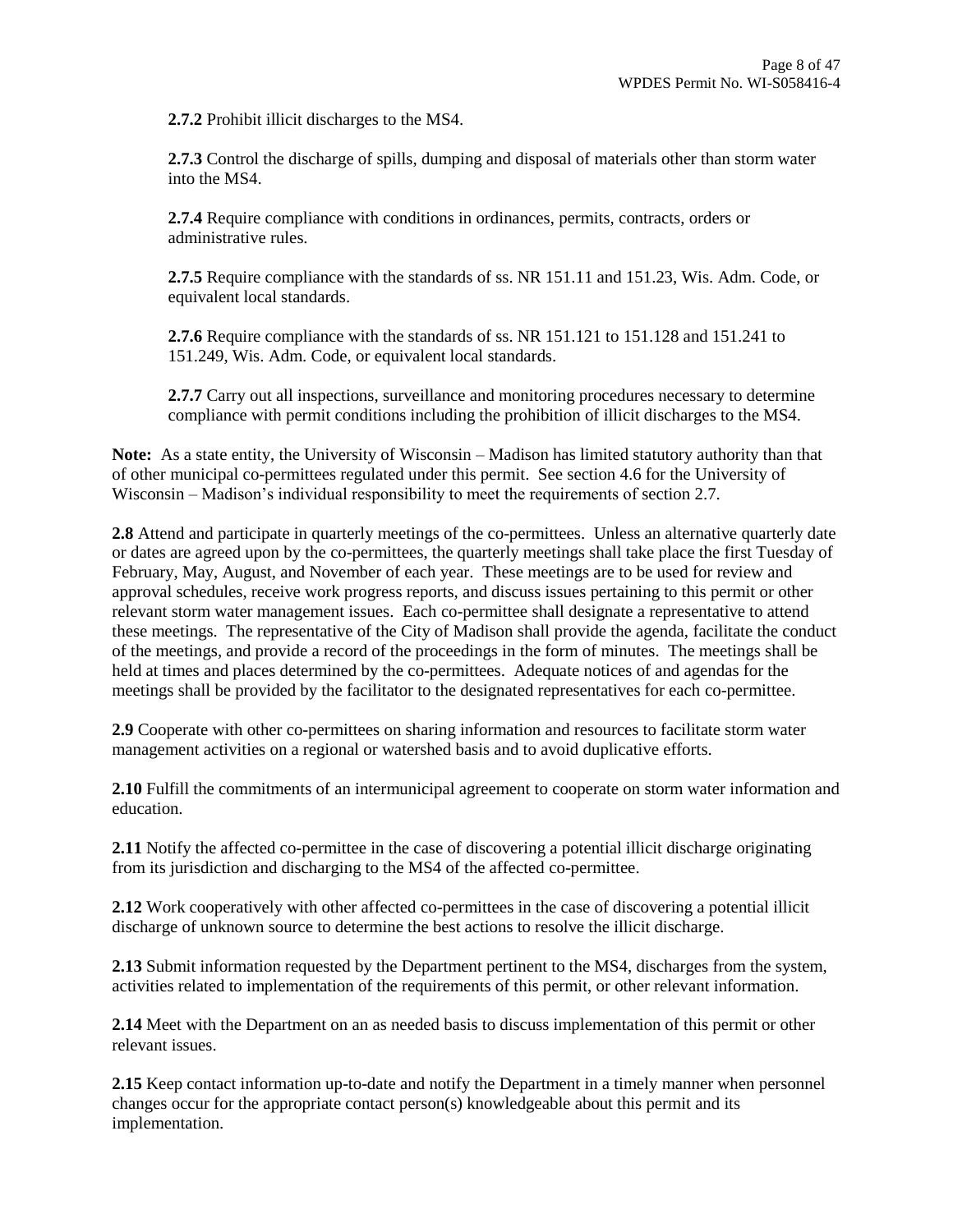**2.16** Respond to and resolve in timely manner complaints received from citizens and concerns raised by the Department relating to pollution and storm water issues within the co-permittee's jurisdiction.

2.17 Coordinate the requirements of this permit internally between the co-permittee's agencies, departments, and programs, and ensure that elected and municipal officials and appropriate staff are advised of this permit.

**2.18** Implement the requirements of this permit in a manner that is consistent with the recommendations contained in priority watershed plans, the Dane County Water Quality Plan, and other storm water management plans funded by the Department and applicable to the co-permittee.

**2.19** Incorporate the requirements of this permit in the development of master plans, neighborhood plans, development plans, and any other comprehensive planning activity to address water quality impacts from storm water discharges associated with implementation of these plans.

**2.20** Undertake actions required by this permit in manner that is consistent and in conformance with other applicable regulatory programs.

**Note:** Examples of other regulatory programs that may be applicable are the U.S. Army Corps of Engineers 404 permit program and permits required under ch. 30, Wis. Stats.

## **3. PERMIT CONDITIONS**

This permit establishes the following measurable goals, with a compliance schedule in section 5, for the co-permittee to maintain compliance with the minimum control measures for their storm water management program described under sections 3.1 through 3.6. The following permit conditions apply to the co-permittee, unless the Department issues a written determination that a condition is not appropriate under the circumstances. The co-permittee shall have a written storm water management program that describes in detail how the co-permittee intends to comply with the permit's requirements for each minimum control measure. The permit shall begin implementing any updates to its storm water management programs no later than March 31, 2021.

#### **3.1 Public Education and Outreach**

Each co-permittee shall maintain its public education and outreach program to increase the awareness of storm water pollution impacts on waters of the state and to encourage changes in public behavior to reduce such impacts. The co-permittee shall implement the following measurable goals:

**3.1.1 MAMSWAP Membership.** Continue to be a member of the Madison Area Municipal Storm Water Partnership (MAMSWaP) information and education program. Alternatively, if a co-permittee discontinues to be a member of the MAMSWaP information and education program then they must develop and implement a work plan on their own that otherwise meets the requirements of section 3.1 of this permit.

**3.1.2 MAMSWaP Education Plan.** Participate in the implementation of the most recent *Madison Area Municipal Storm Water Partnership (MAMSWaP) 5-Year Information and Education Plan*, which are prepared on behalf of the co-permittees. By December 1 of each year, the co-permittees shall collectively develop an annual work plan to guide implementation of the MAMSWaP information and education plan for the following calendar year. The information and education plan shall establish measurable goals for the topic areas listed in Table 1 below.

**Note:** MAMSWaP information and education plan documents are available online at**: <http://www.ripple-effects.com/mamswap>**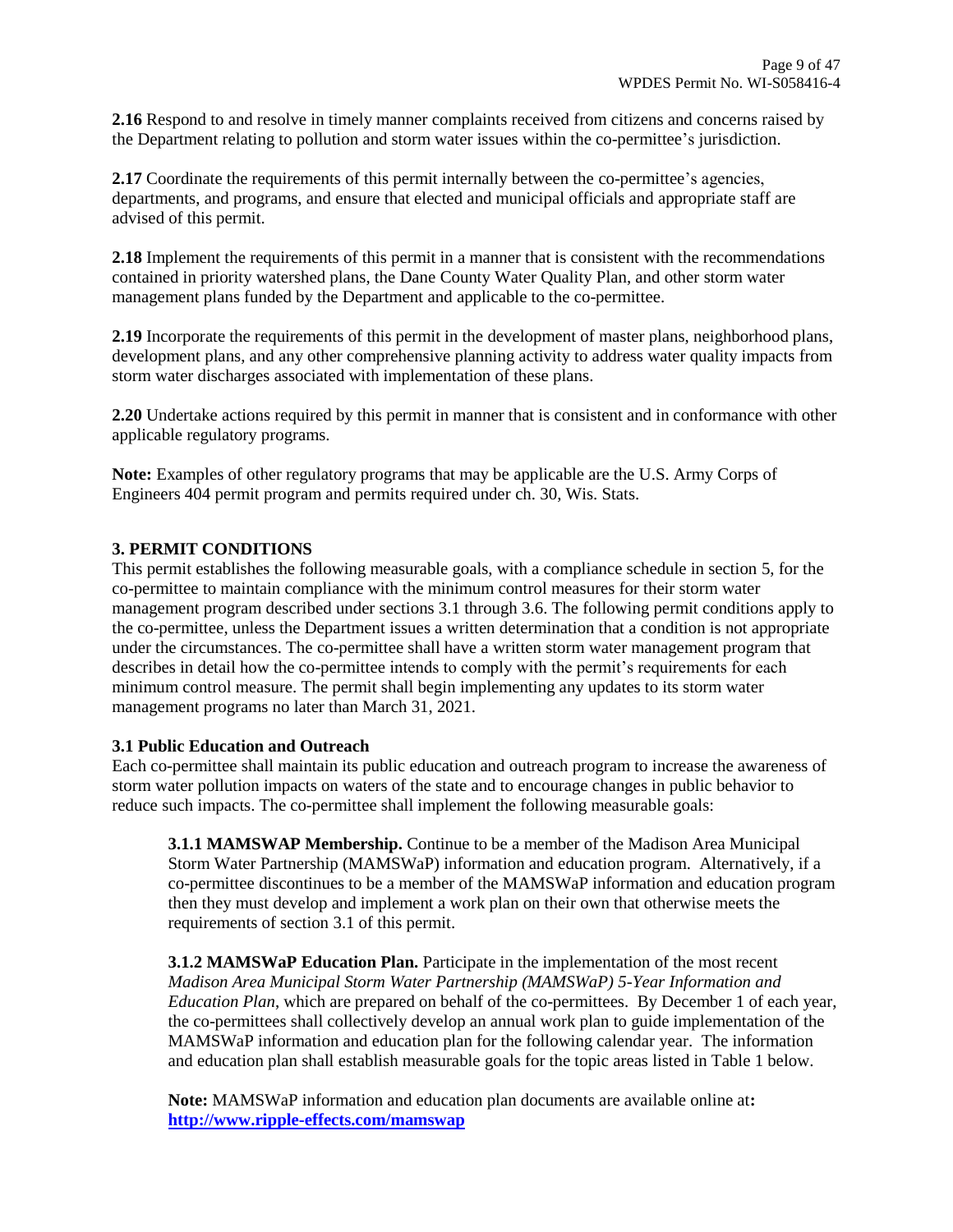**3.1.3 Educator Coordinator Cooperation.** Cooperate with and assist the person functioning in the Storm Water Education Coordinator position created pursuant to the information and education agreement by providing pertinent information requested by the coordinator to facilitate implementation of the information and education plan. This section is not applicable if the copermittee discontinues participation in the MAMSWaP information and education program.

**3.1.4 Topics.** Each co-permittee is individually responsible to have its own public education and outreach plan, which should follow the MAMSWaP information and educational plan and be adapted to its own municipality. Each co-permittee shall address all eight topics in Table 1 at least once during the permit term with a minimum of six topics being addressed each year, except, co-permittees that are a City, Village, or Town with a population less than 5,000 based on the latest U.S. Census, shall address a minimum of four topics each year. Topics may be repeated as necessary. Co-permittees shall select from the topic areas in [Table 1.](#page-9-0)

Note: Universities should average its enrolled student population plus employee population over a recent ten-year period to determine which requirement it should follow for permit compliance. Universities are also expected to undertake public education efforts that reach the entire student body and staff.

<span id="page-9-0"></span>

| #              | <b>Topic Area</b>                                                                       | <b>Description</b>                                                                                                                                                                                                                        |
|----------------|-----------------------------------------------------------------------------------------|-------------------------------------------------------------------------------------------------------------------------------------------------------------------------------------------------------------------------------------------|
| $\mathbf{1}$   | <b>Illicit Discharge Detection</b><br>and Elimination                                   | Promote detection and elimination of illicit discharges<br>and water quality impacts associated with such<br>discharges from municipal separate storm sewer<br>systems.                                                                   |
| $\overline{2}$ | <b>Household Hazardous</b><br>Waste Disposal/Pet Waste<br>Management/Vehicle<br>Washing | Inform and educate the public about the proper<br>management of materials that may cause storm water<br>pollution from sources including automobiles, pet waste,<br>household hazardous waste and household practices.                    |
| 3              | <b>Yard Waste</b><br>Management/Pesticide and<br><b>Fertilizer Application</b>          | Promote beneficial onsite reuse of leaves and grass<br>clippings and proper use of lawn and garden fertilizers<br>and pesticides.                                                                                                         |
| $\overline{4}$ | <b>Stream and Shoreline</b><br>Management                                               | Promote the management of streambanks and shorelines<br>by riparian landowners to minimize erosion and restore<br>and enhance the ecological value of waterways.                                                                          |
| 5              | <b>Residential Infiltration</b>                                                         | Promote infiltration of residential storm water runoff<br>from rooftop downspouts, driveways and sidewalks.                                                                                                                               |
| 6              | <b>Construction Sites and</b><br><b>Post-Construction Storm</b><br>Water Management     | Inform and educate those responsible for the design,<br>installation, and maintenance of construction site<br>erosion control practices and storm water management<br>facilities on how to design, install and maintain the<br>practices. |
| 7              | <b>Pollution Prevention</b>                                                             | Identify businesses and activities that may pose a storm<br>water contamination concern and educate those specific<br>audiences on methods of storm water pollution<br>prevention.                                                        |
| 8              | Green Infrastructure/Low<br><b>Impact Development</b>                                   | Promote environmentally sensitive land development<br>designs by developers and designers, including green<br>infrastructure and low impact development.                                                                                  |

**Table 1: Public Education and Outreach Topic Areas and Descriptions**

**Note:** Additional information on green infrastructure and low impact development may be found on the USEPA's Internet site at:<https://www.epa.gov/green-infrastructure>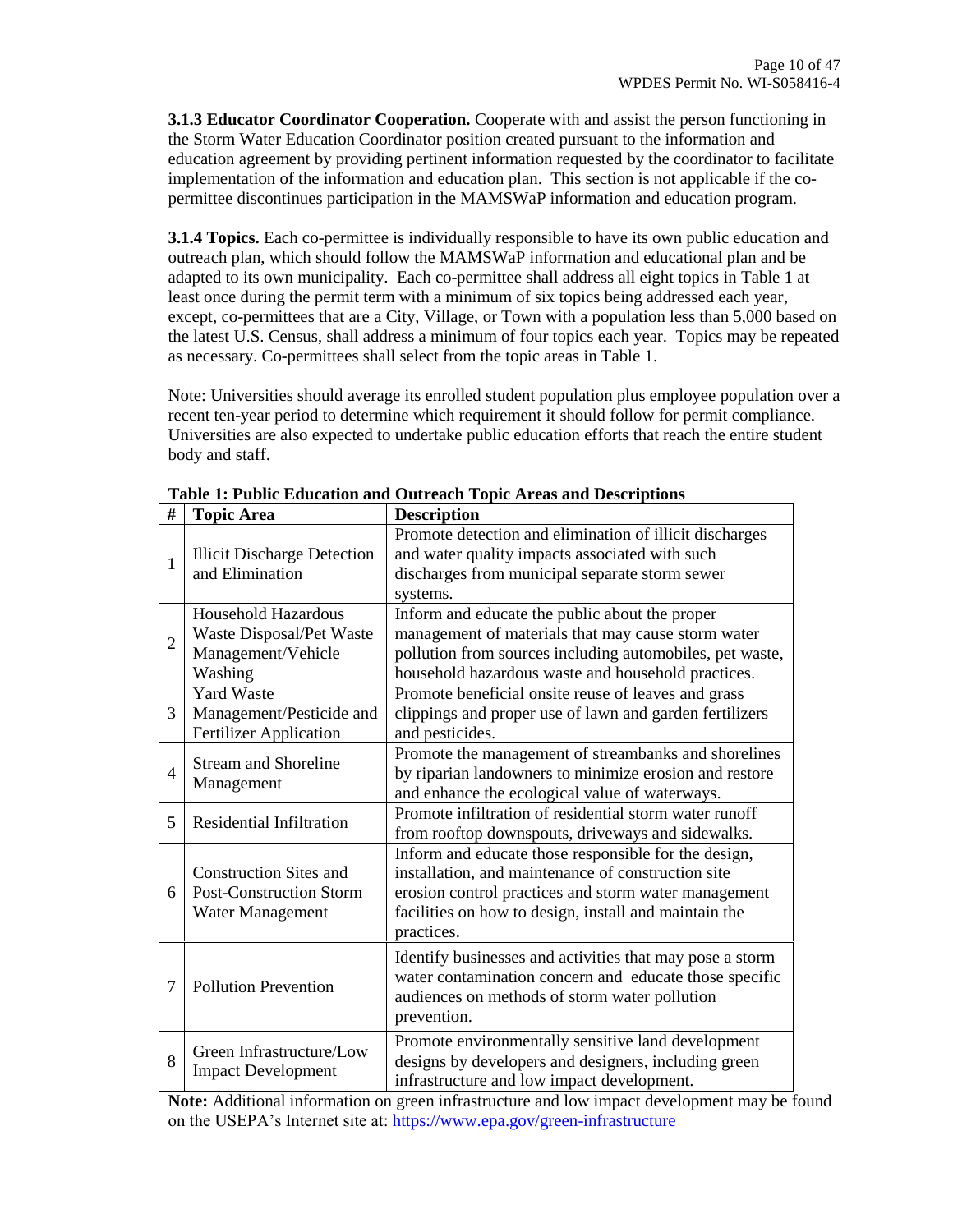**3.1.5 Delivery mechanism**. The co-permittee shall use at least four public education delivery mechanisms each year. co-permittees that are a City, Village, Town, or University with a population of 5,000 or more based on the latest U.S. census shall use at least two from the Active/Interactive Mechanisms column in Table 2 each year. Co-permittees that are a City, Village, Town or University with a population less than 5,000 based on the latest U.S. census shall use at least one from the Active/Interactive Mechanisms column in Table 2 each year. Copermittees that are a County shall use at least one from the Active/Interactive Mechanisms column in Table 2 each year."

**Note:** A University should average its enrolled student population plus employee population over a recent ten-year period to determine which requirement it should follow for permit compliance. Universities are also expected to undertake public education efforts that reach the entire student body and staff.

| <b>Active/Interactive Mechanisms</b>                                                                                                                                                                                                                          | <b>Passive Mechanisms</b>                                                                                                                                                                                                                                                                                 |
|---------------------------------------------------------------------------------------------------------------------------------------------------------------------------------------------------------------------------------------------------------------|-----------------------------------------------------------------------------------------------------------------------------------------------------------------------------------------------------------------------------------------------------------------------------------------------------------|
| Educational activities (school<br>presentations, summer camps)<br>Informational booth at event<br>Targeted group training<br>(contractors, consultants, etc.)<br>Government event (public<br>hearing, council meeting)<br>Workshops<br><b>Tours</b><br>Others | • Passive print media (brochures at front<br>desk, posters, etc.)<br>• Distribution of print media (mailings,<br>newsletters, etc.) via mail or email<br>• Media offerings (radio and TV ads, press<br>release, etc.)<br>Social media posts<br>$\bullet$<br>Signage<br>٠<br>Website<br>$\bullet$<br>Other |
|                                                                                                                                                                                                                                                               |                                                                                                                                                                                                                                                                                                           |

**Table 2: Public Education and Outreach Delivery Mechanisms (Active and Passive)**

**3.1.6 Target audience.** The co-permittee shall identify the target audience for each public education and outreach topic. Target audiences may include general public, public employees, residents, businesses, restaurants, contractors, developers, industries, and/or other appropriate audience.

# **3.2 Public Involvement and Participation**

Each co-permittee shall maintain its public involvement and participation program, which complies with applicable state and local public notice requirements, to notify the public of activities required by this permit and to encourage input and participation from the public regarding these activities. The copermittee shall implement the following measurable goals:

**3.2.1 Permit activities.** The co-permittee shall provide a minimum of one opportunity annually for the public to provide input on each of the following permit activities: annual report, storm water management program, and if applicable, adoption or amendment of storm water related ordinances.

**3.2.2 Delivery mechanism.** The co-permittee shall identify the public involvement and participation delivery mechanism for each permit activity mentioned in section 3.2.1. Delivery mechanisms may include, but not be limited to, public workshop, presentation of storm water information, government event (public hearing, council meeting, etc.), citizen committee meeting, or website.

**3.2.3 Volunteer activity.** The co-permittee must implement at a minimum one of the following volunteer public involvement and participation programs per year: group best management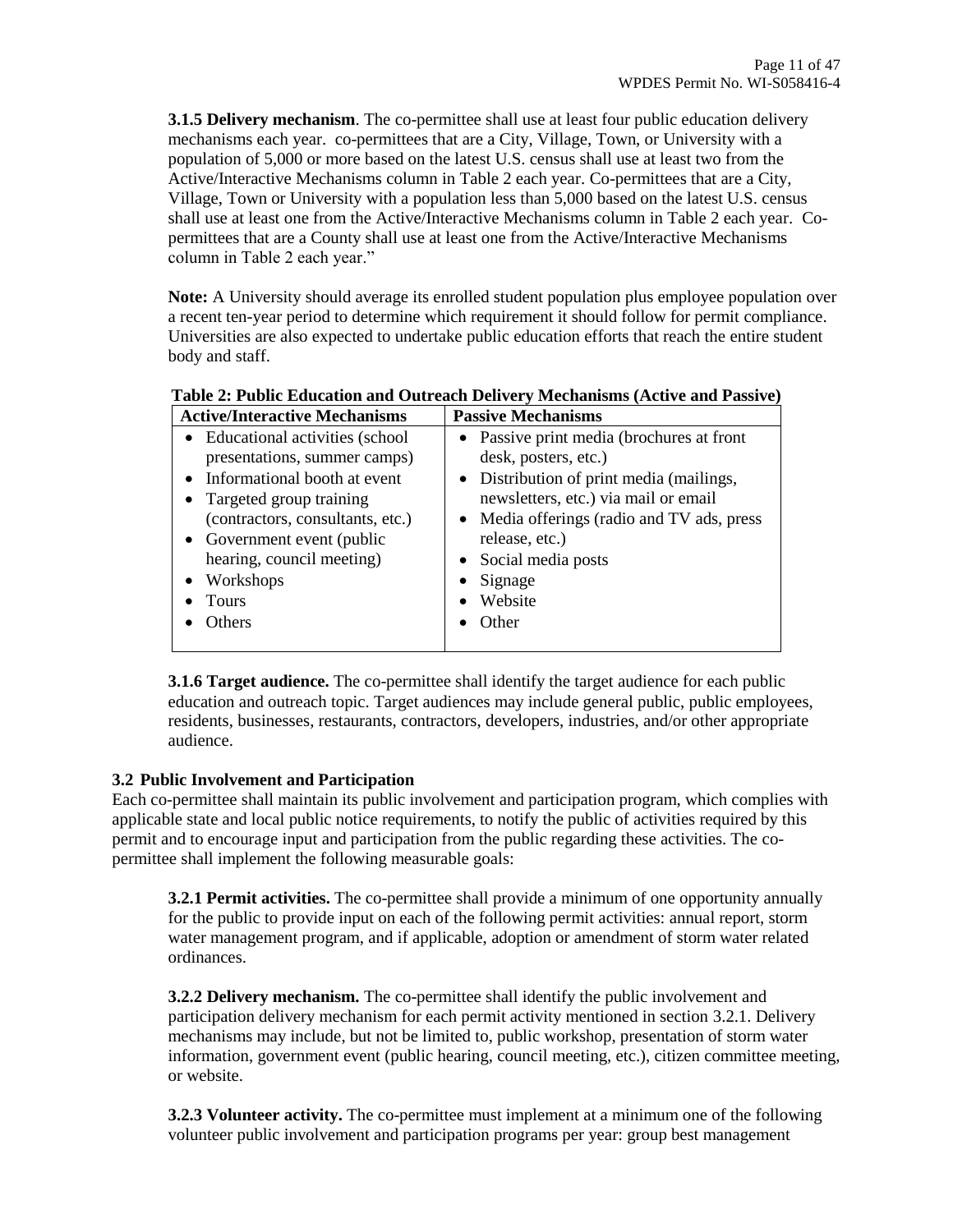practice (BMP) installation/maintenance, storm drain stenciling, planting community rain garden, clean up events, stream monitoring, citizen committee meetings, public workshop, presentation of storm water information, or other hands-on events.

**3.2.4 Target participants.** The co-permittee shall identify the targeted participants for each permit activity and volunteer program. Participants may include general public, public employees, residents, businesses, contractors, developers, industries, and/or other appropriate audience.

#### **3.3 Illicit Discharge Detection and Elimination**

The co-permittee shall continue to implement and enforce its program to detect and remove illicit connections and discharges to the MS4. The co-permittee shall implement the following measurable goals:

**3.3.1 IDDE ordinance.** An ordinance or other regulatory mechanism to prevent and eliminate illicit discharges and connections to the MS4. At a minimum, the ordinance or other regulatory mechanism shall:

**a.** Prohibit illicit discharges and the discharge, spilling or dumping of non-storm water substances or materials into waters of the state or the MS4.

**b.** Identify non-storm water discharges or flows that are not considered illicit discharges. Categories of non-storm water discharges that are not considered illicit discharges include water line flushing, landscape irrigation, diverted stream flows, uncontaminated groundwater infiltration, uncontaminated pumped groundwater, discharges from potable water sources, foundation drains, air conditioning condensation, irrigation water, lawn watering, individual residential car washing, flows from riparian habitats and wetlands, fire-fighting and discharges authorized under a WPDES permit. However, the occurrence of a discharge listed above may be considered an illicit discharge on a case-by-case basis if the co-permittee or the Department identifies it as a significant source of a pollutant to waters of the state.

**c.** Establish inspection and enforcement authority.

**Note:** Chapter NR 815, Wis. Adm. Code, regulates injection wells including storm water injection wells. Construction or use of a well to dispose of storm water directly into groundwater is prohibited under s. NR 815.11(5), Wis. Adm. Code.

**3.3.2 IDDE field screening.** On-going dry weather field screening shall be conducted at 100% of the total major outfalls at least once during the term of the permit. Additionally, the co-permittee shall select minor outfalls for annual on-going dry weather field screening during the term of the permit. The co-permittee shall develop a prioritization procedure to assist with selecting minor outfalls and consideration shall be given to hydrological conditions, total drainage area of the site, population density of the site, traffic density, age of the structures or buildings in the area, history of the area and land use types when selecting outfalls for annual field screening. At a minimum, field screening shall be documented and include:

**a.** Visual Observation - A narrative description of visual observations including color, odor, turbidity, oil sheen or surface scum, flow rate and any other relevant observations regarding the potential presence of non-storm water discharges or illicit dumping.

**b.** Field Analysis - If flow is observed, a field analysis shall be conducted to determine the presence of illicit non-storm water discharges or illicit dumping. The field analysis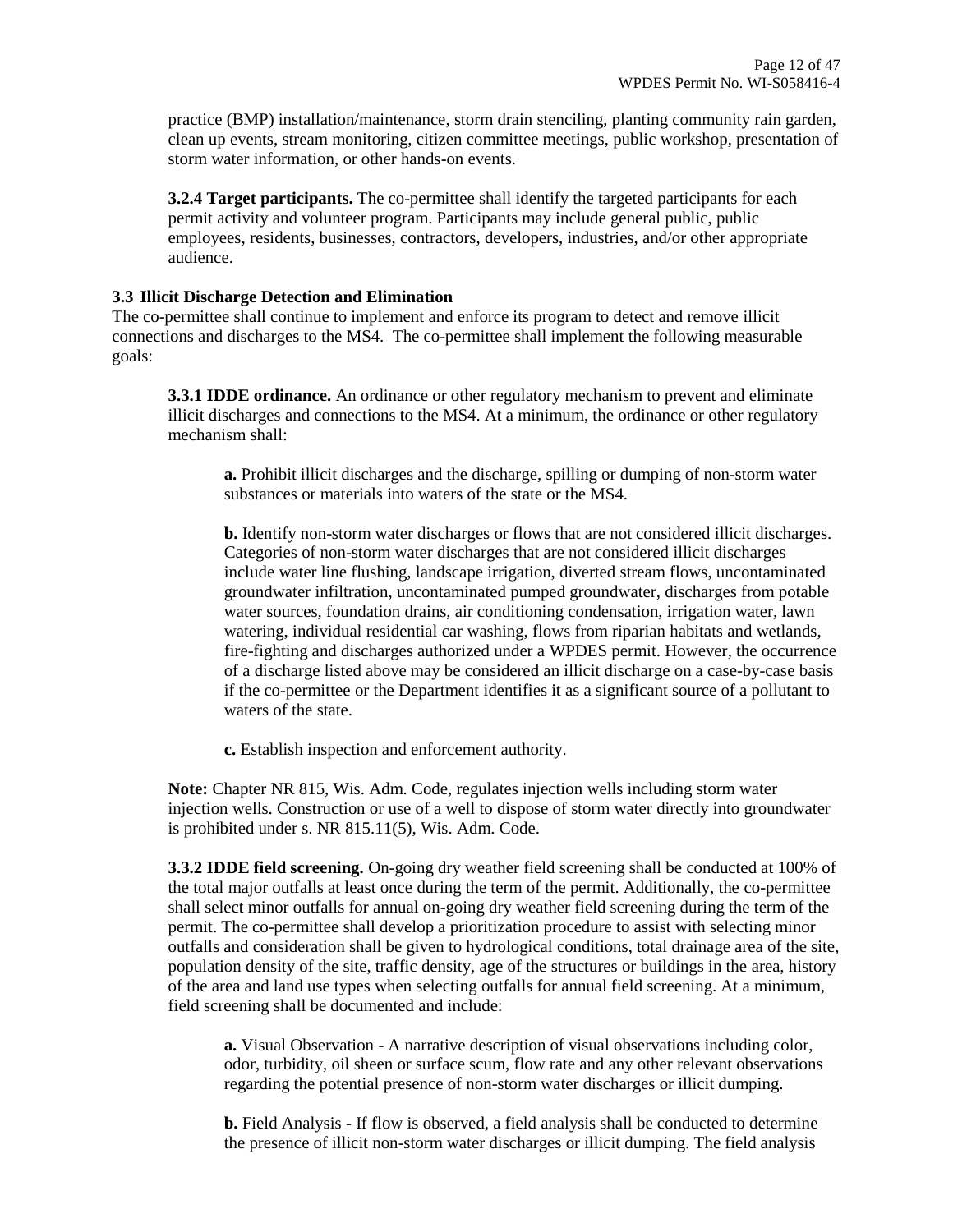shall include sampling for pH, total chlorine, total copper, total phenol and detergents, unless the co-permittee elects instead to use detergent, ammonia, potassium and fluoride as the indicator parameters. Other alternative indicator parameters may be authorized by the Department in writing.

**(1)** Field screening points shall, where possible, be located downstream of any source of suspected illicit activity.

**(2)** Field screening points shall be located where practicable at the farthest manhole or other accessible location downstream in the system. Safety of personnel and accessibility of the location shall be considered in making this determination.

**Note:** The Department's MS4 Illicit Discharge Detection and Elimination guidance document includes several recommendations and criteria regarding selection of outfalls for field screening, screening frequency, indicator parameter selection, indicator parameter action levels and documentation. The Illicit Discharge Detection and Elimination guidance is available on the Department's Internet site at: <https://dnr.wi.gov/topic/stormwater/municipal/overview.html>

**3.3.3 IDDE source investigation and elimination.** Written procedures for responding to known or suspected illicit discharges. At a minimum, procedures shall be established for:

**a.** As soon as possible, investigating portions of the MS4 that, based on the results of field screening or other information, indicate a reasonable potential for containing illicit discharges or other sources of non-storm water discharges.

**b.** Responding to spills that discharge into and/or from the MS4 including tracking and locating the source of the spill if unknown.

**c.** Preventing and containing spills that may discharge into or are already within the MS4.

**d.** Promoting, publicizing, and facilitating public reporting of illicit discharges or water quality impacts associated with discharges into or from MS4s through a central contact point, including a form, website, email address and/or telephone number for complaints and spill reporting, and publicize to both internal co-permittee staff and the public.

**e.** Notifying the Department immediately in accordance with ch. NR 706, Wis. Adm. Code, if the co-permittee identifies a spill or release of a hazardous substance, which has resulted or may result in the discharge of pollutants into waters of the state. The Department shall be notified via the 24-hour toll free spill hotline at 1-800-943-0003. The co-permittee shall cooperate with the Department in efforts to investigate and prevent such discharges from polluting waters of the state.

**f.** Detecting and eliminating cross-connections and leakage from sanitary conveyance systems into the MS4.

**g.** Providing the Department storm water program with advanced notice of the time and location of dye testing within an MS4. Department notification prior to dye testing is required due to the likelihood that dye observed in waterways will be reported to the Department as an illicit discharge or spill.

Note: The current storm water program contact is Eric Rortvedt and he may be notified via email at: [Eric.Rortvedt@wisconsin.gov](mailto:Eric.Rortvedt@wisconsin.gov)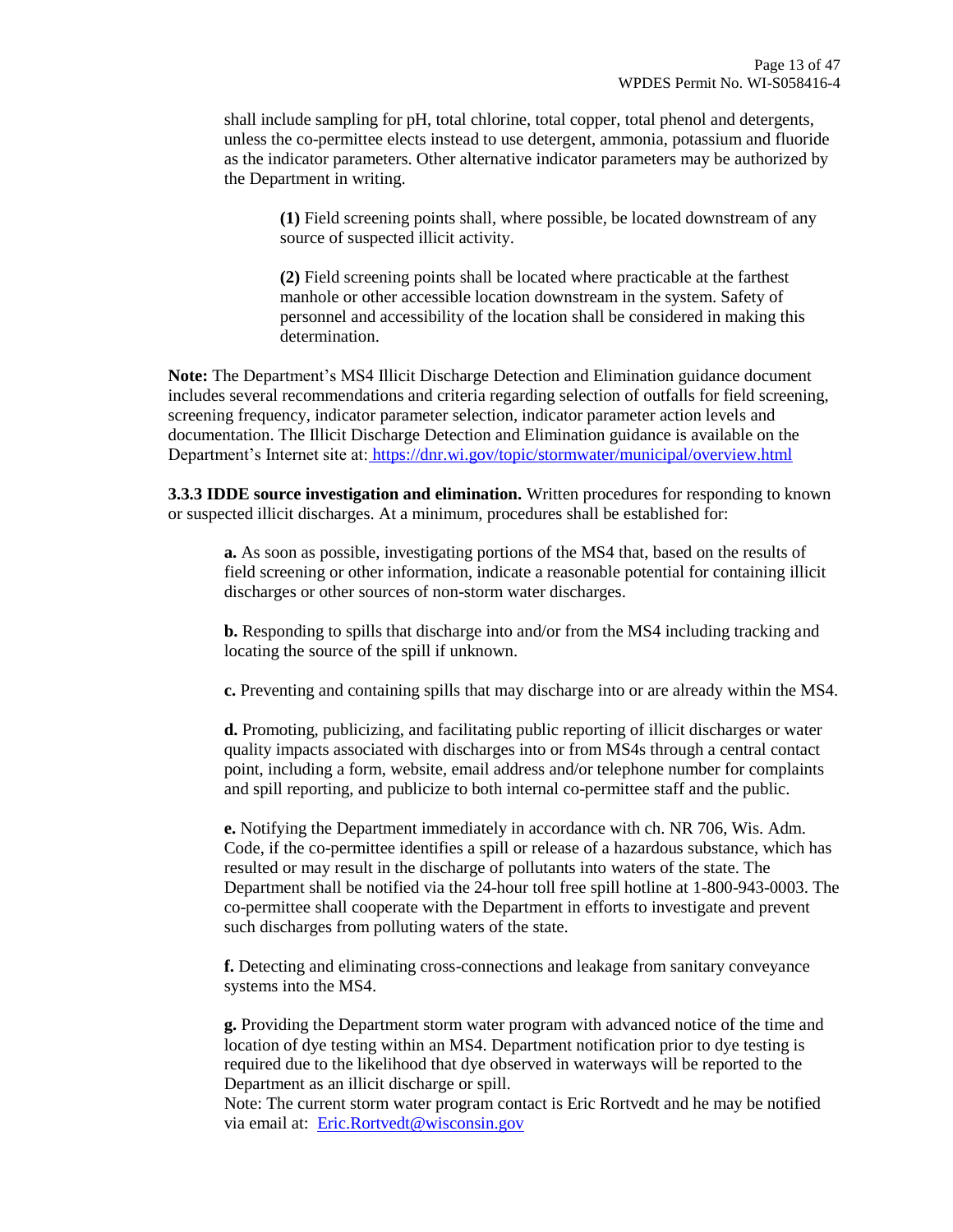**h.** Documentation of the following information:

**(1)** Dates and locations of IDDE screenings conducted in accordance with section 3.3.2.

**(2)** Reports of alleged illicit discharges received, including dates of the reports, and any follow-up actions taken by the co-permittee.

**(3)** Dates of discovery of all illicit discharges.

**(4)** Identification of outfalls, or other areas, where illicit discharge have been discovered.

**(5)** Sources (including a description and the responsible party) of illicit discharges (if known).

**(6)** Actions taken by the co-permittee, including dates, to address discovered illicit discharges.

**3.3.4** The co-permittee shall take appropriate action to remove known illicit discharges from its MS4 system discovered under section 3.3 as soon as possible. If it will take more than 30 days to remove an illicit connection or if the potential illicit discharge is from a facility with WPDES permit coverage, the Department shall be contacted to discuss an appropriate action and/or timeframe for removal. Notwithstanding this 30-day timeframe and notification of the Department, the permittee shall be responsible for any known illicit connections to its MS4 system that are a significant risk to human health and the environment.

**3.3.5** In the case of interconnected MS4s, the co-permittee shall notify the appropriate municipality within one working day of either of the following:

> **a.** An illicit discharge that originates from the co-permittee's permitted area that discharges directly to a municipal separate storm sewer or property under the jurisdiction of another municipality.

**b.** An illicit discharge that has been tracked upstream to the interconnection point with or outfall from another municipality.

**3.3.6** The name, title and phone number of the individual(s) responsible for responding to reports of illicit discharges and spills shall be included in the illicit discharge response procedure.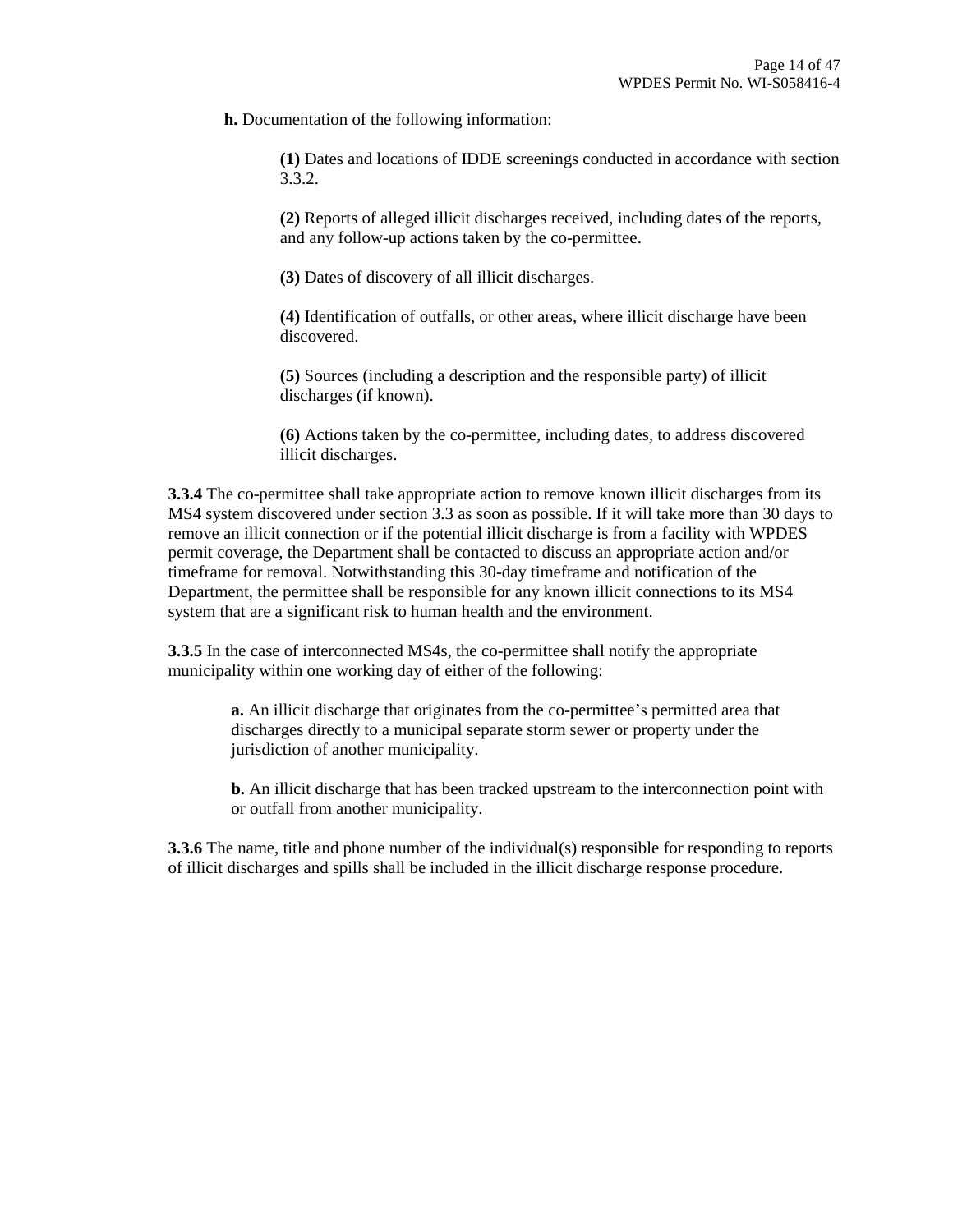#### **3.4 Construction Site Pollutant Control**

Except for the University of Wisconsin-Madison as identified under section 4.6 of this permit, the copermittee shall implement and enforce its program to reduce the discharge of sediment and construction materials from construction sites. The co-permittee shall implement the following measurable goals:

**3.4.1 Construction site ordinance.** An ordinance or other regulatory mechanism to require erosion and sediment control at construction sites and establish sanctions to ensure compliance. At a minimum, the ordinance or other regulatory mechanism shall establish or include:

**a.** Applicability and Jurisdiction, pursuant to the authority provided to the co-permittee under Wisconsin statutes, the ordinance shall apply to all construction sites with one acre or more of land disturbance, and to sites of less than one acre if they are part of a larger common plan of development or sale.

**Note:** The Department has guidance, dated February 2015, defining common plan of development at: https://dnr.wi.gov/topic/stormwater/documents/GuidanceCommonPlan.pdf

**b.** Requirements for design and implementation of erosion and sediment control practices consistent with the criteria of those approved by the Department.

**Note:** Department approved erosion and sediment control practices may be found on the Department's Internet site at: [https://dnr.wi.gov/topic/stormwater/standards/const\\_standards.html](http://dnr.wi.gov/topic/stormwater/standards/const_standards.html)

**c.** Construction site performance standards equivalent to those in ss. NR 151.11(6m), (7), and  $(8)$ , and  $151.23(4m)$ ,  $(5)$ , and  $(6)$ , Wis. Adm. Code, to achieve the following measurable goals:

**(1)** BMPs for construction sites that, by design, discharge no more than 5 tons per acre per year, or to the Maximum Extent Practicable (MEP), of the sediment load carried in runoff from initial grading to final stabilization.

**(2)** BMPs for transportation facilities that, by design, discharge no more than 5 tons per acre per year, or to the MEP, of the sediment load carried in runoff from initial grading to final stabilization.

**Note:** The requirements for erosion and sediment control practices, sediment performance standards, and preventive measures for non-transportation facilities can be found in s. NR 151.11(6m), Wis. Adm. Code, and for transportation facilities can be found in NR. 151.23(4m), Wis. Adm. Code.

**d.** Erosion and sediment control plan requirements for landowners of construction sites equivalent to those contained in s. NR 216.46, Wis. Adm. Code.

**e.** Inspection and enforcement authority.

**f.** Requirements for construction site operators to manage waste such as discarded building materials, concrete truck washout, chemicals, litter and sanitary waste at the construction site to reduce adverse impacts to waters of the state.

**Note:** In accordance with section 3.10, when a town demonstrates to the Department that an adequate county ordinance that meets the requirements of this permit is administered and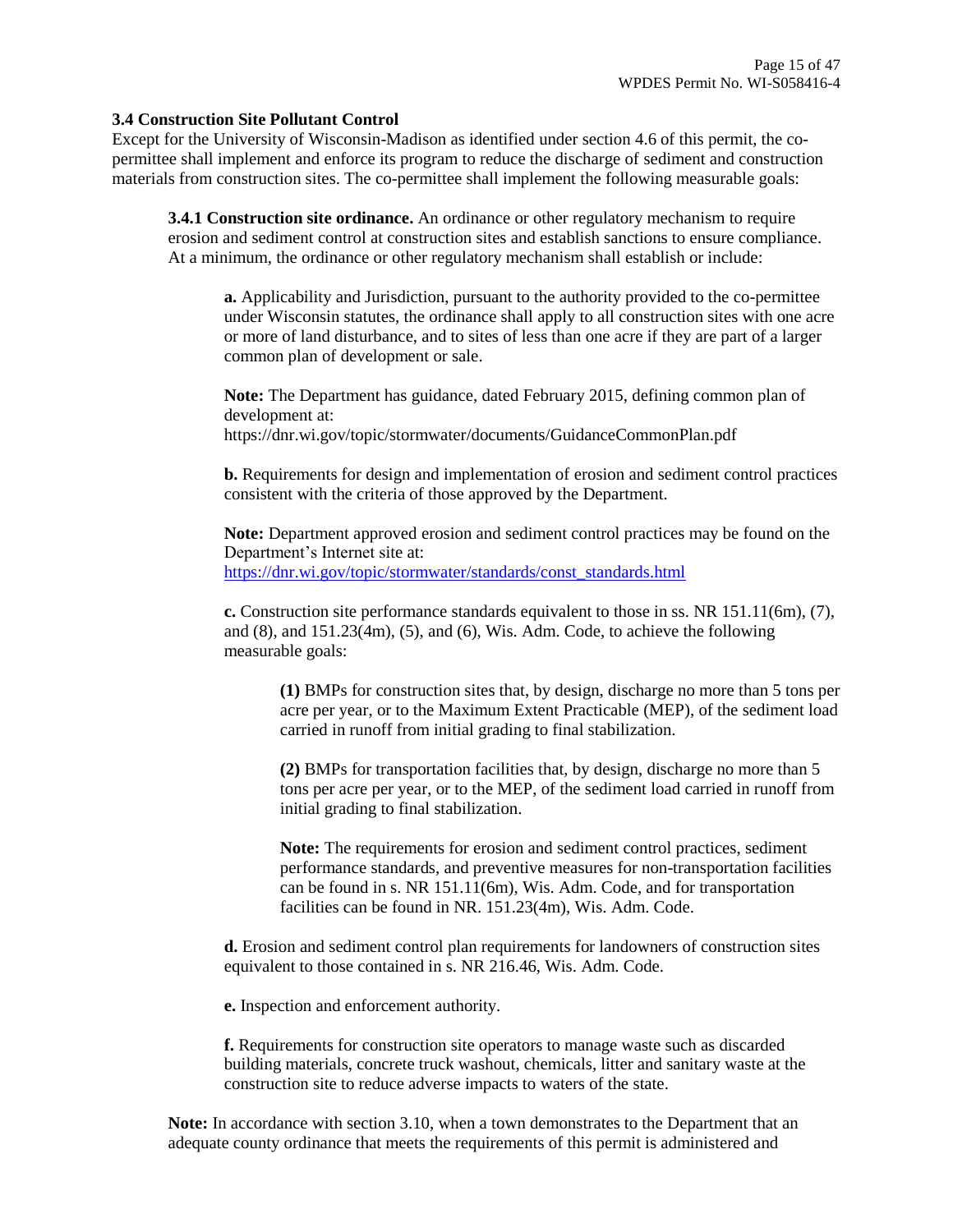enforced within its town, then the town may be excused from having to adopt its own ordinance. Model ordinances for construction site erosion and sediment control can be found in ch. NR 152, Wis. Adm. Code[: https://docs.legis.wisconsin.gov/code/admin\\_code/nr/100/152](https://docs.legis.wisconsin.gov/code/admin_code/nr/100/152)

**3.4.2 Erosion and sediment plan review.** Written procedures for construction site plan review which incorporate consideration of potential water quality impacts. Preconstruction erosion control plan reviews shall be conducted for all construction sites with greater than one acre of land disturbance.

**3.4.3Administrative procedures.** Written procedures for the administration of the construction site pollutant control program including the process for obtaining local approval, managing and responding to complaints, tracking regulated construction sites, and construction site plan receipt and consideration of information submitted by the public.

**3.4.4 Construction site inspections and enforcement.** Written procedures for construction site inspection and enforcement of erosion and sediment control measures. By April 1, 2020, at a minimum, the procedures shall establish:

**a.** Municipal departments or staff responsible for construction site inspections and enforcement.

**Note:** Municipal construction site inspectors should obtain certification as a Soil Erosion Inspector pursuant to s. SPS 305.63, Wis. Adm. Code, for more information: https://dsps.wi.gov/Pages/Professions/SoilErosionInspector/Default.aspx

**b.** Construction site inspection frequency. The co-permittee shall inspect all construction sites, at a minimum, in accordance with the frequency specified in **Error! Reference source not found.** below.

| <b>Site</b>                                 | <b>Inspection Frequency</b>                                                                                                                                                                                                                                                          |
|---------------------------------------------|--------------------------------------------------------------------------------------------------------------------------------------------------------------------------------------------------------------------------------------------------------------------------------------|
|                                             | • New projects shall be inspected within the first two<br>weeks of commencement of land disturbing<br>construction activity                                                                                                                                                          |
| $(1)$ All sites one acre<br>or more in size | • All active sites shall be inspected at least once every 45<br>days                                                                                                                                                                                                                 |
|                                             | • All inactive sites shall be inspected at least once every<br>60 days                                                                                                                                                                                                               |
| $(2)$ Follow up<br>inspection               | • Follow up inspections are required within 7 days of any<br>sediment discharge or inadequate control measure,<br>unless corrections were made and observed by the<br>inspector during initial inspection or corrections were<br>verified via photographs submitted to the inspector |
| (3) Final inspection                        | • Confirm that all graded areas have reached final<br>stabilization and that all temporary control measures<br>are removed, and permanent storm water management<br>BMPs are installed as designed                                                                                   |

**Table 3: Construction Site Inspection Frequency**

**c.** Construction site inspection documentation. Compliance with the inspection requirements in 3.4.4.a. and b. above, shall be determined by proper documentation and maintenance of records of an established inspection program designed to inspect all sites.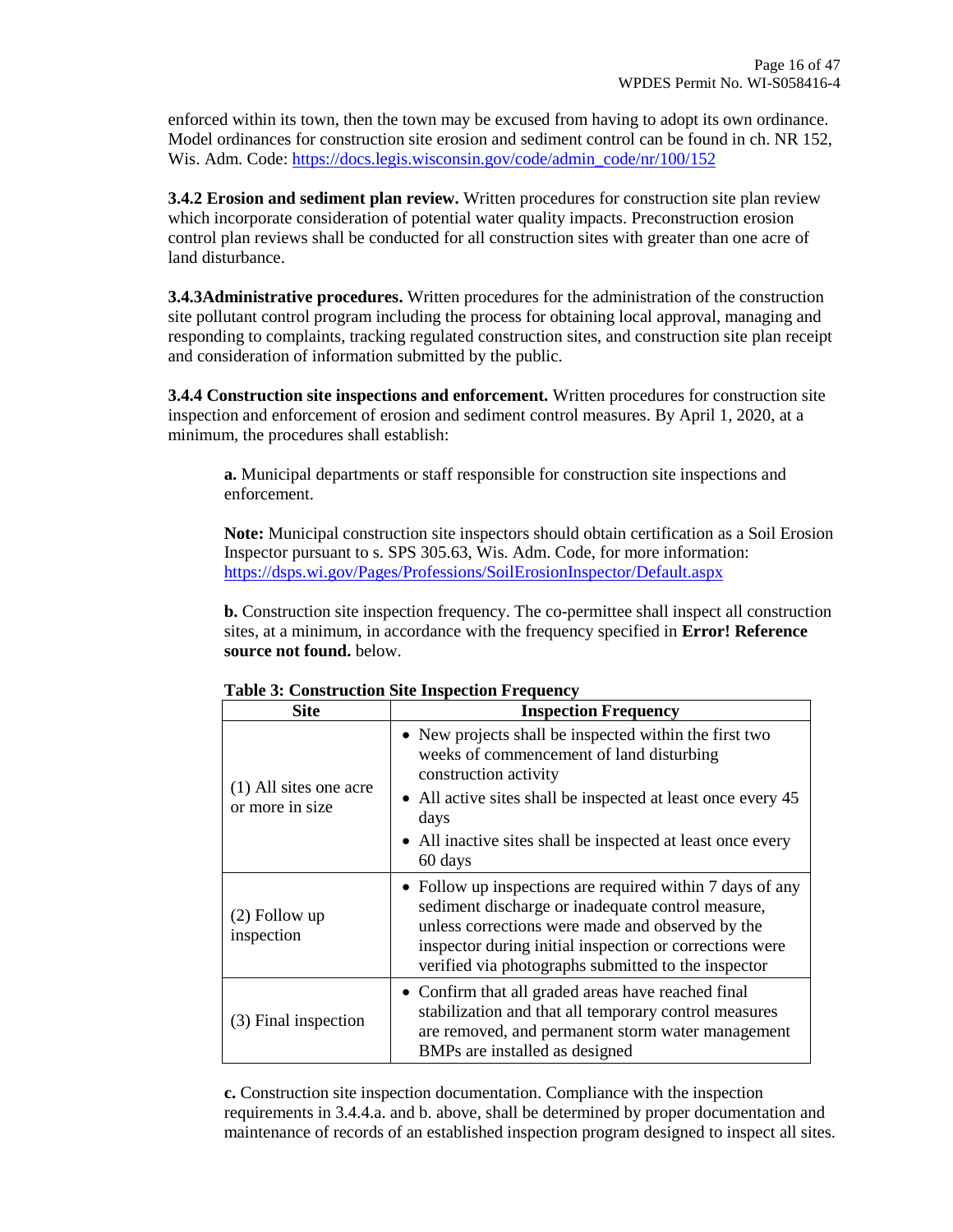**Note:** The Department's Construction Site Inspection Report (Form 3400-187) may be used to document inspections. The form can be found on the Department's Internet site at[: https://dnr.wi.gov/topic/Stormwater/construction/forms.html](https://dnr.wi.gov/topic/Stormwater/construction/forms.html) 

**d.** Enforcement mechanisms that will be used to obtain compliance.

#### **3.5 Post-Construction Storm Water Management**

Except for the University of Wisconsin – Madison as identified under section 4.6, the co-permittee shall implement and enforce its program to require control of discharges from areas of new development, infill, and redevelopment, after construction is completed. The co-permittee shall implement the following measurable goals:

**3.5.1 Post-construction storm water ordinance.** An ordinance or other regulatory mechanism to regulate post-construction storm water discharges from new development and redevelopment. At a minimum, the ordinance or other regulatory mechanism shall establish or include:

**a.** Applicability and jurisdiction, pursuant to the authority provided to the co-permittee under Wisconsin statutes, the ordinance shall apply to construction sites with one acre or more of land disturbance, and sites of less than one acre if they are part of a larger common plan of development or sale.

**b.** Requirements for design and implementation of post-construction storm water management control practices consistent with the criteria of those approved by the Department.

**Note:** Department approved post-construction storm water management control practices may be found on the Department's Internet site at: [https://dnr.wi.gov/topic/stormwater/standards/postconst\\_standards.html](http://dnr.wi.gov/topic/stormwater/standards/postconst_standards.html)

**c.** For new development and infill, post-construction performance standards equivalent to those in ss. NR 151.122 through 151.126 and 151.242 through 151.246, Wis. Adm. Code, that meet the measurable goals for pollutant removal and post-construction storm water treatment. Post-construction performance standards for new development and infill may be more restrictive than those required in this section 3.5.1.c. if necessary to comply with federally approved TMDL requirements.

**d.** For redevelopment, post-construction performance standards equivalent to or more restrictive than those in ss. NR 151.122 through 151.126 and 151.242 through 151.246, Wis. Adm. Code, that meet the measurable goals for pollutant removal and postconstruction storm water treatment.

**e.** Storm water plan requirements for landowners of construction sites equivalent to those contained in s. NR 216.47, Wis. Adm. Code.

**f.** Long-term maintenance requirements for landowners and other persons responsible for long-term maintenance of post-construction storm water control measures, including requirements for routine inspection and maintenance of privately-owned postconstruction storm water control measures that discharge to the MS4 to maintain their pollutant removal operating efficiency.

**g.** Inspection and enforcement authority.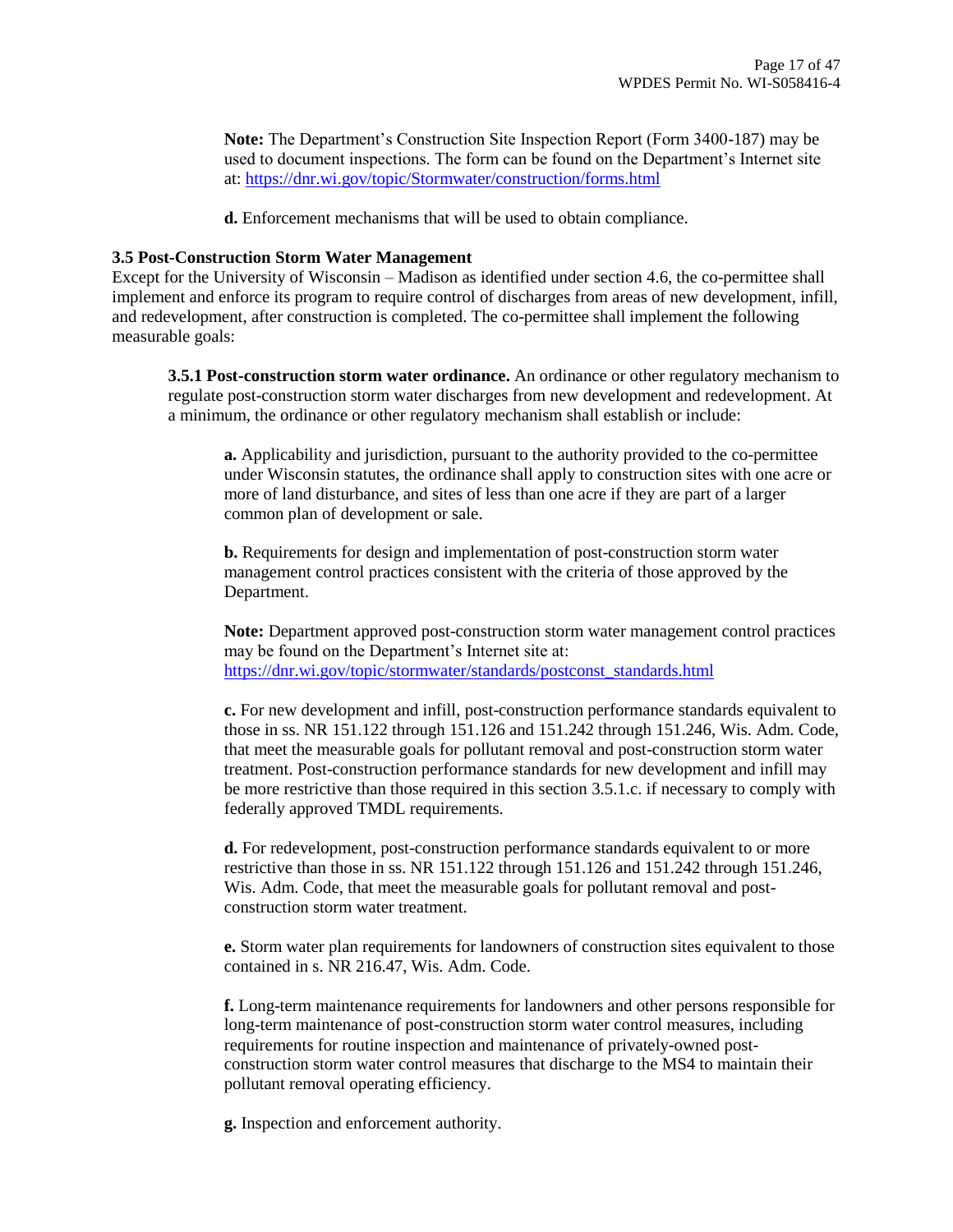**Note:** In accordance with section 3.10, when a town demonstrates to the Department that an adequate county ordinance that meets the requirements of this permit is administered and enforced within its town, then the town may be excused from having to adopt its own ordinance. Model ordinances for post-construction storm water management can be found in ch. NR 152, Wis. Adm. Code[: https://docs.legis.wisconsin.gov/code/admin\\_code/nr/100/152](ttp://docs.legis.wisconsin.gov/code/admin_code/nr/100/152)

**3.5.2 Administrative procedures.** Written procedures for the administration of the postconstruction storm water management program including the process for obtaining local approval and responding to complaints.

**3.5.3 Storm water management plan review.** Written procedures for post-construction site plan review which incorporate consideration of potential water quality impacts. Post-construction site plan reviews should be conducted for all construction sites (both publicly or privately sponsored) with greater than one acre of land disturbance.

**Note:** The Department recommends that municipal staff reviewing plans obtain training on postconstruction plan review.

**3.5.4 Long-term maintenance, inspections and enforcement.** Written procedures that will be used by the co-permittee through its ordinance jurisdiction, approval process, and authority to, at a minimum, track and enforce the long-term maintenance of storm water management facilities implemented to meet the applicable post-construction performance standards in section 3.5.1.c and d of this permit. The procedures shall include:

- **a.** A mechanism for tracking regulated sites.
- **b.** A set inspection frequency of no less than once per permit term.
- **c.** Inspection documentation.
- **d.** Follow up enforcement with timeframes for corrective maintenance.

#### **3.6 Pollution Prevention**

The co-permittee shall continue to implement its pollution prevention program to prevent or reduce pollutant runoff from the MS4 to waters of the state. The co-permittee shall implement the following measurable goals:

**3.6.1 Storm water management facilities.** Update and maintain an inventory of municipally owned or operated storm water best management BMPs such as wet detention ponds, bioretention devices, infiltration basins and trenches, permeable pavement, proprietary sedimentation devices, vegetated swales, or any similar practices or devices used to meet a water quality requirement under this permit. At a minimum, the inventory shall be maintained in a tabular format and contain the following information for each best management practice:

**a.** A key corresponding to the location of the BMP on the storm sewer system map required under section 3.8.

**b.** The name and a description of the BMP, including the type and year constructed.

**c.** A confirmation of whether each of the following elements exist or are not available:

**(1)** An operation and maintenance plan with inspection procedures and schedule.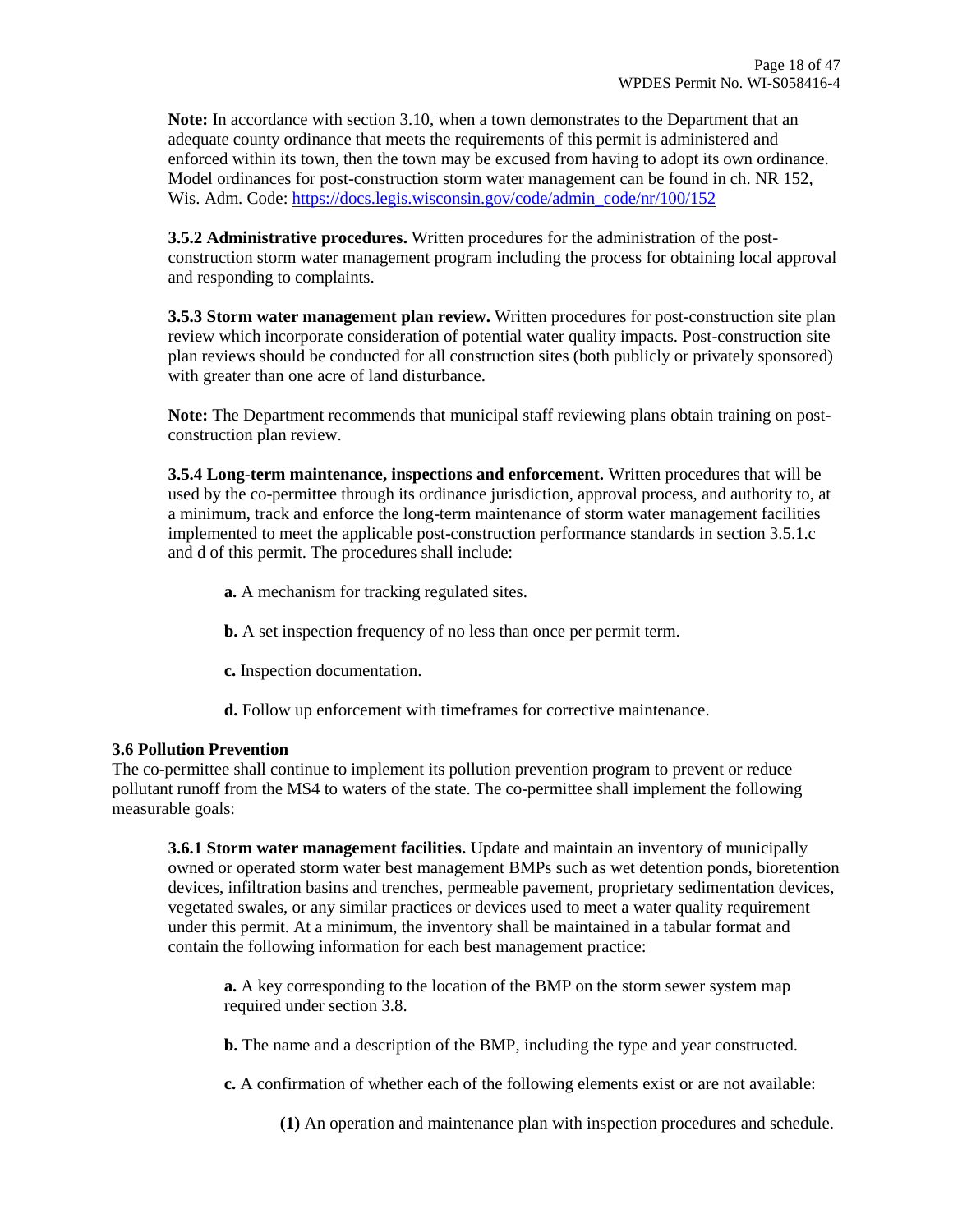**(2)** A record drawing.

Note: A record drawing is a complete clean set of drawings that accurately reflect how the final practice was built.

**(3)** If owned by another entity but used by the co-permittee to meet a water quality requirement in this permit, written documentation that the co-permittee has permission from the owner to use the BMP for this purpose.

**3.6.2** For each BMP inventoried under section 3.6.1, the co-permittee shall develop and implement a maintenance plan with inspection procedures and schedule to maintain the pollutant removal operating efficiency of the practice in compliance with any water quality requirement under this permit. Documentation of inspections and maintenance activities shall be maintained.

**Note:** Chapter NR 528, Wis. Adm. Code, *Management of Accumulated Sediment from Storm Water Management Structures*, establishes a process to regulate sediment removal and use to help storm water pond owners manage storm water pond sediment. Information on NR 528 and managing accumulated sediment from storm water ponds is available through the Department's Internet site at[: https://dnr.wi.gov/topic/waste/nr528.html](http://dnr.wi.gov/topic/waste/nr528.html)

**3.6.3 Municipally owned facilities.** The Storm Water Pollution Prevention Plans (SWPPPs) for municipal garages, municipal storage areas, and other sources of storm water pollution from municipal facilities located within the permitted area shall be maintained and updated annually as needed and shall include the information in sections 3.6.3.a. When a SWPPP is updated, it shall be submitted to the Department with the annual report.

**a.** SWPPPs shall include the following information:

**(1)** The physical locations of each facility with a key corresponding to the locations on the storm sewer system map required under section 3.8.

**(2)** The contact information for the individual(s) with overall responsibility for each facility.

**(3)** A map of each facility, drawn to scale, and including the following features:

**i.** The locations and descriptions of major activities and storage areas.

**ii.** Identification of drainage patterns, potential sources of storm water contamination, and discharge points.

**iii.** Identification of nearby receiving waters or wetlands.

**iv.** Identification of connections to the co-permittee's MS4.

**(4)** A description of procedures, good housekeeping activities, and any BMPs installed to reduce or eliminate storm water contamination.

**(5)** A maintenance plan with inspection procedures and schedule for each facility to identify deficiencies, necessary improvements and/or repairs, assess effectiveness, and address new or unaddressed potential sources of storm water contamination.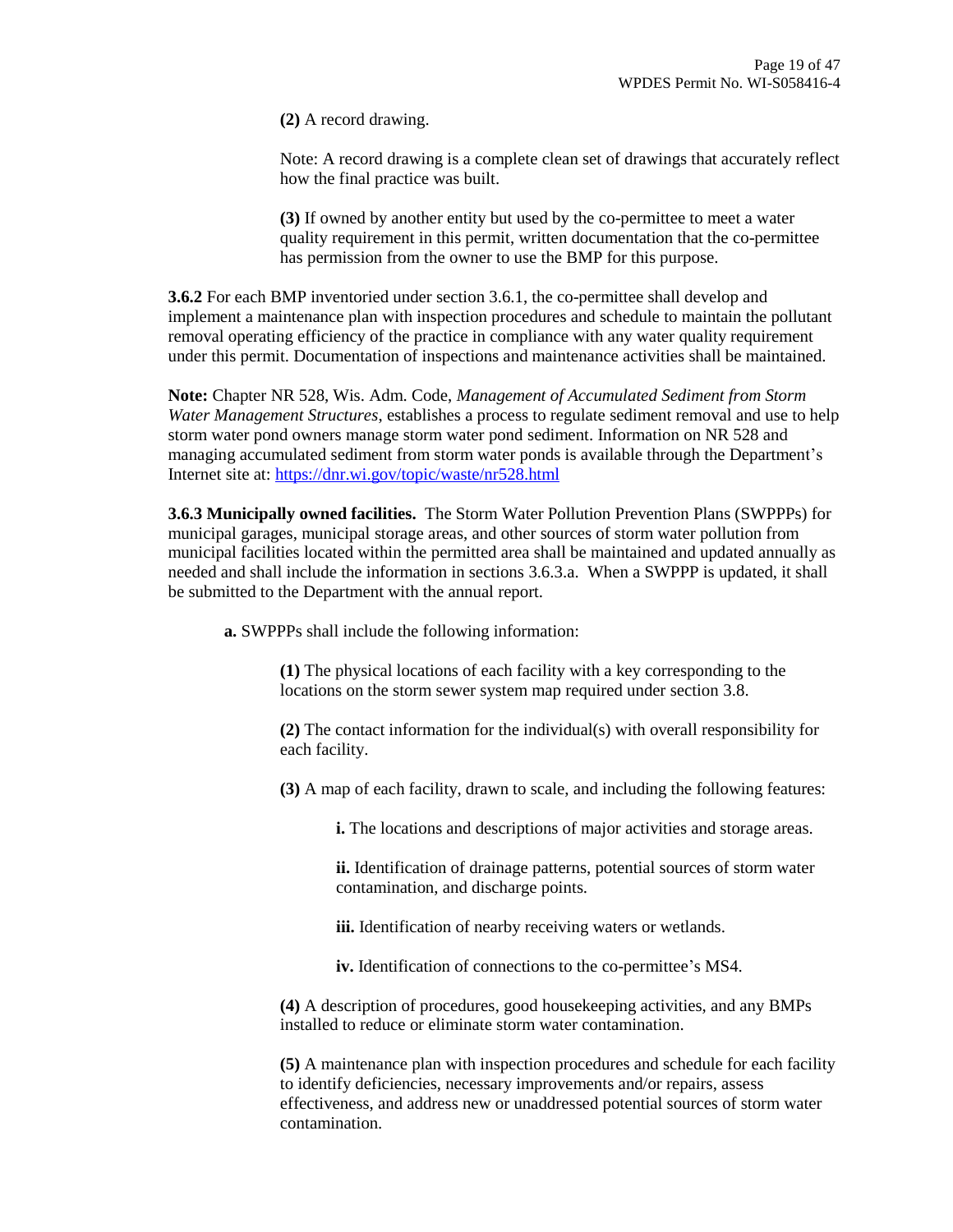**(6)** Spills prevention and response standard operating procedures.

**b.** The co-permittee is not required to comply with section 3.6.3 if the co-permittee certifies that the municipal facility qualifies for no exposure with the Department's concurrence.

**(1)** No exposure means that the facility shall have all materials and activities protected by a storm-resistant shelter to prevent exposure to storm water. Materials or activities include material handling equipment or activities, industrial machinery, raw materials, intermediate products, by-products, final products or waste products. Material handling activities include the storage, loading and unloading, transportation or conveyance of any raw material, intermediate product, final product or waste product.

**(2)** The co-permittee shall certify for no exposure for each facility at least once each permit term. The co-permittee shall submit a letter requesting no exposure, an inspection report of the site, and photos of all materials or activities at the site. The photo locations shall be labeled on an aerial photo diagram.

**3.6.4** Implement measures to reduce municipal sources of storm water contamination within source water protection areas.

**Note:** Wisconsin's source water assessment program information may be found on the Department's Internet site at: [https://dnr.wi.gov/topic/drinkingwater/sourcewaterprotection.html](http://dnr.wi.gov/topic/drinkingwater/sourcewaterprotection.html)

#### **3.6.5 Collection services/Storm sewer system maintenance activities.**

**a. Street sweeping.** If routine street sweeping is utilized to meet a water quality requirement under this permit, the co-permittee shall maintain documentation of the number and type of equipment used, standard operating procedures, an estimate of the number of lane-miles swept annually, and an estimate of the weight in tons of material collected annually.

**b. Catch basins.** If routine cleaning of catch basins with sumps is utilized to meet a water quality requirement under this permit, the co-permittee shall maintain documentation of the number of catch basins cleaned, standard operating procedures, and an estimate of the weight in tons of material collected annually.

**c. Material handling and disposal.** Material collected under a. and b. of this section shall be handled and stored in a manner that prevents contamination of storm water runoff and shall be disposed of or beneficially reused in accordance with applicable solid and hazardous waste statutes and administrative codes. Non-storm water discharges to waters of the state associated with dewatering and drying material collected under sections a. and b. of this section are not authorized by this permit.

**Note:** Information on managing waste and materials is available on the Department's Internet site at[: https://dnr.wi.gov/topic/Waste/.](https://dnr.wi.gov/topic/Waste/) Information on WPDES permits for nonstorm water discharges is available on the Department's Internet site at: <https://dnr.wi.gov/topic/wastewater/>

**d. Leaf management.** Proper management of leaves and grass clippings from municipally owned properties and private property. The program may include instructions to private property owners for on-site composting, on-site beneficial reuse, or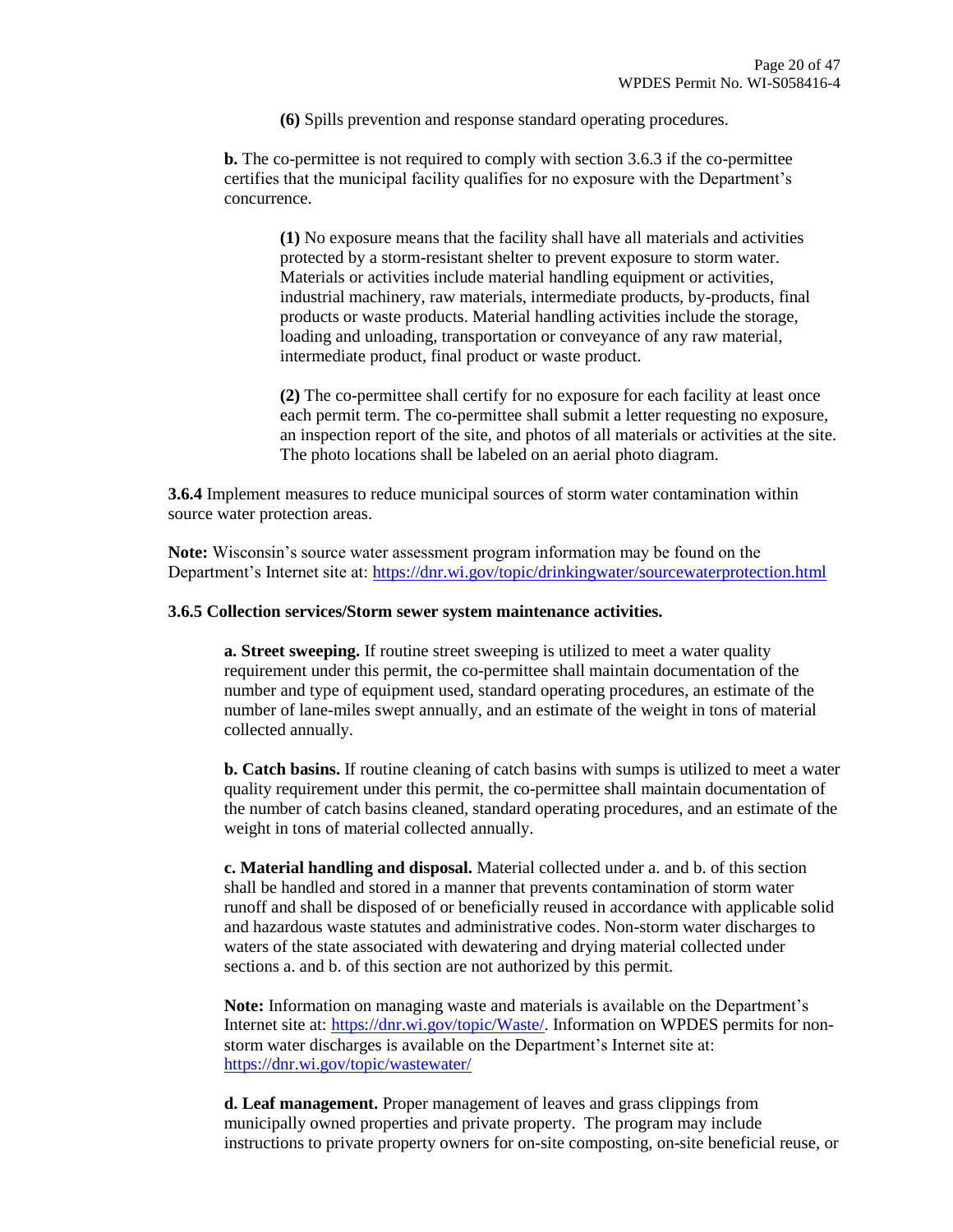yard waste drop-off as opposed to a municipal collection program. On-site management and/or drop-off shall be communicated to private property owners in accordance with the public education and outreach program implemented under section 3.1 of this permit. If the co-permittee has a municipal collection program, collected material shall be handled and stored in a manner that prevents contamination of storm water runoff. For a municipal leaf collection program, the co-permittee shall maintain the following documentation:

**(1)** A description of the leaf collection program, including the type of pick-up methodology and equipment used, timing of associated street cleaning, standard operating procedures, schedule and frequency, and instructions for private property owners.

**(2)** An estimate of the weight in tons of material collected annually.

**(3)** Municipally operated leaf disposal locations with a key corresponding to the locations on the storm sewer system map required under section 3.8. If the disposal location is outside of the MS4 boundary, then the co-permittee can provide documentation if the disposal is taken elsewhere.

**Note:** The Department has developed "Interim Municipal Phosphorus Reduction Credit for Leaf Management Programs" guidance to assist permitted MS4s on creditable phosphorus reduction through leaf collection and management. The guidance document may be found on the Department's Internet site at: [https://dnr.wi.gov/topic/stormwater/standards/ms4\\_modeling.html](https://dnr.wi.gov/topic/stormwater/standards/ms4_modeling.html)

**3.6.6 Winter Road Management.** If road salt or other deicers are applied by the co-permittee or a contractor on behalf of the co-permittee, no more shall be applied than necessary to maintain public safety. Documentation on deicing activities shall be performed by the co-permittee or a contractor on behalf of the co-permittee and include the following:

**a.** Contact information for the individual(s) with overall responsibility for winter roadway maintenance.

**b.** A description of the types of deicing products used.

**c.** The amount of deicing product used per month. Alternatively, this information may be reported on a storm by storm basis, which will be more useful to correlate with air or pavement temperature and snow depth.

**d.** A description of the type of equipment used.

**e.** An estimate of the number of lane-miles treated with deicing products for the roadways that the co-permittee is responsible for, and an estimate in acres of the total area of municipally-owned parking lots treated with deicing products by the co-permittee or contractor.

**f.** If applicable, snow disposal locations with a key corresponding to the locations on the storm sewer system map required under section 3.8.

**Note:** Snow treatment and disposal guidance for municipalities is available through the Department's Internet site at: [https://dnr.wi.gov/topic/stormwater/publications.html](http://dnr.wi.gov/topic/stormwater/publications.html)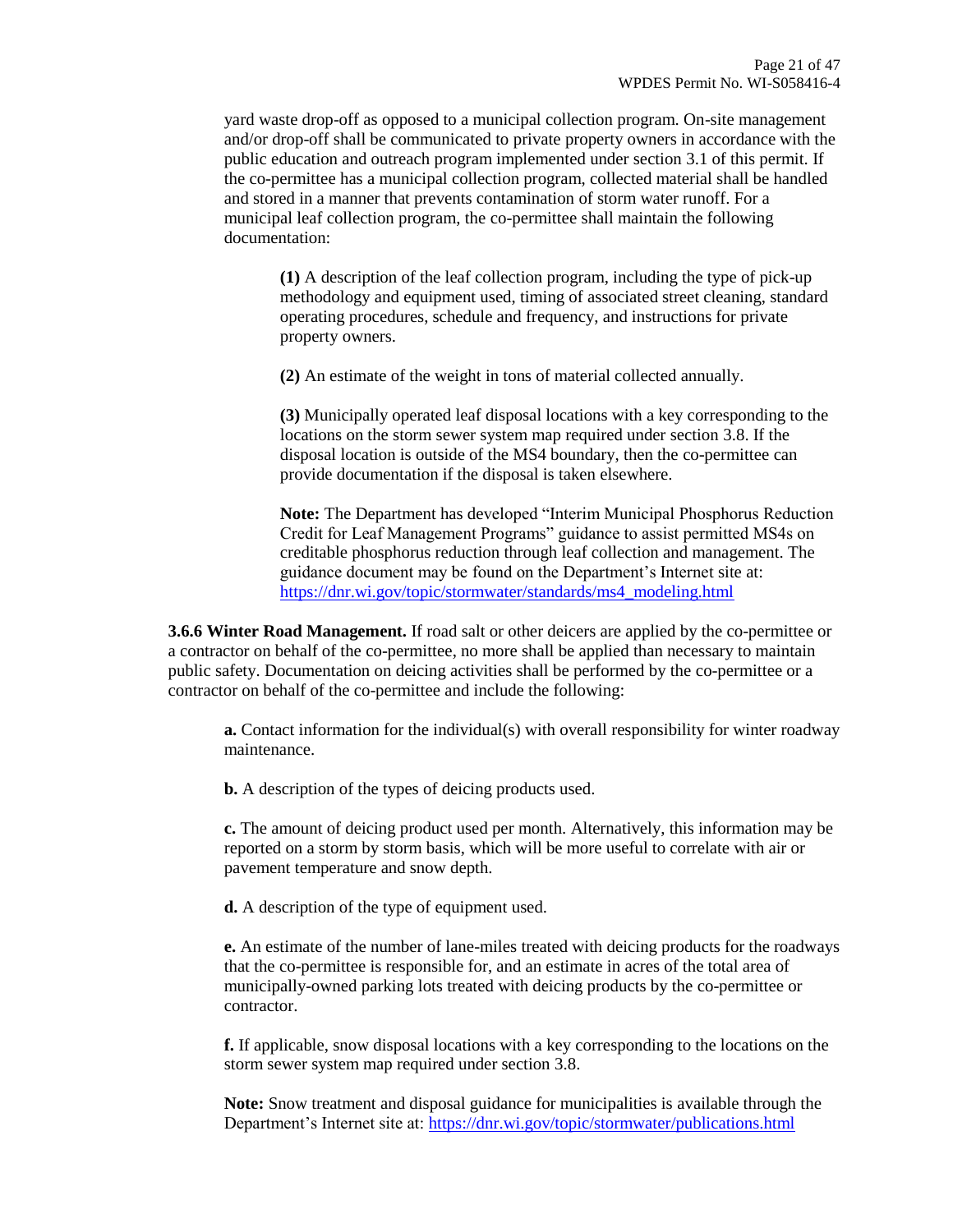**g.** A description of anti-icing, pre-wetting and brining, equipment calibration, pavement temperature monitoring, and/or salt reduction strategies implemented or being considered, and/or alternative products.

**h.** Other measurable data or information that the co-permittee uses to evaluate or modify its deicing activities.

**Note:** The Wisconsin Department of Transportation (WisDOT) "Highway maintenance manual," Chapter 6, contains guidelines on winter maintenance including application of road salt and other deicers. Chapter 6 is available on the WisDOT's Internet site at: [https://wisconsindot.gov/Pages/doing-bus/local-gov/hwy-mnt/mntc-manual/chapter06.aspx.](https://wisconsindot.gov/Pages/doing-bus/local-gov/hwy-mnt/mntc-manual/chapter06.aspx) The WisDOT highway salt storage requirements are contained in ch. Trans 277, Wis. Adm. Code.

**3.6.7 Nutrient management.** Application of turf and garden fertilizers on municipally controlled properties (such as parks, athletic fields, golf courses), with pervious surfaces over 5 acres each, shall be implemented in accordance with a site-specific nutrient application schedule based on appropriate soil tests.

**Note:** To assist co-permittees with this requirement, the Department has developed a technical standard and fact sheet for turf nutrient management. These documents may be found on the Department's Internet site at: [https://dnr.wi.gov/topic/stormwater/standards/turf\\_nutrient.html](https://dnr.wi.gov/topic/stormwater/standards/turf_nutrient.html)

**3.6.8 Environmentally sensitive Development.** Consideration of environmentally sensitive land development designs for municipal projects, including green infrastructure and low impact development, shall be designed, installed, and maintained to comply with a water quality requirement under this permit.

**Note:** Additional information on green infrastructure and low impact development may be found on the following USEPA Internet sites: <https://www.epa.gov/green-infrastructure> <https://www.epa.gov/nps/urban-runoff-low-impact-development>

**3.6.9 Internal training and education.** At a minimum, the co-permittee shall hold one annual training event for appropriate municipal staff and other personnel involved in implementing each of the elements of the pollution prevention program under this section 3.6. Documentation shall be maintained of the date, the number of people attending the training, the names of each person attending and a summary of their responsibilities, and the content of the training. The copermittee shall inform contractors performing any services to implement section 3.6 of the permit requirements and expectations. The co-permittee shall also inform their elected officials of the permit requirements and expectations.

#### **3.7 Storm Water Quality Management (Developed Urban Area Standard)**

Each co-permittee shall continue to implement its municipal storm water quality management program. This program shall maintain compliance with the developed urban area performance standards of s. NR 151.13(2)(b)1., Wis. Adm. Code, for those areas of the municipality that were not subject to the postconstruction performance standards of ss. NR 151.12 or 151.24, or ss. NR 151.121 through 151.126 or ss. 151.242 through 151.246, Wis. Adm. Code. The co-permittee shall implement the following measurable goals:

**3.7.1** To the maximum extent practicable, the co-permittee shall implement and maintain storm water management practices necessary to meet the more restrictive total suspended solids reduction of the following: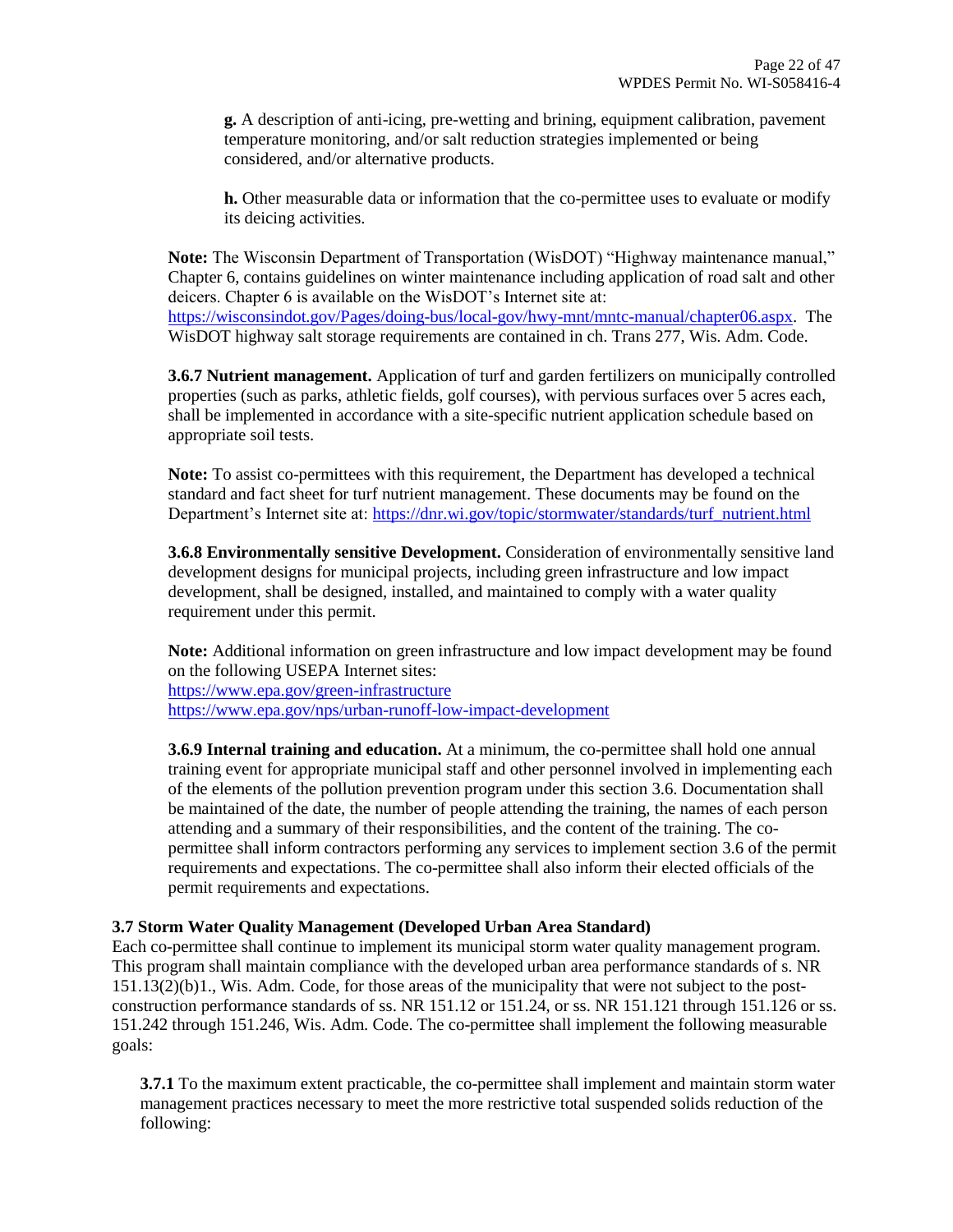**a.** As required under s. 281.16(2)(am)3., Wis. Stats., the co-permittee shall maintain source area controls, structural storm water management facilities, and non-structural storm water BMPs that the co-permittee implemented on or before July 1, 2011 to achieve a reduction of 20% or more of total suspended solids carried by storm water runoff from existing development to waters of the state.

**b.** Maintain a 20% reduction in the annual average mass of total suspended solids discharging from the MS4 to surface waters of the state as compared to implementing no storm water management controls. All source area controls, structural storm water management practices, and non-structural control practices implemented to achieve the 20% reduction in total suspended solids shall be maintained.

**Note:** The total suspended solids reduction requirement applies to storm water runoff from areas of urban land use and is not applicable to agricultural or rural land uses and associated roads. Additional MS4 modeling guidance for modeling the total suspended solids control is available on the Department's Internet site at:

[http://dnr.wi.gov/topic/stormwater/standards/ms4\\_modeling.html.](http://dnr.wi.gov/topic/stormwater/standards/ms4_modeling.html) The co-permittee may elect to meet the applicable total suspended solids standard above on a watershed or regional basis by working with other co-permittee(s) to provide regional treatment that collectively meets the standard.

#### **3.8 Storm Sewer System Map**

**3.8.1** Each co-permittee shall continue to maintain its own MS4 map. The storm sewer system map shall be updated annually as needed for changes occurring in the permitted area boundaries. The municipal storm sewer system map shall include:

**a.** Identification of waters of the state, name and identification of whether the receiving water is an ORW, ERW or listed as an impaired water under s. 303(d) of the Clean Water Act, storm water drainage basin boundaries for each MS4 outfall and municipal separate storm sewer conveyance systems.

**b.** Identification of all known MS4 outfalls discharging to waters of the state and other MS4s. Major outfalls shall be uniquely identified.

**c.** Location of any known discharge to the MS4 that has been issued WPDES permit coverage by the Department. A list of WPDES permit holders in the co-permittee's area may be obtained from the Department.

**d.** Location of municipally owned or operated structural storm water management facilities including detention basins, infiltration basins, and manufactured treatment devices. If the co-permittee will be taking total suspended solids credit for pollutant removal from privately-owned facilities, they must be identified.

**e.** Identification of publicly owned parks, recreational areas and other open lands.

**f.** Location of municipal garages, storage areas and other public works facilities.

**g.** Identification of streets. Note that other geographic features such as railroads, airports, and water features may be identified.

**3.8.2** The City of Madison shall maintain the common storm sewer system map for the entire group permit area. Each co-permittee is responsible for providing annual updates to the City of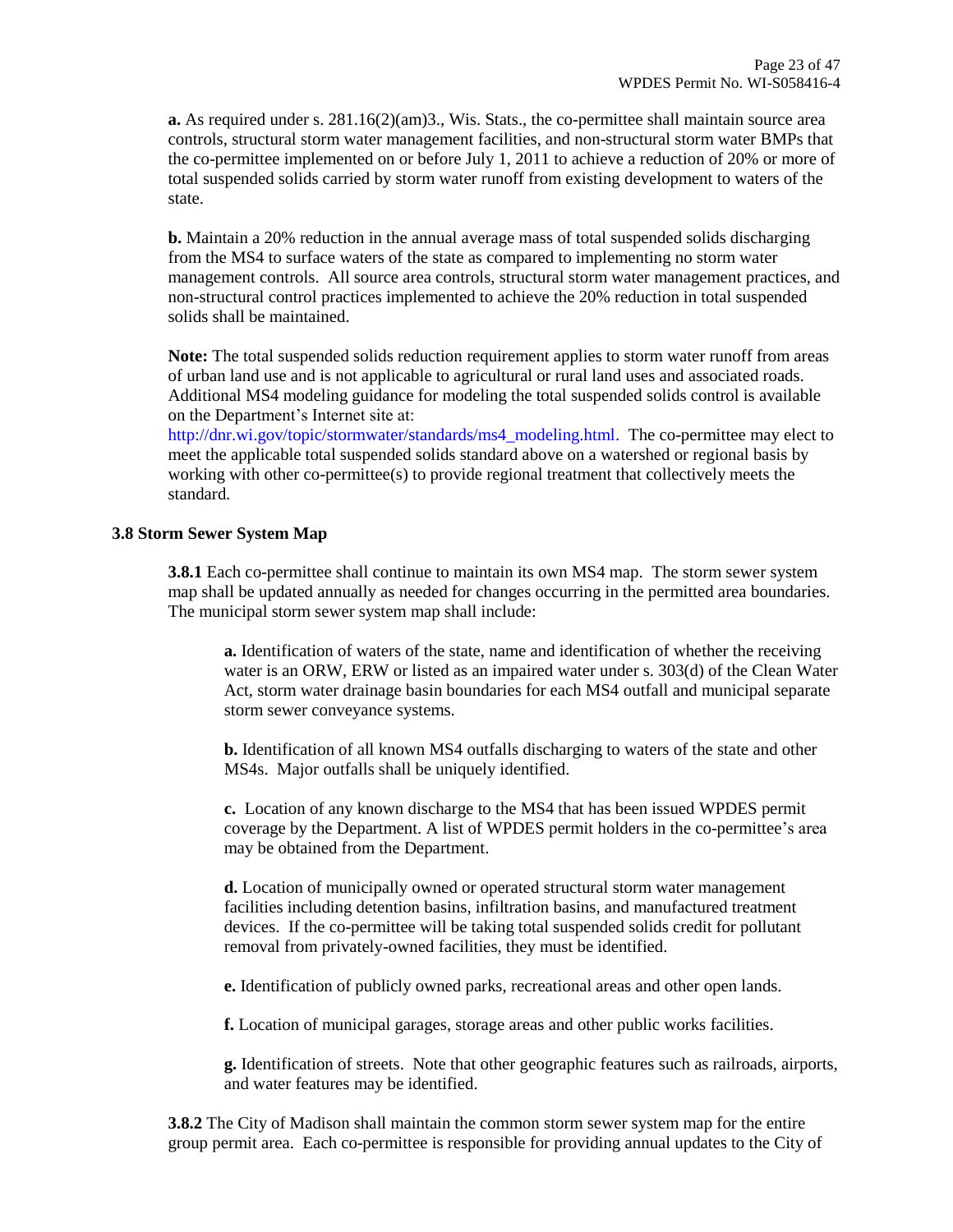Madison for updating the common storm sewer system map for inclusion in the annual report as outlined in section 3.9. The common storm sewer system map shall contain the following components:

a. Delineation and identification of storm water drainage basins including watersheds, sub-watersheds, and sewersheds using the naming conventions developed by the City of Madison.

b. Locations of major structural controls including retention, detention, and infiltration facilities.

c. Locations of publicly owned parks, recreational areas, and other open lands such as environmental corridors and conservancies.

- d. Municipal boundaries for all co-permittees.
- e. Central Urban Service Area boundaries.
- f. Geographic features including streets, highways, railroads, airports, and water features.
- g. Township and Range System.
- h. Contours at a minimum interval of ten feet.

**3.8.3** Each co-permittee shall ensure that the information provided on the common storm sewer system map for the co-permittee's areas of jurisdiction is updated annually to reflect improvements to the MS4 through December 31 of each year. Each co-permittee shall be responsible for delivering hard copy changes for the storm sewer system map to the City of Madison by January 31 each year.

**3.8.4** The City of Madison shall submit the annually updated common storm sewer system map to the Department with the annual report as outlined in section 3.9.

#### **3.9 Annual Report**

Each co-permittee shall submit an annual report to the Department by **March 31 of the following year**. The co-permittee shall invite the municipal governing body, interest groups and the general public to review and comment on the annual report. The annual report shall include:

**3.9.1** The status of implementing the permit requirements, status of meeting measurable program goals and compliance with permit schedules.

**Note:** Dane County will provide the information for the assessment of the information and education plan since it has taken the lead in the implementation of that plan. However, each copermittee will be expected to report on its respective public information and education efforts.

**3.9.2** A fiscal analysis which includes the annual expenditures and budget for the reporting year, and the anticipated budget for the next year.

**3.9.3** A summary of the number and nature of inspections and enforcement actions conducted to ensure compliance with the required ordinances.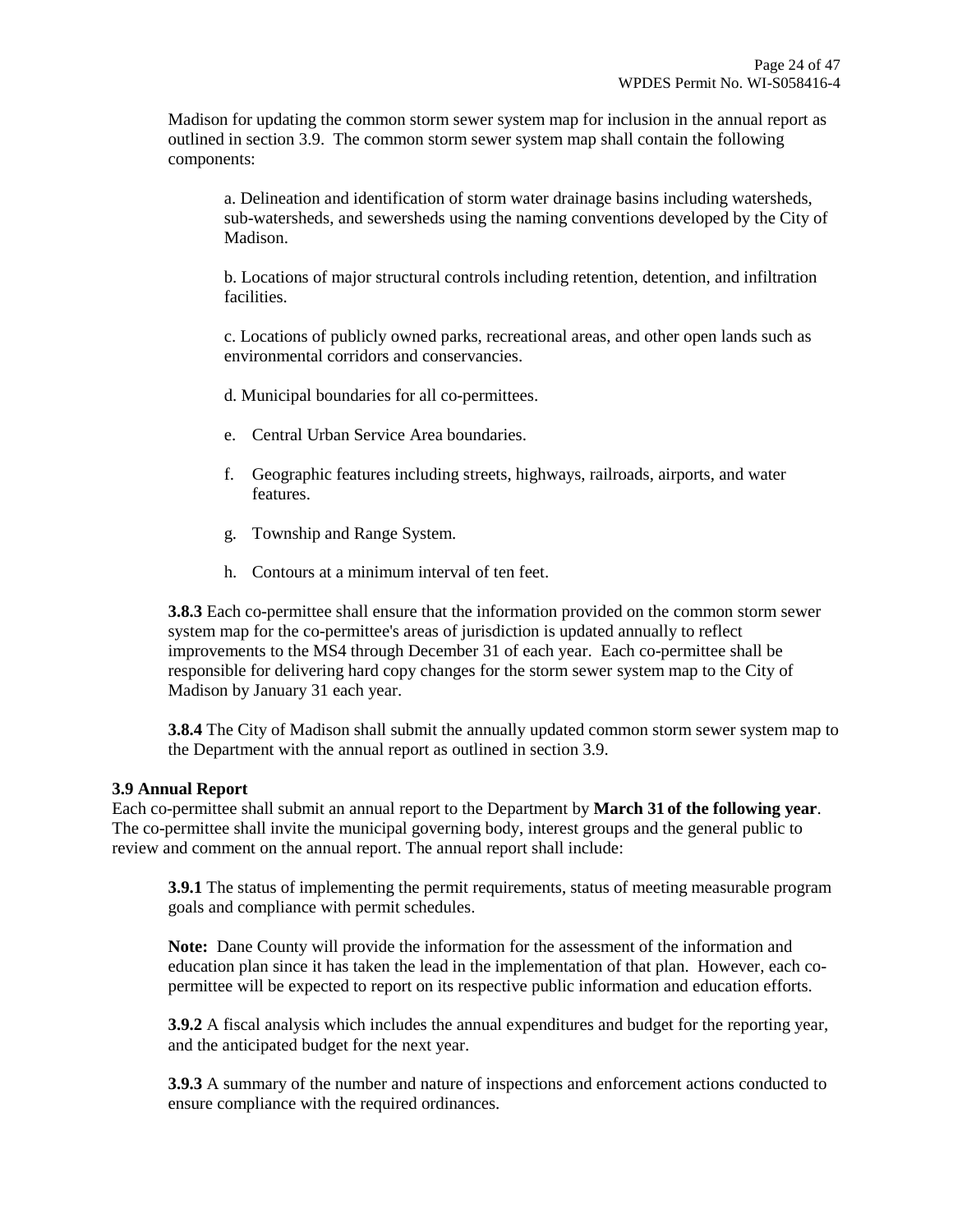**3.9.4** Identification of any known water quality improvements or degradation in the receiving water to which the co-permittee's MS4 discharges. Where degradation is identified, identify why and what actions are being taken to improve the water quality of the receiving water.

**3.9.5** An evaluation of program compliance, the appropriateness of identified BMPs, and progress towards achieving identified measurable goals. Any program changes made as a result of this evaluation shall be identified and described in the annual report. For any identified deficiencies towards achieving the requirements under section 3 of this permit or lack of progress towards meeting a measurable goal, the co-permittee shall initiate program changes to improve their effectiveness.

**3.9.6** If applicable, notice that the co-permittee is relying on another municipality or entity to satisfy any of the permit requirements and a description of the arrangement where a permit requirement is being met in this manner.

**3.9.7** A duly authorized representative of the co-permittee shall sign and certify the annual report and include a statement or resolution that the co-permittee's governing body or delegated representatives have reviewed or been apprised of the content of the annual report.

**3.9.8.** The annual report and other required reports, and permit compliance documents shall be submitted electronically through the Department's electronic reporting system.

**Note:** The Department's electronic reporting system is Internet-based and available at: [https://dnr.wi.gov/permits/water/.](https://dnr.wi.gov/permits/water/) Municipal storm water permit eReporting information and user support tools can be found at: <https://dnr.wi.gov/topic/stormwater/municipal/eReporting.html>

#### **3.10 Cooperation**

The co-permittee may, by written agreement, implement this permit with another municipality or contract with another entity to perform one or more of the conditions of this permit. The co-permittee is ultimately responsible for compliance with the conditions of this permit. The co-permittee may rely on another municipality or contract with another entity to satisfy a condition of this permit if all the following are met:

**3.10.1** The other municipality or entity implements the required control measure or permit requirement.

**3.10.2** A particular control measure, or component thereof, is at least as stringent as the corresponding permit requirement.

**3.10.3** The other municipality or entity agrees to implement a control measure or permit requirement on the co-permittee's behalf. This shall be shown by formal written agreement, signed by both parties' authorized representatives. The agreement shall be explicit as to which specific permit conditions are being covered by which municipality or other entity. Copies of current agreements shall be submitted with the annual report or to the Department upon request.

**Note:** If a county is implementing and enforcing an adequate storm water ordinance(s) within a town, the town would then not have to adopt its own ordinance. However, the town, as the co-permittee, is still expected to evaluate how the county is implementing and enforcing the ordinance in the town's permitted Area, to verify the county is meeting the permit condition. Another example, if another entity agrees to implement the permit condition of long-term maintenance inspections, the co-permittee must evaluate that the entity is completing inspections as agree upon. The co-permittee should not assume that another entity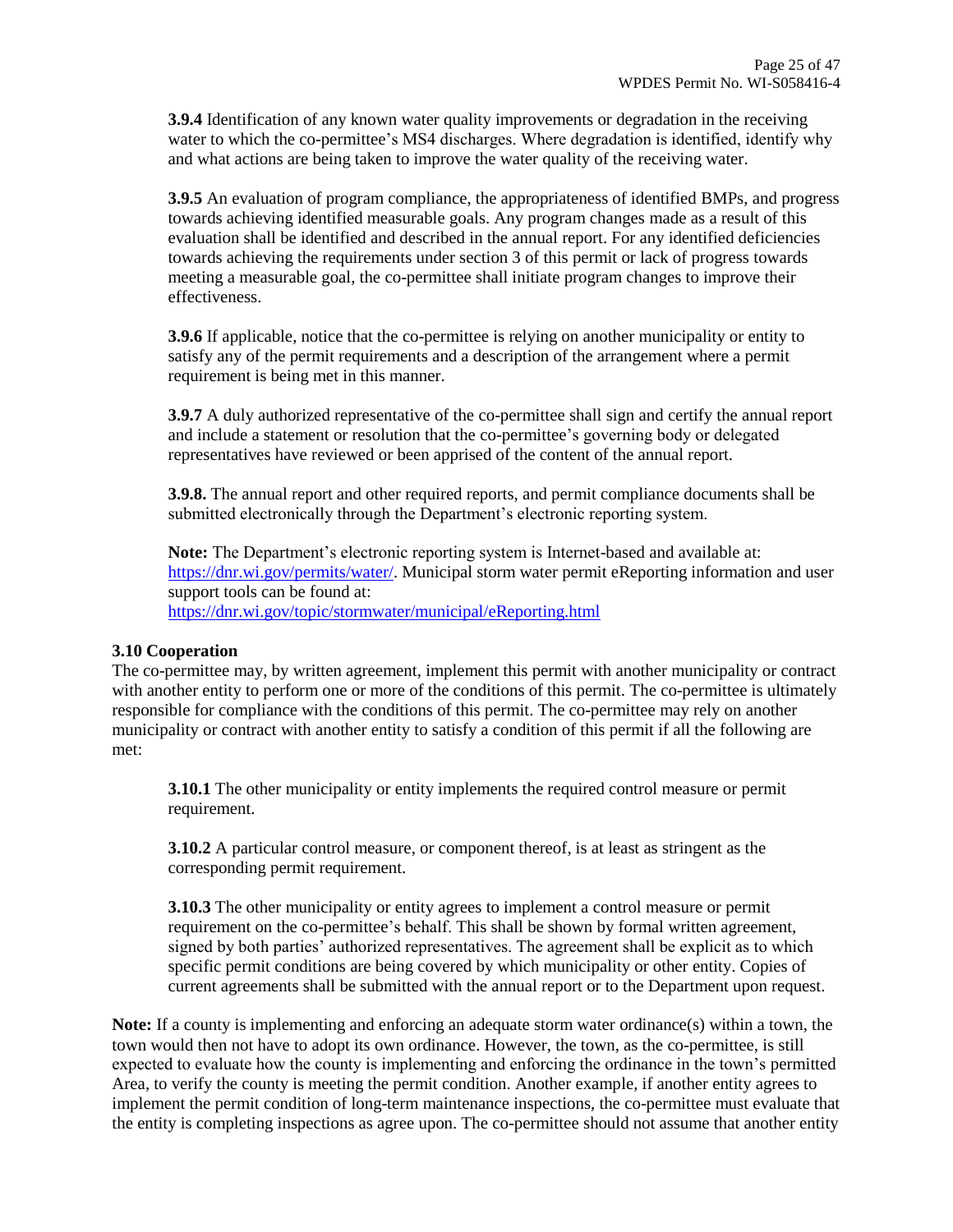is implementing a permit condition as required because the co-permittee remains responsible for compliance with the conditions of this permit.

### **3.11 Amendments**

The co-permittee shall amend a program required under this permit as soon as practicable if the copermittee becomes aware that it does not meet a requirement of this permit. The co-permittee shall amend its program if notified by the Department that a program or procedure is insufficient or ineffective in meeting a requirement of this permit. The Department notice to the co-permittee may include a deadline for amending and implementing the amendment.

## **3.12 Reapplication for Permit Coverage**

To retain authorization to discharge after the expiration date of this permit, the co-permittee shall apply for reissuance of this permit in accordance with the requirements of s. NR 216.09, Wis. Adm. Code, at least 180 days prior to this permit's expiration date.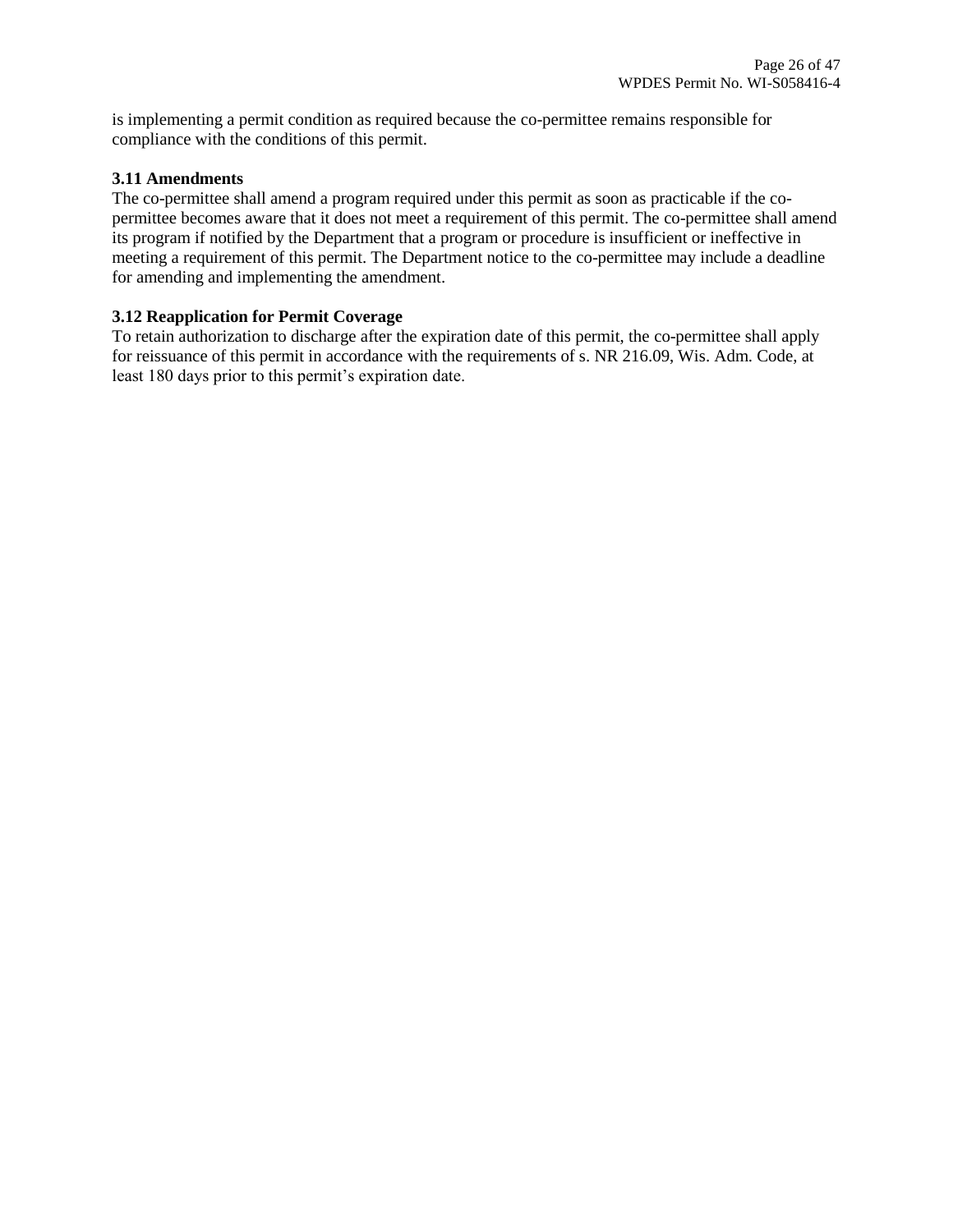### **4. SPECIAL RESPONSIBILITIES FOR CERTAIN CO-PERMITTEES**

In addition to the requirements specified in sections 1 through 3 of this permit, certain co-permittees have additional or special requirements that apply to them as follows:

#### **4.1 City of Madison**

The City of Madison shall meet the following requirements:

**4.1.1** Facilitate and prepare and provide the agenda and minutes for the quarterly meetings required under section 2.8.

**4.1.2** Manage and annually update the common storm sewer system map required under section 3.8.2 of this permit. Any apportioning of the funds needed to manage and update the storm sewer system map may be negotiated between the City of Madison and the co-permittees.

**4.1.3** Establish new or updated intergovernmental agency agreement(s) with the University of Wisconsin to meet the requirements identified within section 4.6.2. The status of all draft intergovernmental agency agreements shall be reported in the annual report by the City of Madison to establish new or updated intergovernmental agency agreements by the expiration of this permit. Once a new or revised intergovernmental agency agreement is made, it shall be submitted with the next annual report.

#### **4.2 City of Middleton**

The City of Middleton is required to comply with the following:

**4.2.1** The pumped discharge from Tiedeman Pond shall be operated in a manner to prevent accumulated sediment from discharging from Tiedeman Pond.

**4.2.2** The discharge shall be operated in a manner to prevent downgradient erosion.

**4.2.3** For the term of this permit, the City of Middleton's average annual pollutant load reductions applied to the drainage area to Tiedeman Pond have been calculated to be 79.7% for total suspended solids (TSS) and 47.2% for total phosphorus (TP).

**Note**: The above reductions were calculated using effluent monitoring data from 2006 to 2014 as compared to the WinSLAMM predicted annual average influent load. At next permit reissuance, the future pollutant reduction can be calculated using effluent monitoring data representing annual average conditions as compared to WinSLAMM predicted annual average influent load.

**4.2.4** The WLA assigned to the Tiedeman Pond discharge permit no. WI-0049956-1 shall not be included in the percent reduction analysis required under Appendix A, section A.2, A.4 or A.5 of this permit.

**4.2.5** Monitor the discharge from Tiedeman Pond at a location representative of the discharge from the pond as identified in Table 4. The sampling of total phosphorus and total suspended solids is only required in calendar years 2022 and 2023. The results shall be reported to the Department as indicated in section 6.22 of this permit.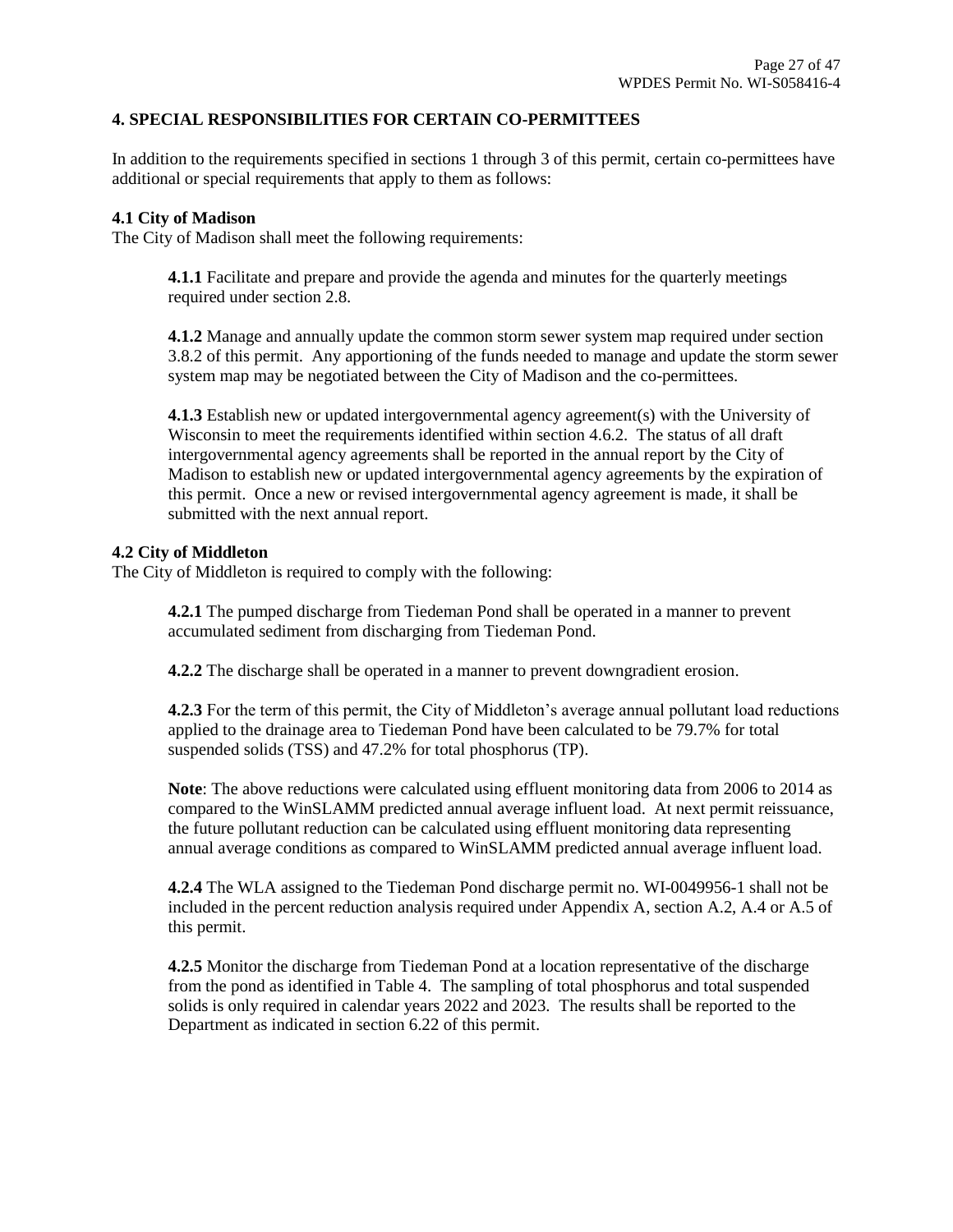| <b>Parameter</b>   | Units       | <b>Sample Frequency</b> | <b>Sample Type</b> |
|--------------------|-------------|-------------------------|--------------------|
| <b>Flow Rate</b>   | <b>MGD</b>  | Daily                   | Calculated         |
| Phosphorus, Total* | $m\Omega/L$ | $2/M$ onth              | Grab               |
| Suspended Solids,  |             |                         |                    |
| Total*             | mg/L        | $2/M$ onth              | Grab               |

**Table 3: Sampling Point 001 – Tiedeman Pond Discharge**

\* Sampling for total phosphorus and total suspended solids is only required in calendar years 2022 and 2023.

# **4.3 Village of Shorewood Hills**

Establish new or updated intergovernmental agency agreement(s) with the University of Wisconsin to meet the requirements identified within section 4.6.2. The status of all draft intergovernmental agency agreements shall be reported in the annual report by the Village of Shorewood Hills to establish new or updated intergovernmental agency agreements by the expiration of this permit. Once a new or revised intergovernmental agency agreement is made, it shall be submitted with the next annual report.

## **4.4 City of Stoughton**

The City of Stoughton is required to comply with the following:

**4.4.1** The pumped discharge from Paradise Pond shall be operated in a manner to prevent accumulated sediment from discharging from Paradise Pond.

**4.4.2** The discharge shall be operated in a manner to prevent downgradient erosion.

**4.4.3** For the term of this permit, the City of Stoughton's annual average pollutant load reductions applied to the drainage area to Paradise Pond have been calculated to be 82.1% for TSS and 56.0% for TP.

**Note**: The above reductions were based on WinSLAMM modeling of annual average conditions with a weir outlet as opposed to pumping. At next permit reissuance (or upon DNR concurrence of the treatment performance documented by analysis of the 2017 to 2021 monitoring data), the future treatment performance can be calculated using effluent monitoring data representing annual average conditions as compared to WinSLAMM predicted annual average influent load.

**4.4.4** Monitor the discharge from Paradise Pond at a location representative of the discharge from the pond as identified in Table 5. The sampling of total phosphorus and total suspended solids is required through calendar year 2021. The results shall be reported to the Department as indicated in section 6.22 of this permit.

| <b>Parameter</b>   | <b>Units</b> | <b>Sample Frequency</b> | <b>Sample Type</b> |
|--------------------|--------------|-------------------------|--------------------|
| Discharge Volume   | MG           | Dailv                   | Calculated         |
| Phosphorus, Total* | mg/L         | 2/Pumping Event         | Grab               |
| Suspended Solids,  |              |                         |                    |
| Total*             | mg/L         | 2/Pumping Event         | Grab               |

**Table 5: Sampling Point 002 – Paradise Pond Discharge**

\* Sampling for total phosphorus and total suspended solids is only through calendar year 2021.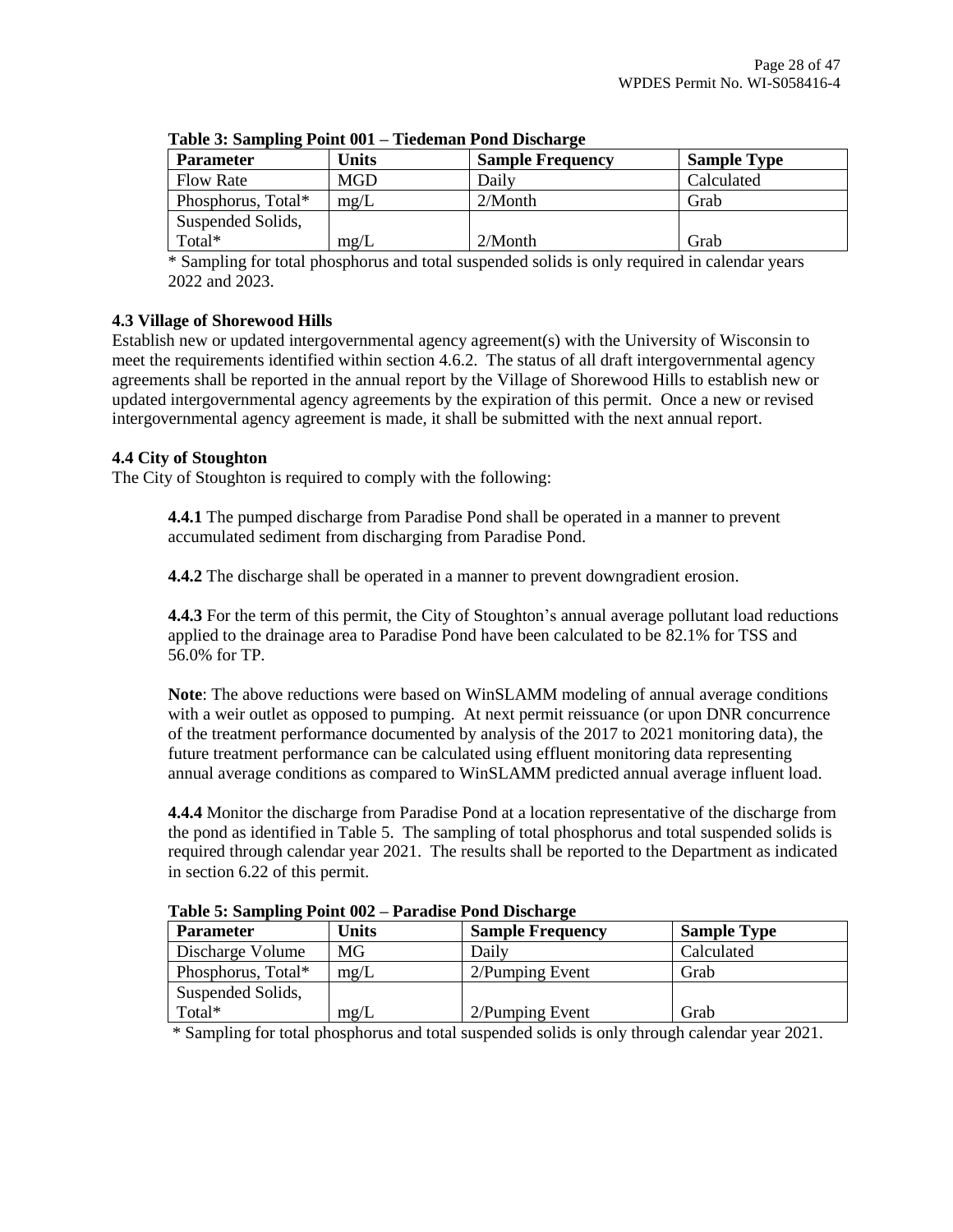#### **4.5 Dane County**

Dane County shall meet the following requirements:

**4.5.1** As specified in the information and education agreement, maintain a half-time position to provide public information and education services under this permit on behalf of the copermittees.

**4.5.2** In consultation with the Department and other co-permittees, function as the lead agency in implementation of the information and education plan prepared on behalf of the co-permittees.

**4.5.3** Provide updates on the status and implementation of the information and education plan at the quarterly meetings and provide information on plan implementation for the annual report required under section 3.9.

#### **4.6 University of Wisconsin-Madison**

As a state entity, the University of Wisconsin – Madison (University) has limited statutory authority to implement and enforce requirements of sections 3.4 and 3.5 of this permit. Therefore, their written storm water management program shall specify their collaboration with other government or non-government agencies, municipalities, or local or federal partners to establish the intent of sections 3.4 and 3.5.

In addition to the applicable requirements specified in sections 1 through 3 of this permit, the University of Wisconsin – Madison shall meet the following requirements:

**4.6.1** In their storm water management plan, the University shall address how construction site pollutant control and post-construction storm water management is achieved by construction activity contracted and performed by the University, construction activity contracted by the University of Wisconsin System (UWS), and construction activity contracted by Department of Administration Division (DOA), Division of Facility Development and Management (DFDM), and how each of these construction administration options is consistent with the requirements of section 3.4 and 3.5.

**4.6.2** Establish new or updated intergovernmental agency agreements with the Village of Shorewood Hills, the City of Madison, the United States, and any other applicable co-permittees. These intergovernmental agreements shall include, at a minimum:

- a. Defining responsibilities in regard to managing, inspecting, and reporting of all above ground and underground storm water conveyance into, out of, or through the permit area of the University.
- b. Means and methods of storm water and illicit discharge reporting requirements between the University and other co-permittees.
- c. The implementation and management of SWPPPs from lands or operations of the University outside of its permit jurisdictional area.

The status of all draft intergovernmental agency agreements shall be reported in the annual report by the University to establish new or updated intergovernmental agency agreements by the expiration of this permit. Once a new or revised intergovernmental agency agreement is made, it shall be submitted with the next annual report.

**4.6.3** Continue to implement policies and procedures to the extent of its legal authority to control illicit discharges to and from those portions of the MS4 that it owns or operates consistent with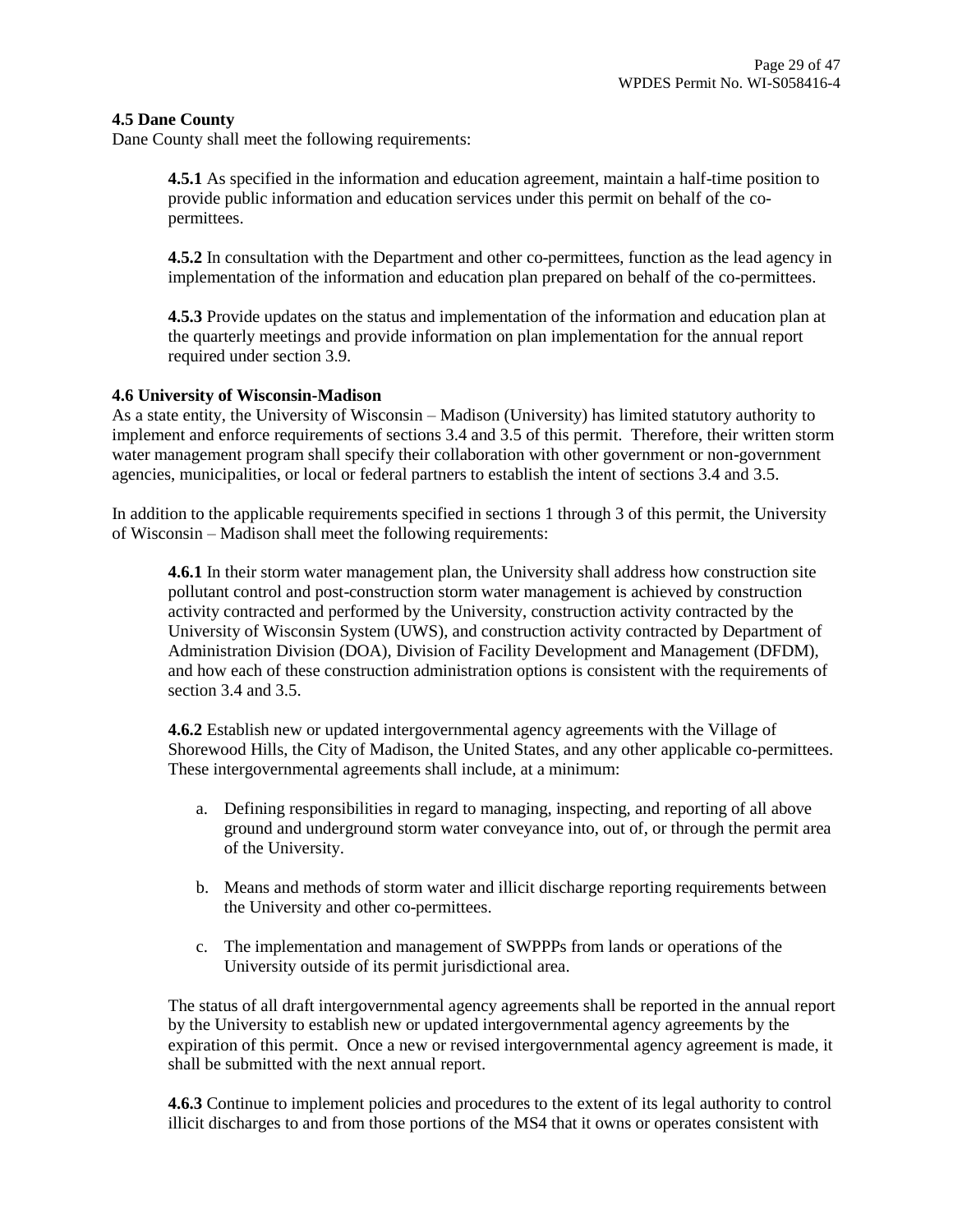the requirements of section 3.3 of this permit.

**4.6.4** To the maximum extent practicable, the University of Wisconsin – Madison is encouraged to utilize the resources available through its academic and research programs to facilitate compliance with the requirements of this permit.

## **5. COMPLIANCE SCHEDULE**

The co-permittee shall comply with the specific permit conditions contained in sections 2 and 3 according to the schedule in this section 5 and Table 6. The co-permittee shall begin implementing any updates to its storm water management programs no later than March 31, 2021. Required reports and permit compliance documents shall be submitted electronically through the Department's electronic reporting system.

**Note:** The Department's electronic reporting system is Internet-based and available at: [https://dnr.wi.gov/permits/water/.](https://dnr.wi.gov/permits/water/) Municipal storm water permit eReporting information and user support tools can be found at:<https://dnr.wi.gov/topic/stormwater/municipal/eReporting.html>

#### **5.1 Impaired Waterbodies and Total Maximum Daily Loads**

**5.1.1** The co-permittee shall determine whether any part of its MS4 discharge to an impaired water body as required under section 1.8.2 of this permit **by March 31 of each odd-numbered year**.

**5.1.2** If the co-permittee is subject to TMDL requirements under section 1.8, the co-permittee shall submit to the Department materials in accordance with the schedule as required in Appendix A of this permit.

#### **5.2 Public Outreach and Education**

The co-permittee shall submit to the Department the public education and outreach program developed for the term of this permit as required under section 3.1 of this permit by **March 31, 2021**. Include with the annual report submittal via the Department's electronic reporting system.

#### **5.3 Public Involvement and Participation**

The co-permittee shall submit to the Department the public involvement and participation program developed for the term of this permit as required under section 3.2 of this permit by **March 31, 2021**. Include with the annual report submittal via the Department's electronic reporting system.

#### **5.4 Illicit Discharge Detection and Elimination**

The co-permittee shall submit to the Department the illicit discharge detection and elimination program developed for the term of this permit as required under section 3.3.2 to 3.3.6 of this permit by **March 31, 2021**. Include with the annual report submittal via the Department's electronic reporting system.

# **5.5 Construction Site Pollutant Control**

The co-permittee shall submit to the Department the construction site pollutant control program developed for the term of this permit as required under sections 3.4.2 to 3.4.4 of this permit by **March 31, 2021**. Include with the annual report submittal via the Department's electronic reporting system.

#### **5.6 Post-Construction Storm Water Management**

The co-permittee shall submit to the Department the post-construction storm water management program developed for the term of this permit as required under sections 3.5.2 to 3.5.4 of this permit by **March 31, 2021**.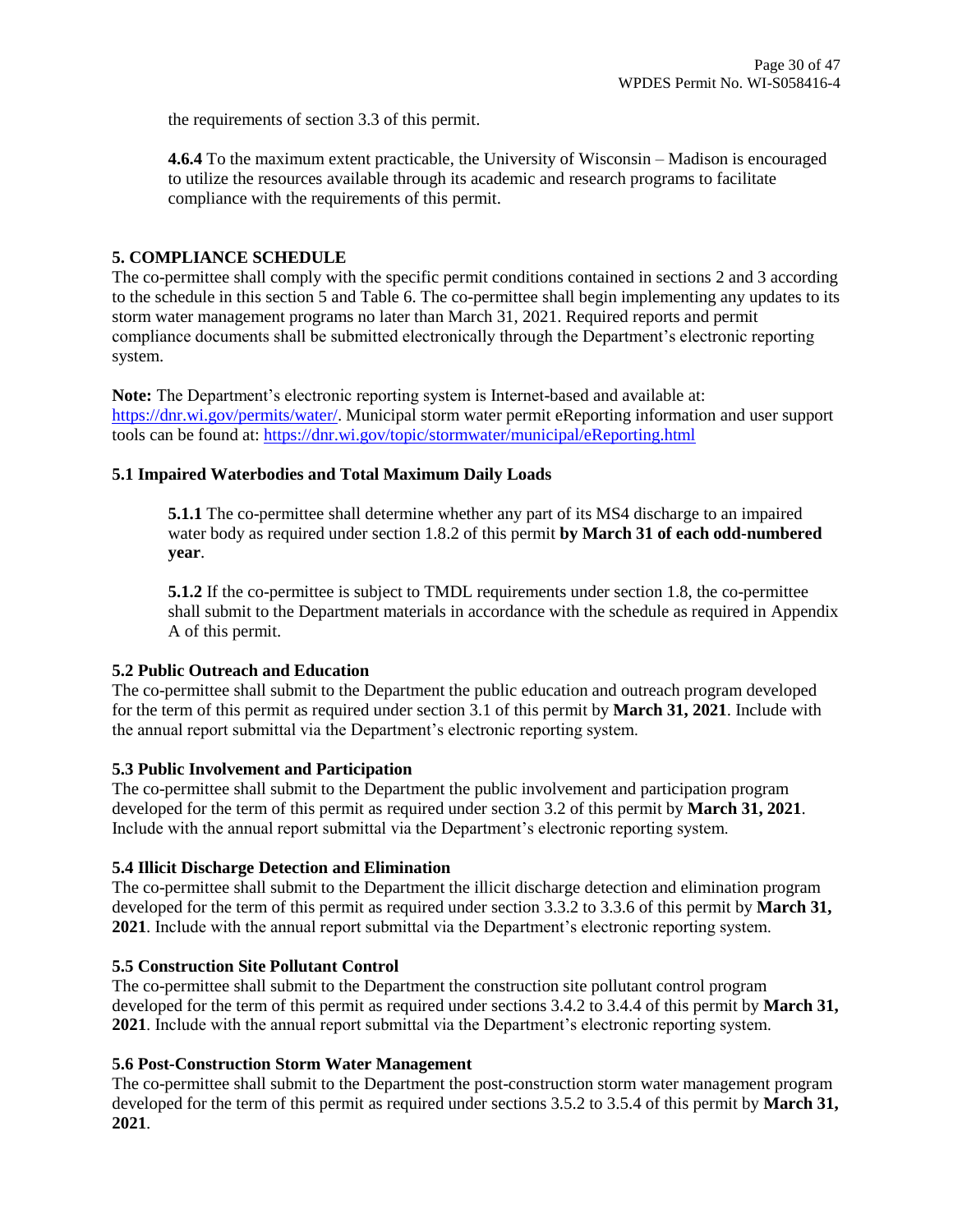#### **5.7 Pollution Prevention**

**5.7.1** The co-permittee shall submit to the Department the municipal storm water management facility inventory as required under section 3.6.1 of this permit by **March 31, 2021**. Include with the annual report submittal via the Department's electronic reporting system. When the inventory is updated, it shall be submitted by **March 31 of each year** to the Department.

**5.7.2** The co-permittee shall submit to the Department the maintenance plan for municipal storm water management facilities as required under section 3.6.2 of this permit by **March 31, 2021**.

**5.7.3** The co-permittee shall update SWPPPs for municipally owned properties as needed as required under section 3.6.3 of this permit. When a SWPPP is updated, it shall be submitted by **March 31 of each year** to the Department.

#### **5.8 Storm Water Quality Management**

The co-permittee shall report compliance with the developed urban area performance standards as required under section 3.7 of this permit by **March 31 of each year**.

#### **5.9 Storm Sewer System Map**

The co-permittee shall update the storm sewer system map as required under section 3.8 of this permit. When the MS4 map is updated, it shall be submitted by **March 31 of each year** to the Department.

#### **5.10 Annual Report**

The co-permittee shall submit to the Department an annual report as required under section 3.9 of this permit for each calendar year by **March 31 of the following year**. The annual report and other required reports, and permit compliance documents shall be submitted electronically through the Department's electronic reporting system.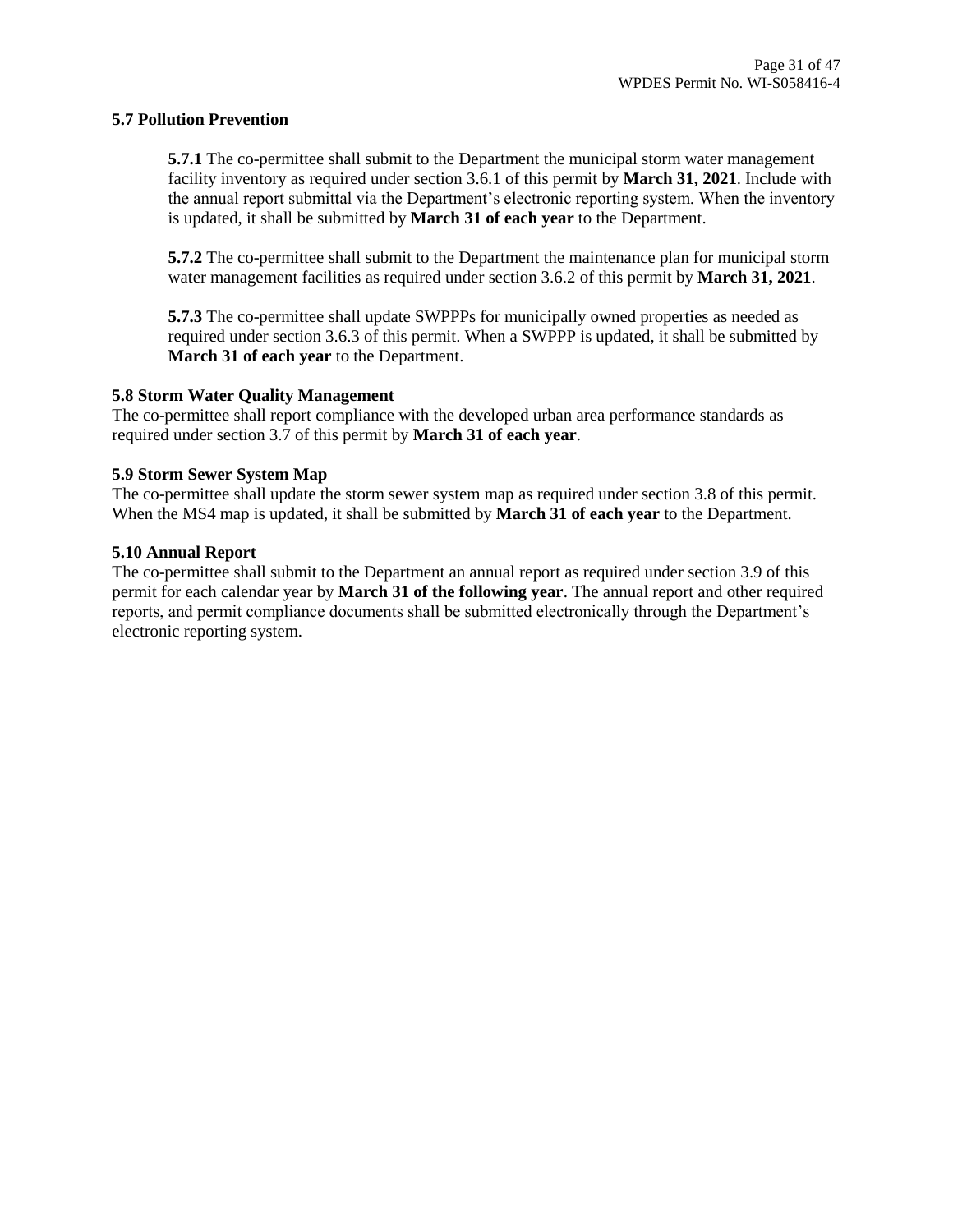| PERMIT SECTION            | <b>ACTIVITY</b>                                                                                                                                                    | <b>COMPLIANCE DATE</b>                                                       | <b>COMMENTS</b>                                     |
|---------------------------|--------------------------------------------------------------------------------------------------------------------------------------------------------------------|------------------------------------------------------------------------------|-----------------------------------------------------|
| Section 1.8.1             | <b>Total Maximum Daily Load</b><br>implementation                                                                                                                  | See Appendix A.                                                              | Applies to a co-permittee<br>that discharges to the |
|                           |                                                                                                                                                                    |                                                                              | Rock River TMDL.                                    |
| Section 1.8.2             | Discharges to an impaired water<br>body                                                                                                                            | By March 31 of each odd-<br>numbered year thereafter                         | All co-permittees.                                  |
| Section 3.1               | Public Education and Outreach -<br>Submit public education and<br>outreach program for the permit<br>term with annual report                                       | March 31, 2021                                                               | All co-permittees                                   |
| Section 3.2               | Public Involvement and<br>Participation – Submit public<br>involvement and participation<br>program for the permit term with<br>annual report                      | March 31, 2021                                                               | All co-permittees                                   |
| Section 3.3.2 to<br>3.3.6 | <b>Illicit Discharge Detection and</b><br>Elimination - Submit illicit<br>discharge detection and<br>elimination program for the permit<br>term with annual report | March 31, 2021                                                               | All co-permittees                                   |
| Section 3.4.2 to<br>3.4.4 | <b>Construction Site Pollutant Control</b><br>- Submit construction site<br>pollutant control program for the<br>permit term with annual report                    | March 31, 2021                                                               | All co-permittees                                   |
| Section 3.5.2 to<br>3.5.4 | <b>Post-Construction Storm Water</b><br>Management - Submit post-<br>construction storm water<br>management program for the<br>permit term with annual report      | March 31, 2021                                                               | All co-permittees                                   |
| Section 3.6               | Pollution Prevention - Section<br>3.6.1, submit the municipal storm<br>water management facility<br>inventory with annual report                                   | March 31, 2021, and annually<br>thereafter (if updates)                      | All co-permittees                                   |
|                           | Pollution Prevention - Section<br>3.6.2, submit the maintenance plan<br>for municipal storm water<br>management facilities with annual<br>report                   | March 31, 2021                                                               | All co-permittees                                   |
|                           | Pollution Prevention - Section<br>3.6.3, submit SWPPPs for<br>municipally owned properties with<br>annual report                                                   | March 31 of each year<br>reporting on previous<br>calendar year (if updates) | All co-permittees                                   |
| Section 3.7               | <b>Storm Water Quality Management</b><br>- Report TSS percent reduction                                                                                            | March 31 of each year<br>reporting on previous<br>calendar year (if updates) | All co-permittees                                   |
| Section 3.8.2             | Common Storm Sewer Map                                                                                                                                             | March 31, and annually<br>thereafter (if updates)                            | City of Madison                                     |
| Section 3.9               | Submit Annual Report                                                                                                                                               | March 31 of each year<br>reporting on previous<br>calendar year              | All co-permittees                                   |

*Table 6: Compliance Schedule for Permit Requirements*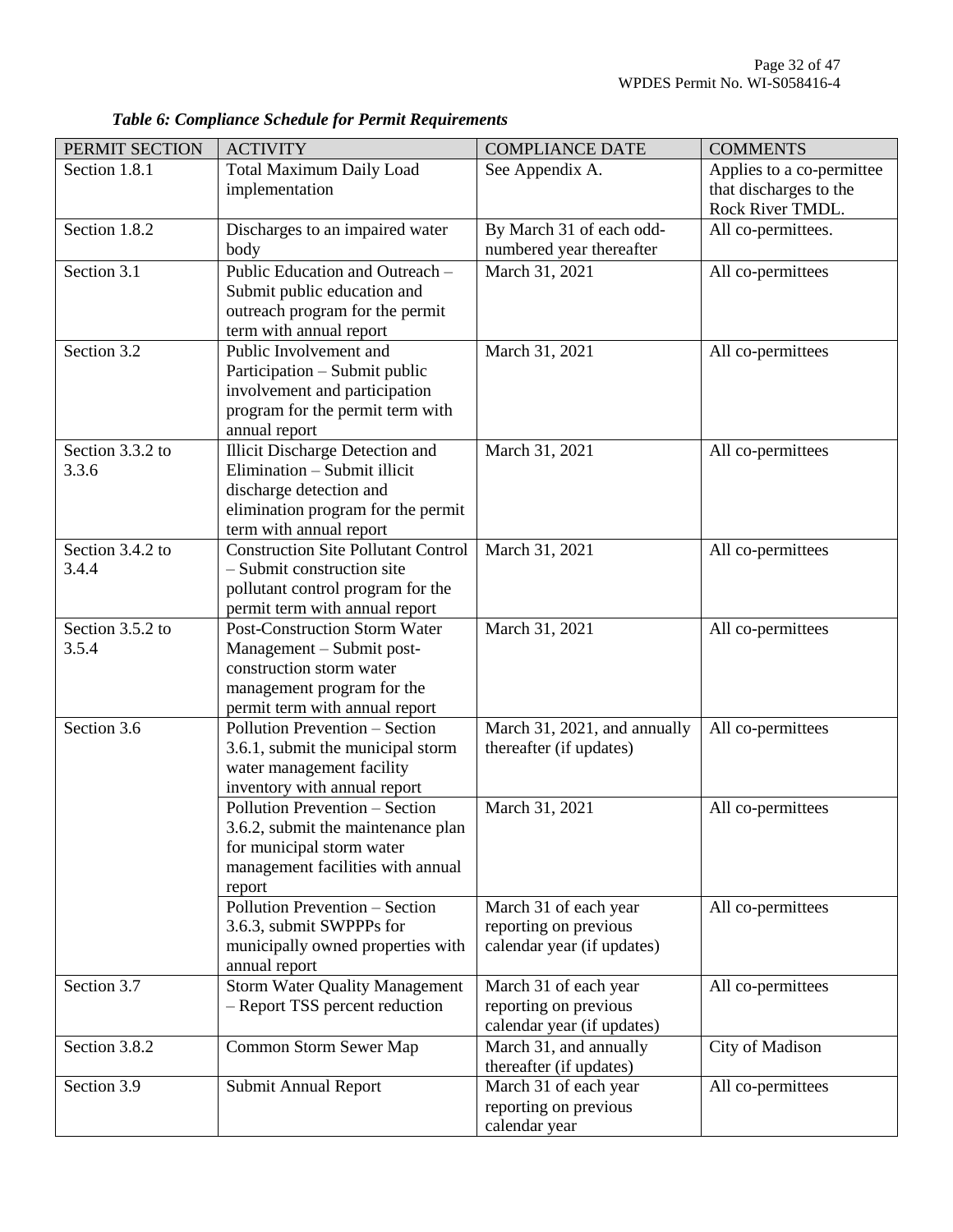## **6. GENERAL CONDITIONS**

The conditions in s. NR 205.07(1) and (3), Wis. Adm. Code, are incorporated by reference in this permit. The co-permittee shall be responsible for meeting these requirements, except for s. NR 205.07(1)(n), Wis. Adm. Code, which does not apply to facilities covered under general permits. Some of these requirements are outlined below. Requirements not specifically outlined below can be found in s. NR 205.07(1) and (3), Wis. Adm. Code.

**6.1 Duty to Comply:** The co-permittee shall comply with all conditions of the permit. Any act of noncompliance with this permit is a violation of this permit and is grounds for enforcement action.

**6.2 Enforcement Action:** The Department is authorized under s. 283.89 and 283.91, Wis. Stats., to utilize citations or referrals to the Wisconsin Department of Justice to enforce the conditions of this permit. Violation of a condition of this permit is subject to a fine of up to \$10,000 per day of the violation.

**6.3 Compliance Schedules:** Reports of compliance or noncompliance with interim and final requirements contained in any compliance schedule of the permit shall be submitted in writing within 14 days after the scheduled due date, except that progress reports shall be submitted in writing on or before each schedule date for each report. Any report of noncompliance shall include the cause of noncompliance, a description of remedial actions taken, and an estimate of the effect of the noncompliance on the co-permittee's ability to meet the remaining scheduled due dates.

#### **6.4 Noncompliance**

**6.4.1** Upon becoming aware of any co-permit noncompliance that may endanger public health or the environment, the co-permittee shall report this information by a telephone call to the Department regional storm water specialist within 24 hours. A written report describing the noncompliance shall be submitted to the Department regional storm water specialist within 5 days after the co-permittee became aware of the noncompliance. The Department may waive the written report on a case-by-case basis based on the oral report received within 24 hours. The written report shall contain a description of the noncompliance and its cause; the period of noncompliance, including exact dates and times; the steps taken or planned to reduce, eliminate, and prevent reoccurrence of the noncompliance; and if the noncompliance has not been corrected, the length of time it is expected to continue.

**6.4.2** Reports of any other noncompliance not covered under General Conditions sections 6.3, 6.4.1, or 6.6. shall be submitted with the annual report. The reports shall contain all the information listed in General Conditions section 6.4.1.

**6.5 Duty to Mitigate:** The co-permittee shall take all reasonable steps to minimize or prevent any adverse impact on the waters of the state resulting from noncompliance with the permit.

**6.6 Spill Reporting:** The co-permittee shall immediately notify the Department, in accordance with s. 292.11(2)(a), Wis. Stats., which requires any person who possesses or controls a hazardous substance or who causes the discharge of a hazardous substance to notify the DNR immediately of any discharge not authorized by the permit. The discharge of a hazardous substance that is not authorized by this permit or that violates this permit may be a hazardous substance spill. To report a hazardous substance spill, call the DNR's 24-hour HOTLINE at 1-800-943-0003.

Note: For details on state and federal reportable quantities, visit: <https://dnr.wi.gov/topic/Spills/define.html>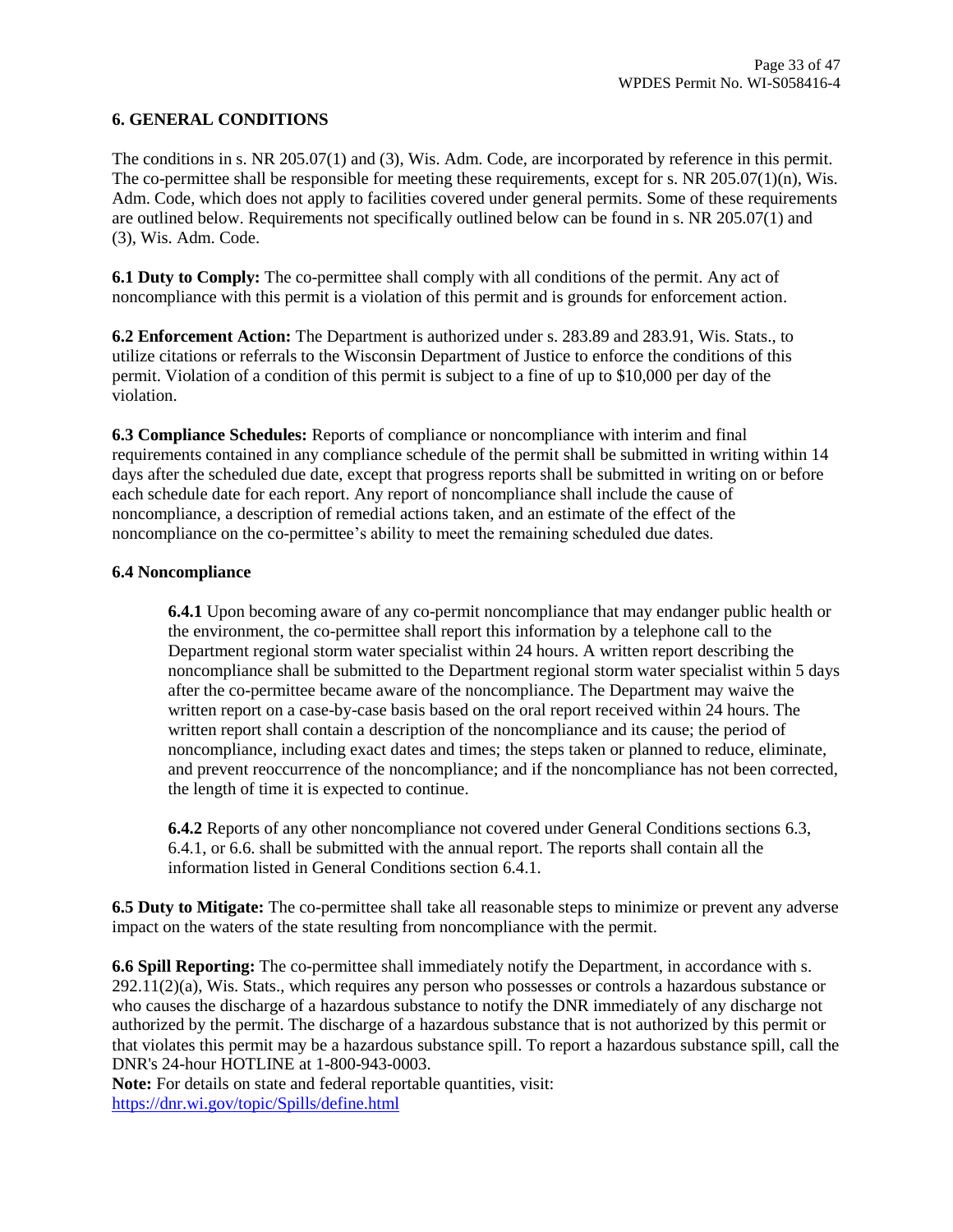**6.7 Proper Operation and Maintenance:** The co-permittee shall at all times properly operate and maintain all facilities and systems of treatment and control which are installed or used by the municipality to achieve compliance with the conditions of the permit and the storm water management plan. Proper operation and maintenance include effective performance, adequate funding, adequate operator staffing and training and adequate laboratory and process controls, including appropriate quality assurance procedures. This provision requires the operation of back-up or auxiliary facilities or similar systems only when necessary to achieve compliance with conditions of this permit.

**6.8 Bypass**: The co-permittee may temporarily bypass a storm water treatment facility if necessary for human safety or maintenance to assure efficient operation. A bypass shall comply with the general storm water discharge limitations in Section 1.12 of this permit. Notification of the Department is not required for these types of bypasses. Any other bypass is prohibited.

**Note:** A discharge from a storm water treatment facility that exceeds the operational design capacity of the facility is not considered a bypass.

**6.9 Duty to Halt or Reduce Activity:** Upon failure or impairment of storm water management practices identified in the storm water management program, the co-permittee shall, to the extent practicable and necessary to maintain permit compliance, modify or curtail operations until the storm water management practices are restored, or an alternative method of storm water pollution control is provided.

**6.10 Removed Substances:** Solids, sludges, filter backwash or other pollutants removed from or resulting from treatment or control of storm water shall be stored and disposed of in a manner to prevent any pollutant from the materials from entering the waters of the state, and to comply with all applicable federal, state, and local regulations.

**6.11 Additional Monitoring:** If a co-permittee monitors any pollutant more frequently than required by the permit, the results of that monitoring shall be reported to the Department in the annual report.

**6.12 Inspection and Entry:** The co-permittee shall allow authorized representatives of the Department, upon the presentation of credentials, to:

**6.12.1** Enter upon the municipal premises where a regulated facility or activity is located or conducted, or where records are required to be maintained under the conditions of the permit;

**6.12.2** Have access to and copy, at reasonable times, any records that are required under the conditions of the permit;

**6.12.3** Inspect at reasonable times any facilities, equipment (including monitoring and control equipment), practices or operations regulated or required under the permit; and

**6.12.4** Sample or monitor at reasonable times, for the purposes of assuring permit compliance, any substances or parameters at any location.

**6.13 Duty to Provide Information**: The co-permittee shall furnish the Department, within a reasonable time, any information which the Department may request to determine whether cause exists for modifying, terminating, suspending revoking or reissuing the permit or to determine compliance with the permit. The co-permittee shall give advance notice to the Department of any planned changes to the storm water management program which may result in noncompliance with permit requirements. The copermittee shall also furnish the Department, upon request, copies of records required to be kept by the copermittee.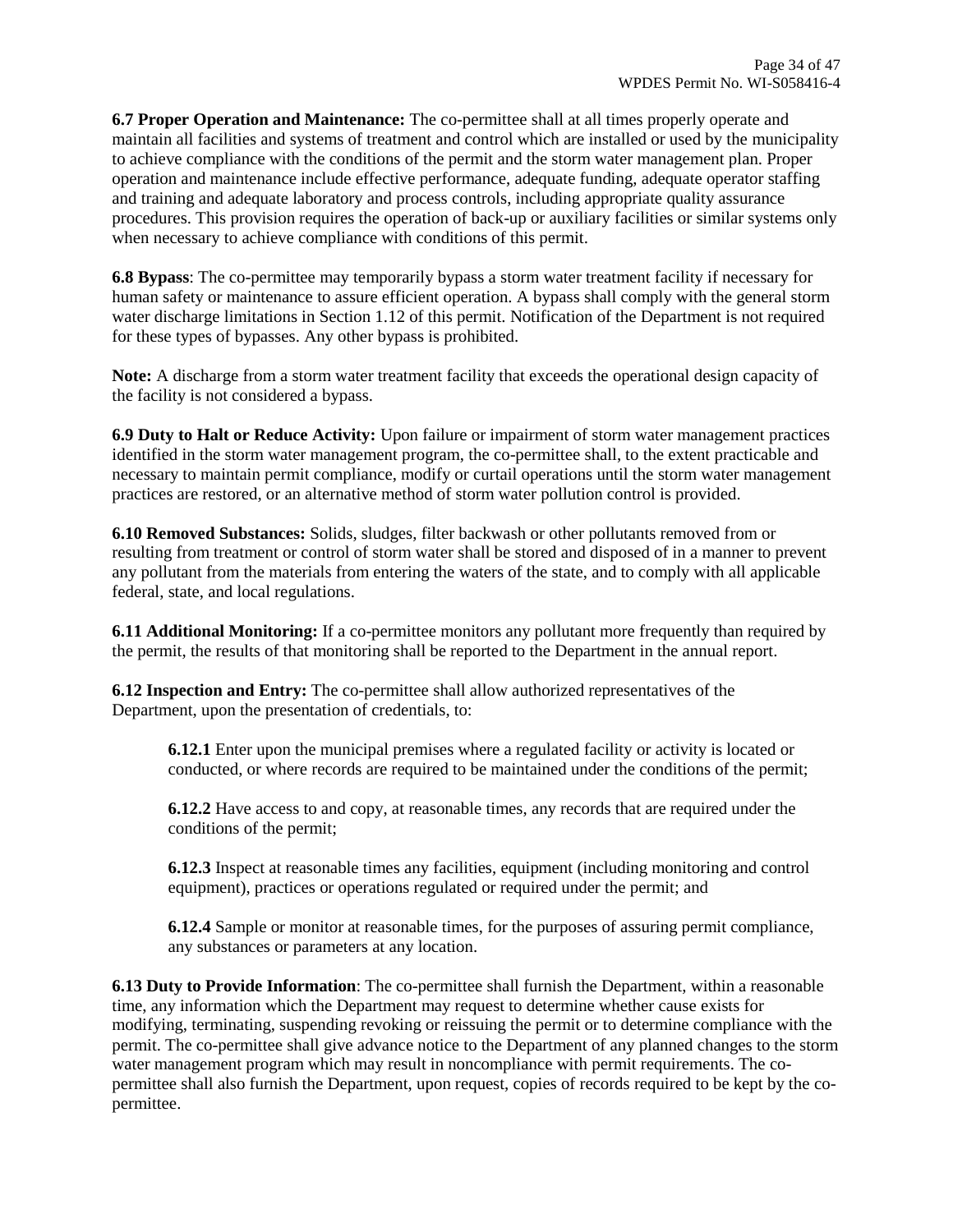**6.14 Property Rights:** The permit does not convey any property rights of any sort, or any exclusive privilege. The permit does not authorize any injury or damage to private property or an invasion of personal rights, or any infringement of federal, state or local laws or regulations.

**6.15 Other Information:** Where the co-permittee becomes aware that it failed to submit any relevant facts in applying for permit coverage or submitted incorrect information in any plan or report sent to the Department, it shall promptly submit such facts or correct information to the Department.

**6.16 Records Retention:** The co-permittee shall retain records of all monitoring information, copies of all reports required by the permit, and records of all data used to complete the notice of intent for a period of at least 5 years from the date of the sample, measurement, report or application. The co-permittee shall retain records documenting implementation of the minimum control measures in sections 3.1 through 3.6 of this permit for a period of at least 5 years from the date the record was generated.

**6.17 Permit Actions:** As provided in s. 283.53, Wis. Stats., after notice and opportunity for a hearing, this permit may be modified, suspended or revoked, in whole or in part, for cause. If a co-permittee files a request for a permit modification, revocation or reissuance, or a notification of planned change or anticipated noncompliance, this action by itself does not relieve the co-permittee of any permit condition.

**6.18 Signatory Requirements:** All applications, reports or information submitted to the Department shall be signed by a ranking elected official, or other person authorized by those responsible for the overall operation of the MS4 and storm water management program activities regulated by the permit. The representative shall certify that the information was gathered and prepared under his or her supervision and, based on report from the people directly under supervision that, to the best of his or her knowledge, the information is true, accurate, and complete.

**6.19 Attainment of Water Quality Standards after Authorization:** At any time after authorization, the Department may determine that the discharge of storm water from a co-permittee's MS4 may cause, have the reasonable potential to cause, or contribute to an excursion of any applicable water quality standard. If such determination is made, the Department may require the co-permittee to do one of the following:

**6.19.1** Develop and implement an action plan to address the identified water quality concern to the satisfaction of the Department.

**6.19.2** Submit valid and verifiable data and information that are representative of ambient conditions to demonstrate to the Department that the receiving water or groundwater is attaining the water quality standard.

**6.20 Continuation of the Expired General Permit:** The Department's goal is to reissue this general permit prior to its expiration date. However, in accordance with s. NR 216.09, Wis. Adm. Code, a copermittee shall reapply to the Department at least 180 days prior to the expiration date for continued coverage under this permit after its expiration. If the permit is not reissued by the time the existing permit expires, the existing permit remains in effect. To reapply for permit coverage, a co-permittee shall send a letter to the Department that includes proposed changes to the storm sewer system map, storm water management program and any other relevant change.

**6.21 Need to Halt or Reduce Activity not a Defense:** It is not a defense for a co-permittee in an enforcement action to claim that it would have been necessary to halt or reduce the permitted activity in order to maintain compliance with the conditions of the permit.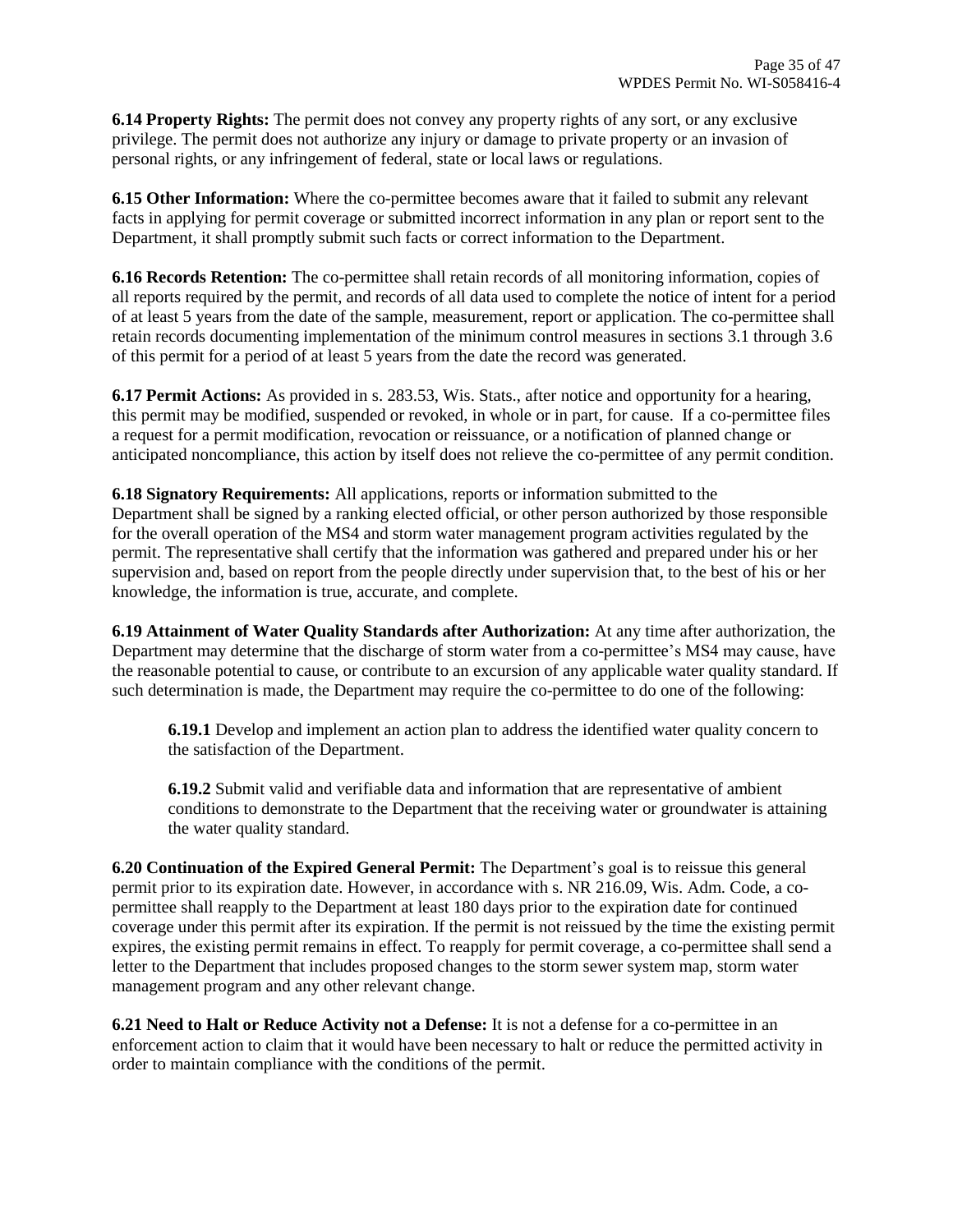### **Sections 6.22 through 6.25 apply to effluent sampling and monitoring result associated with the pumped discharges from Tiedeman Pond by the City of Middleton and Paradise Pond by the City of Stoughton.**

**6.22 Monitoring Results:** Monitoring results obtained during the previous month shall be summarized and reported on a Department Wastewater Discharge Monitoring Report. The report may require reporting of any or all of the information specified below under 'Recording of Results'. This report is to be returned to the Department no later than the date indicated on the form. A copy of the Wastewater Discharge Monitoring Report Form or an electronic file of the report shall be retained by the permittee.

Monitoring results shall be reported on an electronic discharge monitoring report (eDMR). The eDMR shall be certified electronically by a responsible executive or officer, manager, partner or proprietor as specified in s. 283.37(3), Wis. Stats., or a duly authorized representative of the officer, manager, partner or proprietor that has been delegated signature authority pursuant to s. NR 205.07(1)(g)2, Wis. Adm. Code. The 'eReport Certify' page certifies that the electronic report form is true, accurate and complete.

If the permittee monitors any pollutant more frequently than required by this permit, the results of such monitoring shall be included on the Wastewater Discharge Monitoring Report.

The permittee shall comply with all limits for each parameter regardless of monitoring frequency. For example, monthly, weekly, and/or daily limits shall be met even with monthly monitoring. The permittee may monitor more frequently than required for any parameter.

**6.23 Sampling and Testing Procedures:** Sampling and laboratory testing procedures shall be performed in accordance with Chapters NR 218 and NR 219, Wis. Adm. Code and shall be performed by a laboratory certified or registered in accordance with the requirements of ch. NR 149, Wis. Adm. Code. Groundwater sample collection and analysis shall be performed in accordance with ch. NR 140, Wis. Adm. Code. The analytical methodologies used shall enable the laboratory to quantitate all substances for which monitoring is required at levels below the effluent limitation. If the required level cannot be met by any of the methods available in NR 219, Wis. Adm. Code, then the method with the lowest limit of detection shall be selected. Additional test procedures may be specified in this permit.

**6.24 Recording of Results:** The permittee shall maintain records which provide the following information for each effluent measurement or sample taken:

- the date, exact place, method and time of sampling or measurements;
- the individual who performed the sampling or measurements;
- the date the analysis was performed;
- the individual who performed the analysis;
- the analytical techniques or methods used; and
- the results of the analysis.

**6.25 Reporting of Monitoring Results:** The permittee shall use the following conventions when reporting effluent monitoring results:

• Pollutant concentrations less than the limit of detection shall be reported as  $\lt$  (less than) the value of the limit of detection. For example, if a substance is not detected at a detection limit of 0.1 mg/L, report the pollutant concentration as  $< 0.1$  mg/L.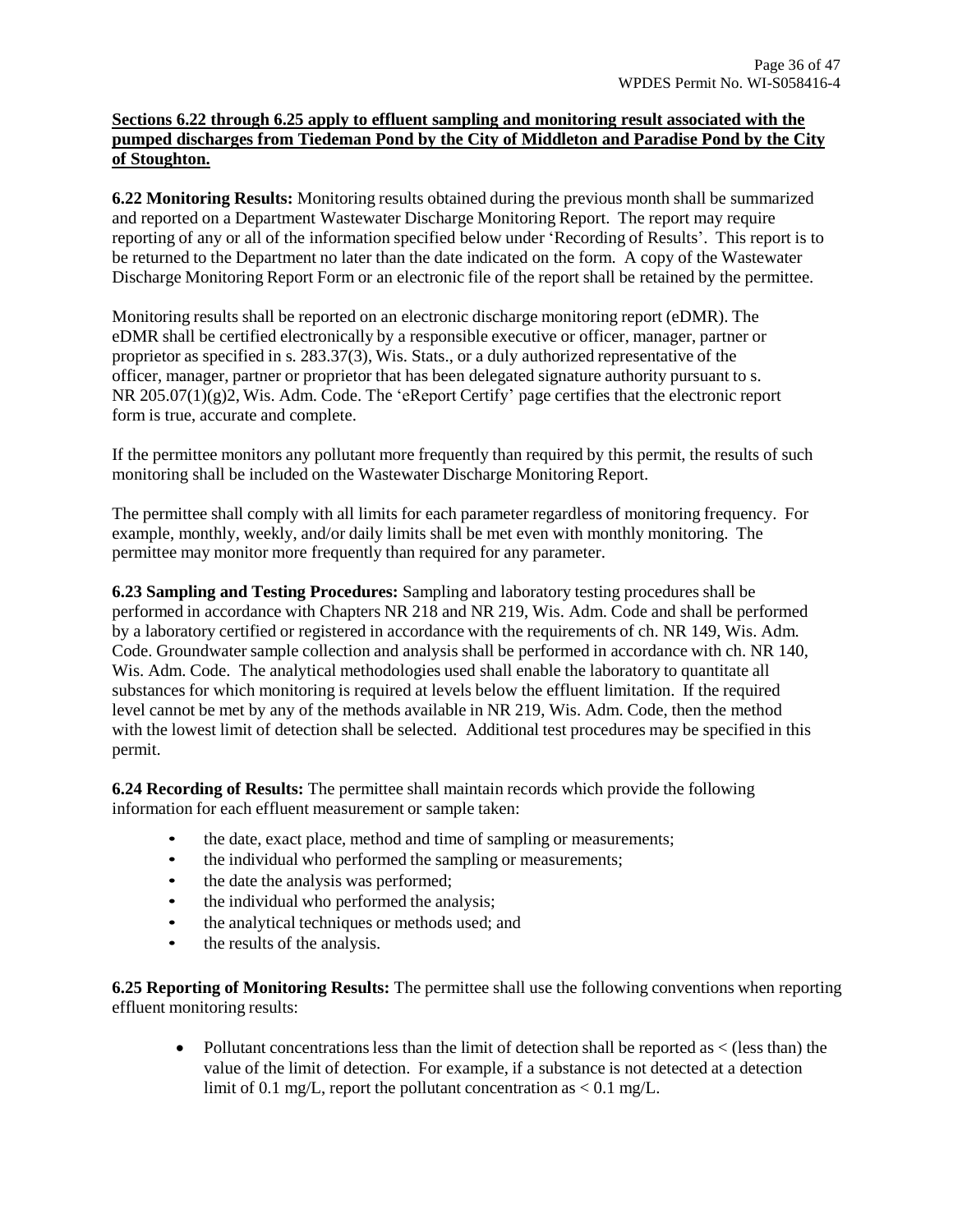• Pollutant concentrations equal to or greater than the limit of detection, but less than the limit of quantitation, shall be reported and the limit of quantitation shall be specified.

# **7. DEFINITIONS USED IN THIS PERMIT**

Definitions for some of the terms found in this permit are as follows:

**7.1 Co-Permittee** means a person who has applied for and received WPDES permit coverage for storm water discharge. For the purposes of this permit, co-permittee is the owner or operator of a municipal separate storm sewer system authorized to discharge storm water into waters of the state.

**7.2 Department** means the Wisconsin Department of Natural Resources.

**7.3 Development** means residential, commercial, industrial and institutional land uses and associated roads.

**7.4 Erosion** means the process by which the land's surface is worn away by the action of wind, water, ice or gravity.

**7.5 Hazardous Substance** means any substance or combination of substances including any waste of a solid, semisolid, liquid or gaseous form which may cause or significantly contribute to an increase in mortality or an increase in serious irreversible or incapacitating reversible illness or which may pose a substantial present or potential hazard to human health or the environment because of its quantity, concentration or physical, chemical or infectious characteristics. This term includes, but is not limited to, substances which are toxic, corrosive, flammable, irritants, strong sensitizers or explosives as determined by the Department.

**7.6 Illicit Connection** means any man-made conveyance connecting an illicit discharge to a municipal separate storm sewer system.

**7.7 Illicit Discharge** means any discharge to a municipal separate storm sewer system that is not composed entirely of storm water except discharges authorized by a WPDES permit or other discharge not requiring a WPDES permit such as landscape irrigation, individual residential car washing, fire fighting, diverted stream flows, uncontaminated groundwater infiltration, uncontaminated pumped groundwater, discharges from potable water sources, foundation drains, air conditioning condensation, irrigation water, lawn watering, flows from riparian habitats and wetlands, and similar discharges. However, the occurrence of a discharge listed above may be considered an illicit discharge on a case-bycase basis if the co-permittee or the Department identifies it as a significant source of a pollutant to waters of the state.

**7.8 Impaired Water** means a water body impaired in whole or in part and listed by the Department pursuant to 33 USC  $\S$  1313(d)(1)(A) and [40](https://docs.legis.wisconsin.gov/document/usc/33%20USC%2040) CFR 130.7, for not meeting a water quality standard, including a water quality standard for a specific substance or the water body's designated use.

**7.9 Infiltration** means the entry and movement of precipitation or runoff into or through soil.

**7.10 Jurisdiction** means the area where the co-permittee has authority to enforce its ordinance(s) or otherwise has authority to exercise control over a particular activity of concern.

**7.11 Land Disturbing Construction Activity** means any man-made alteration of the land surface resulting in a change in the topography or existing vegetative or non-vegetative soil cover that may result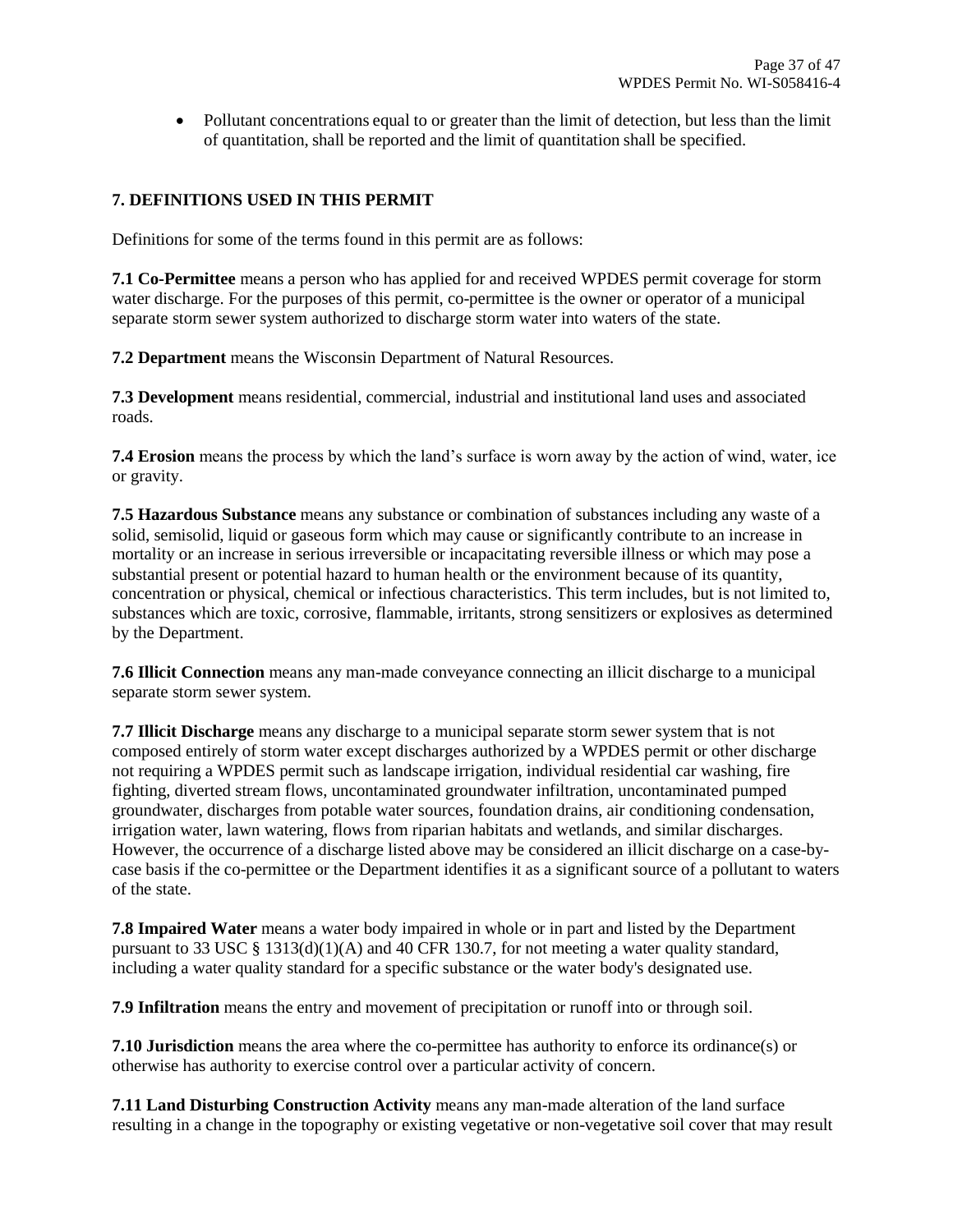in storm water runoff and lead to increased soil erosion and movement of sediment into waters of the state. land disturbing construction activity includes clearing and grubbing, demolition, excavating, pit trench dewatering, filling and grading activities.

**7.12 Maximum Extent Practicable or MEP** has the meaning given it in s. NR 151.002(25), Wis. Adm. Code.

**7.13 Major Outfall** means a municipal separate storm sewer outfall that meets one of the following criteria:

**7.13.1** A single pipe with an inside diameter of 36 inches or more, or from an equivalent conveyance (cross sectional area of 1,018 square inches) which is associated with a drainage area of more than 50 acres.

**7.13.2** A municipal separate storm sewer system that receives storm water runoff from lands zoned for industrial activity that is associated with a drainage area of more than 2 acres or from other lands with 2 or more acres of industrial activity, but not land zoned for industrial activity that does not have any industrial activity present.

**7.14 Municipality** means any city, town, village, county, county utility district, town sanitary district, town utility district, school district or metropolitan sewage district or any other public entity created pursuant to law and having authority to collect, treat or dispose of sewage, industrial wastes, storm water or other wastes.

**7.15 Municipal Separate Storm Sewer System or MS4** means a conveyance or system of conveyances including roads with drainage systems, municipal streets, catch basins, curbs, gutters, ditches, constructed channels or storm drains, which meets all the following criteria:

**7.15.1** Owned or operated by a municipality.

**7.15.2** Designed or used for collecting or conveying storm water.

**7.15.3** Which is not a combined sewer conveying both sanitary and storm water.

**7.15.4** Which is not part of a publicly owned wastewater treatment works that provides secondary or more stringent treatment.

**7.16 New MS4 Discharge of Pollutants** means an MS4 discharge that would first occur after the copermittee's effective date of coverage under WPDES permit nos. WI-S050075-1 or WI-S058416-3 to a surface water to which the MS4 did not previously discharge storm water, and does not include an increase in an MS4's discharge to a surface water to which the MS4 discharged on or before coverage under such permit. The City of Stoughton and Village of Cottage Grove had an effective date of coverage of November 13, 2006 under WPDES permit no. WI-S050075-1 and the other 19 co-permittees had an effective date of coverage of July 1, 2009 under WPDES permit no. WI-S058416-3.

**7.17 Outfall** means the point at which storm water is discharged to waters of the state or to a storm sewer of another MS4.

**7.18 Permitted Area** means the areas of land under the jurisdiction of the co-permittee that drains into a municipal separate storm sewer system, which is regulated under a permit issued pursuant to subch. I of NR 216, Wis. Adm. Code.

**7.19 Pollutant of Concern** means a pollutant that is causing impairment of a water body.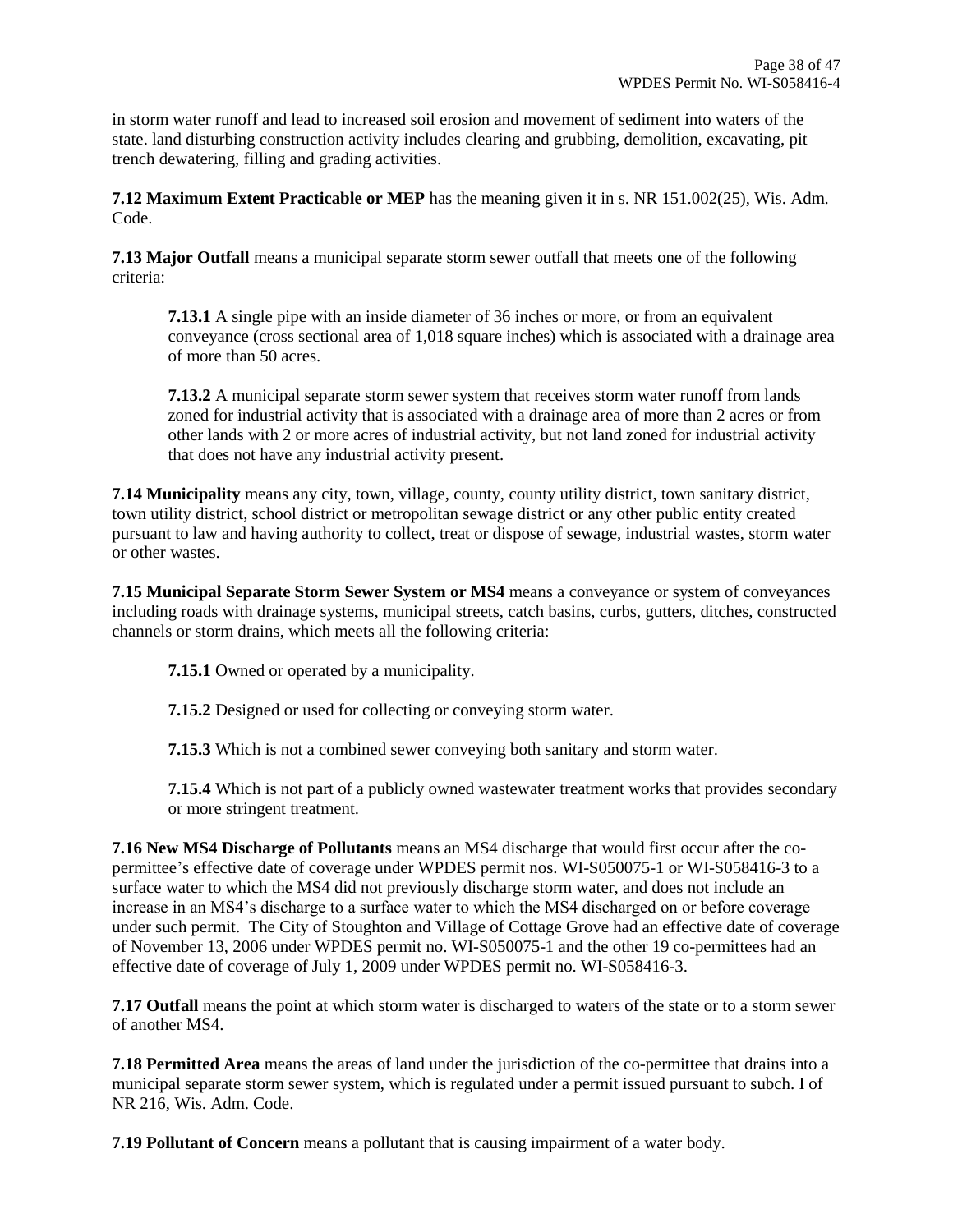**7.20 Reach** means a specific stream segment, lake or reservoir as identified in a TMDL.

**7.21 Reachshed** means the drainage area contributing runoff to a given reach.

**7.22 Redevelopment** means areas where development is replacing older development.

**7.23 Riparian Landowners** are the owners of lands bordering lakes and rivers.

**7.24 Sediment** means settleable solid material that is transported by runoff, suspended within runoff or deposited by runoff away from its original location.

**7.25 Start Date** is the initial date of permit coverage, which is specified in the Department letter authorizing coverage under this permit.

**7.26 Storm Water Management Practice** means structural or non-structural measures, practices, techniques or devices employed to avoid or minimize soil, sediment or pollutants carried in runoff to waters of the state.

**7.27 Storm Water Pollution Prevention Plan or SWPPP** refers to the development of a site-specific plan that describes the measures and controls that will be used to prevent and/or minimize pollution of storm water.

**7.28 Structural Storm Water Management Facilities** are engineered and constructed systems that are designed to provide storm water quality control such as wet detention ponds, constructed wetlands, infiltration basins and grassed swales.

**7.29 Total Maximum Daily Load** or **TMDL** means the amount of pollutants specified as a function of one or more water quality parameters, that can be discharged per day into a water quality limited segment and still ensure attainment of the applicable water quality standard.

**7.30 Urbanized Area** means a place and the adjacent densely settled surrounding territory that together have a minimum population of 50,000 people, as determined by the U.S. bureau of the census based on the latest decennial federal census.

**7.31 Wasteload Allocation** or **WLA** means the allocation resulting from the process of distributing or apportioning the total maximum load to each individual point source discharge.

**7.32 Waters of the State** has the meaning given it in s. 283.01(20), Wis. Stats.

**7.33 WPDES Permit** means a Wisconsin Pollutant Discharge Elimination System permit issued pursuant to ch. 283, Wis. Stats.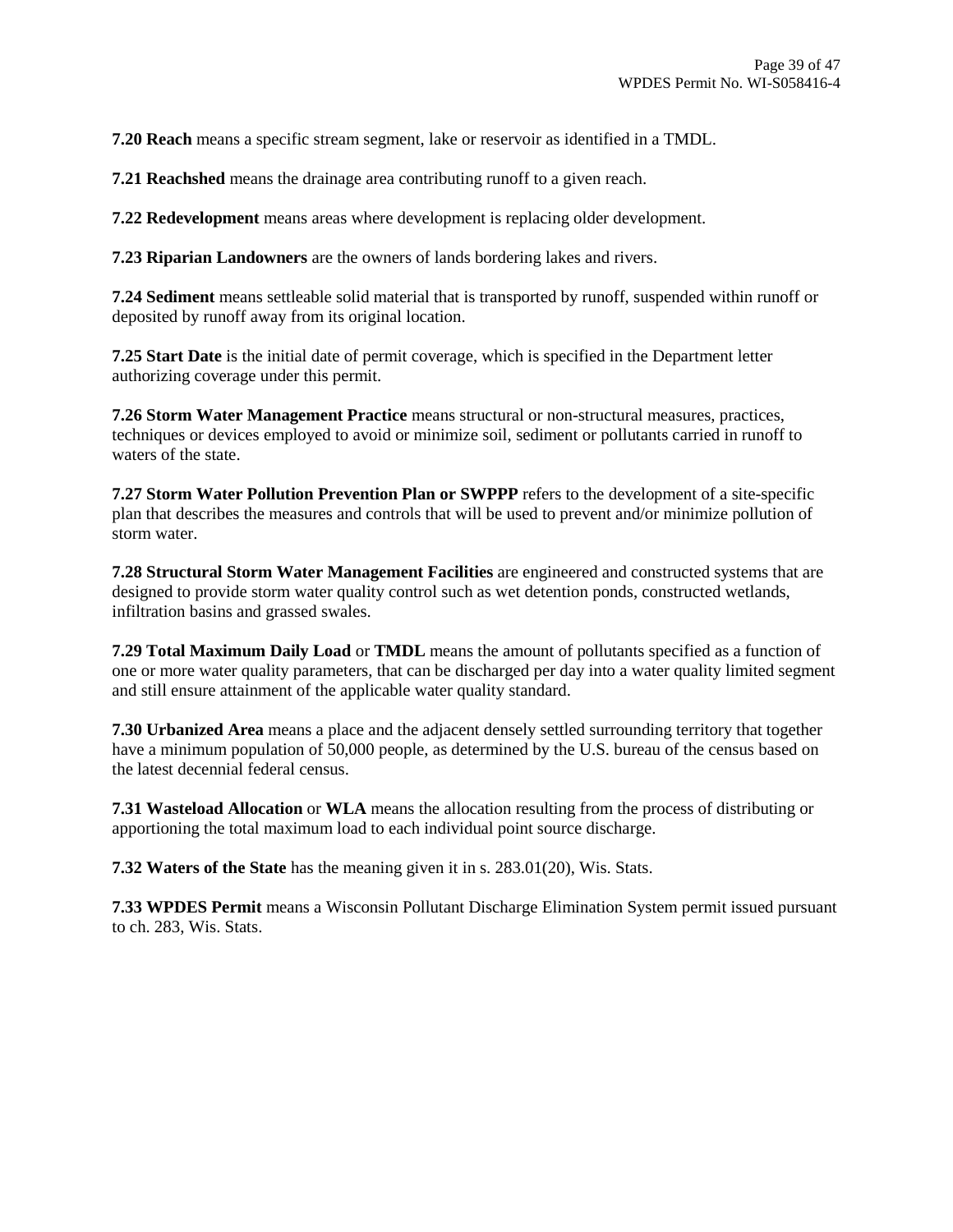# **Appendix A: MS4 Co-Permittees Subject to the Rock River TMDL**

## **A.1 Applicability and Structure of Appendix.**

**A.1.1 Applicability.** In accordance with section 1.8.1, this Appendix A applies to co-permittees subject to "Total Maximum Daily Loads for Total Phosphorus and Total Suspended Solids in the Rock River Basin," approved by USEPA September 2011.

**A.1.2 Structure of Appendix.** This appendix is structured to provide co-permittees with several compliance options. Section A.2 defines full TMDL compliance while sections A.3, A.4, and A.5 provide different compliance options. Section A.3 applies to co-permittees that are participating in an approved adaptive management plan. Section A.4 details requirements for co-permittees that can comply with the TMDL during this permit term. Section A.5 applies to co-permittees who have not been able to utilize sections A.3 or A.4. Section A.5 contains two compliance tracks; copermittees may choose between the requirements stipulated under Section A.5.2 or meet the requirements under section A.5.3. Section A.6 outlines reporting requirements.

## **A.2 Full TMDL Compliance.**

**A.2.1** USEPA is allowing the Department to evaluate MS4 compliance with TMDL Wasteload Allocations (WLAs) using a percent reduction framework consistent with Wisconsin's storm water program. For consistency with existing storm water program requirements, demonstration of TMDL compliance will use the percent reduction measured from the no runoff management controls (no-controls) condition. The percent reduction from no-controls, for each pollutant of concern and reachshed, necessary to meet the TMDL WLAs for the USEPA approved TMDLs are listed in Table A. The no-controls modeling condition means taking no (zero) credit for existing storm water control measures that reduce the discharge of pollutants. Existing practices can then be applied and counted toward meeting the TMDL reductions.

**A.2.2** TMDLs may assign a target percent reduction for one or more reachsheds for each pollutant of concern (i.e., total suspended solids (TSS) and total phosphorus (TP)). Full TMDL compliance is achieved by the co-permittee provided all of the following conditions are met:

**a.** By October 31, 2023, the co-permittee submits the necessary data and documentation to the Department that demonstrates that the co-permittee meets the percent reductions stipulated in Table A for each reachshed that the MS4 discharges to and for each pollutant of concern.

**b.** The documentation summitted by the co-permittee includes the policies, procedures, and regulatory mechanisms that the co-permittee will employ to ensure that storm water controls and management measures will continue to be operated and maintained so that their pollutant removal efficiency continues to be met.

**c.** Based upon the data and documentation and any necessary subsequent information requested by the Department, the co-permittee receives written concurrence from the Department by April 30, 2024, that the co-permittee has achieved full TMDL compliance.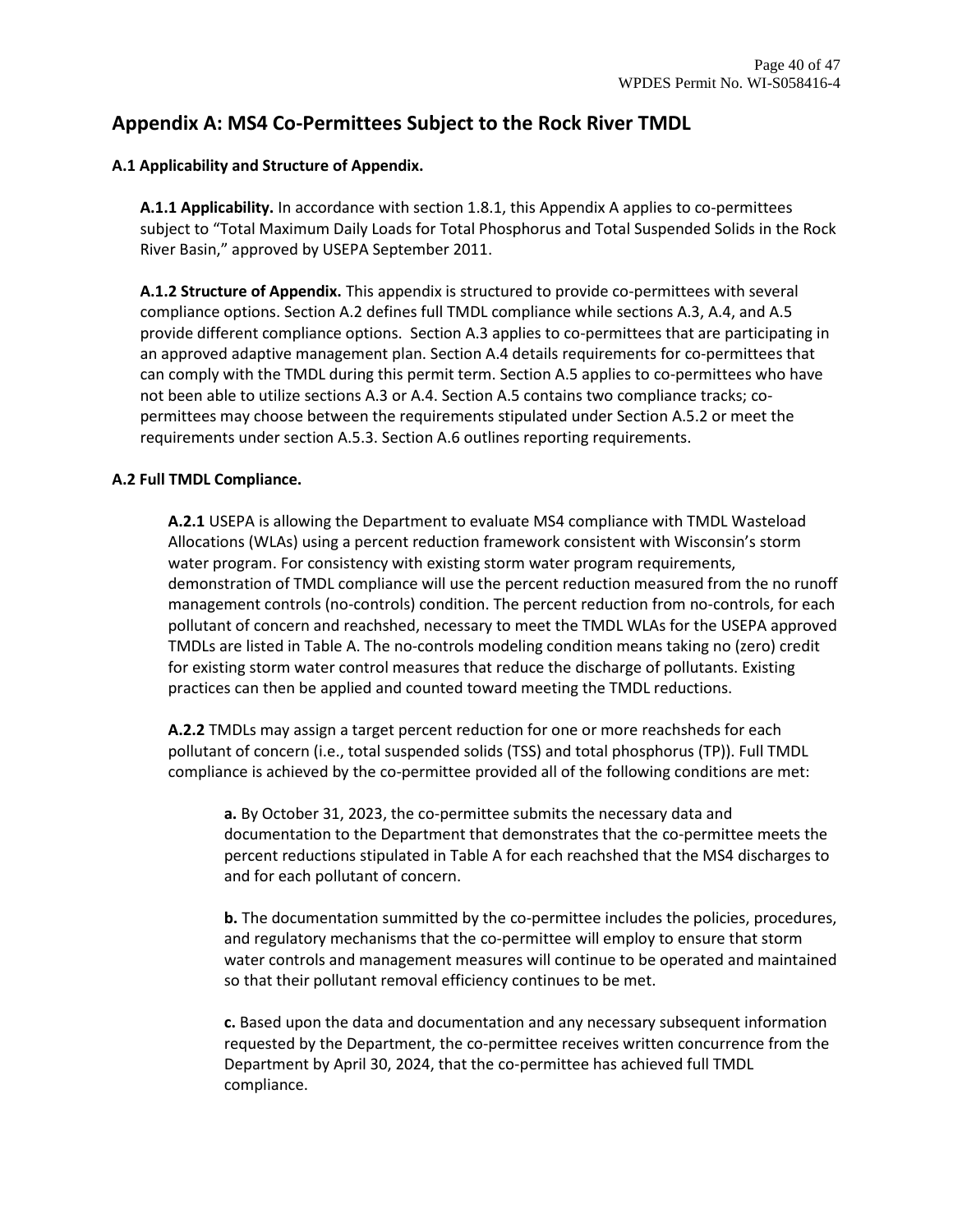**A.3 Participation in an Approved Adaptive Management Plan.** In accordance with s. 283.13(7), Wis. Stats., and s. NR 217.18, Wis. Adm. Code, if by the effective date of this permit the co-permittee has chosen to participate in an adaptive management project that has been approved by the Department the co-permittee shall continue to participate in the implementation of the adaptive management project.

**A.4 Compliance During the Term of This Permit.** If the co-permittee determines that it can meet the requirements stipulated in section A.2.2 by October 31, 2023, the co-permittee shall meet all the following:

**A.4.1** By March 31, 2020, the co-permittee shall notify the Department if compliance will be achieved by October 31, 2023.

**A.4.2** Consistent with the reporting requirements contained in section A.6, the co-permittee shall submit written verification that it is has met the applicable requirements contained in section A.2.2.

**A.5 Compliance Over Multiple Permit Terms.** If the co-permittee cannot meet the requirements stipulated under sections A.3 or A.4, the co-permittee shall demonstrate continued progress towards compliance with the requirements contained in section A.2.2. During the term of this permit, the following are required:

**A.5.1** By March 31, 2020, if the co-permittee determines that the applicable requirements contained in section A.2.2 will not be achieved by October 31, 2023, then the co-permittee shall notify the Department in writing which reachsheds and pollutants of concern are not in compliance with the requirements contained in section A.2.2.

**A.5.2** By October 31, 2021, the co-permittee shall submit a written TMDL implementation plan to the Department identifying and describing the actions that the co-permittee shall undertake, including a proposed schedule and milestones, to achieve the following by the end of the term of this permit:

a. A level of reduction that achieves at least 20% of the remaining reduction needed beyond the current 20% TSS reduction required under s. NR 151.13 (2)(b)1.b., Wis. Adm. Code, to achieve full compliance in sediment or TSS.

b. A level of reduction that achieves at least 10% of the remaining reduction needed beyond 15% TP reduction to achieve full compliance in TP.

Note: The reductions stipulated under section A.5.2 are interim compliance targets set for this permit term. Future permit reduction targets may taper off or vary between municipalities based on individual plans as it is expected that municipalities will rely more on reductions obtained through Redevelopment.

The percent reductions under sections A.5.2.a and A.5.2.b are measured from the baseline assumptions for the Rock River TMDLs, which represent compliance with s. NR 151.13, Wis. Adm. Code, to the total reductions listed in Table A (see example calculation below). The baseline assumption for the Rock River TMDL is a 40% reduction from no-controls for TSS and a 27% reduction from no-controls for TP.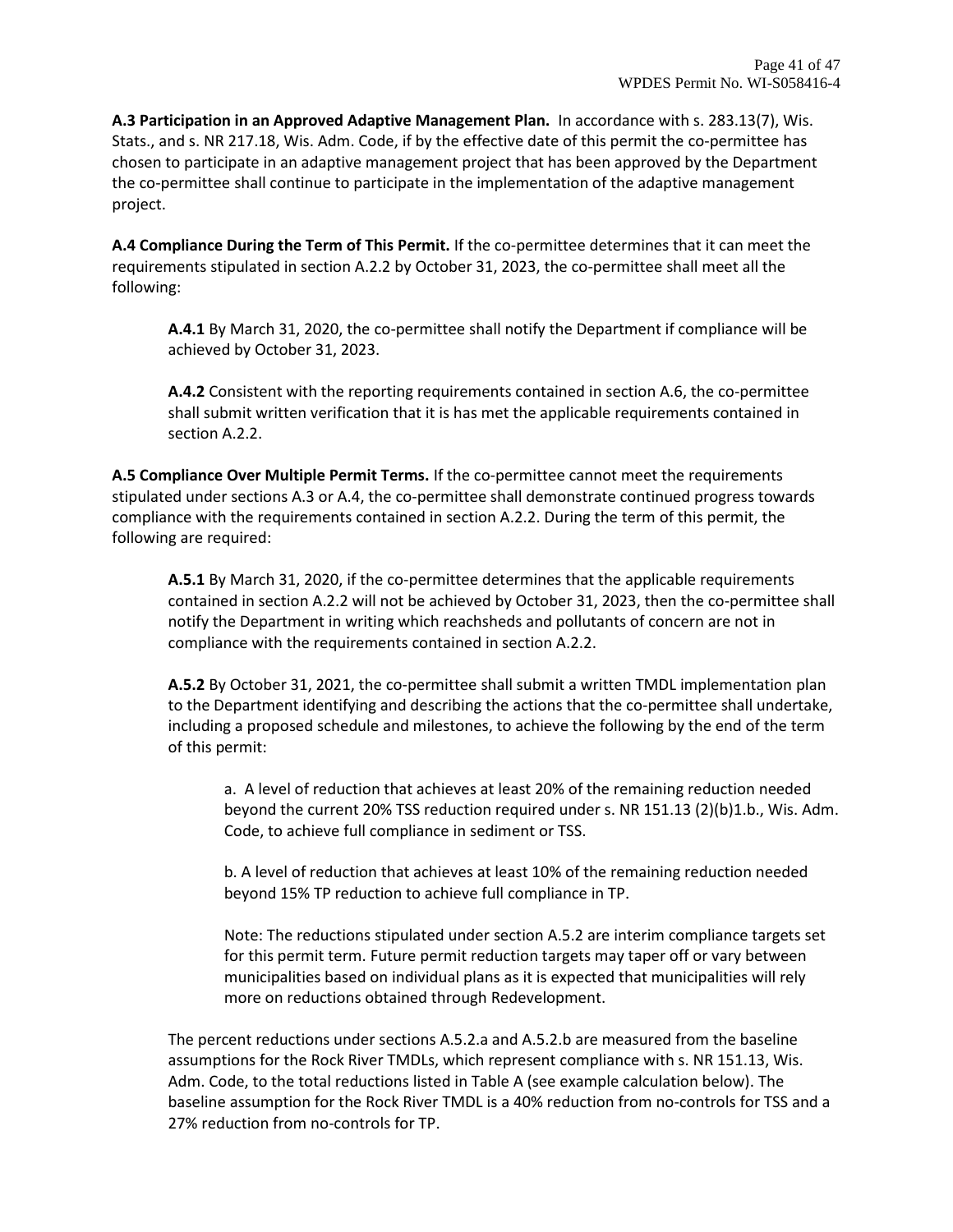**Note:** Refer to the applicable TMDL reports for additional discussions on baseline.

Unlike full compliance as outlined in section A.2.2, compliance with the reductions stipulated under sections A.5.2.a and A.5.2.b can be achieved utilizing an averaged reduction calculated from individual reductions achieved in one or multiple reachsheds and spanning the entire MS4 area that is impacted by the TMDL.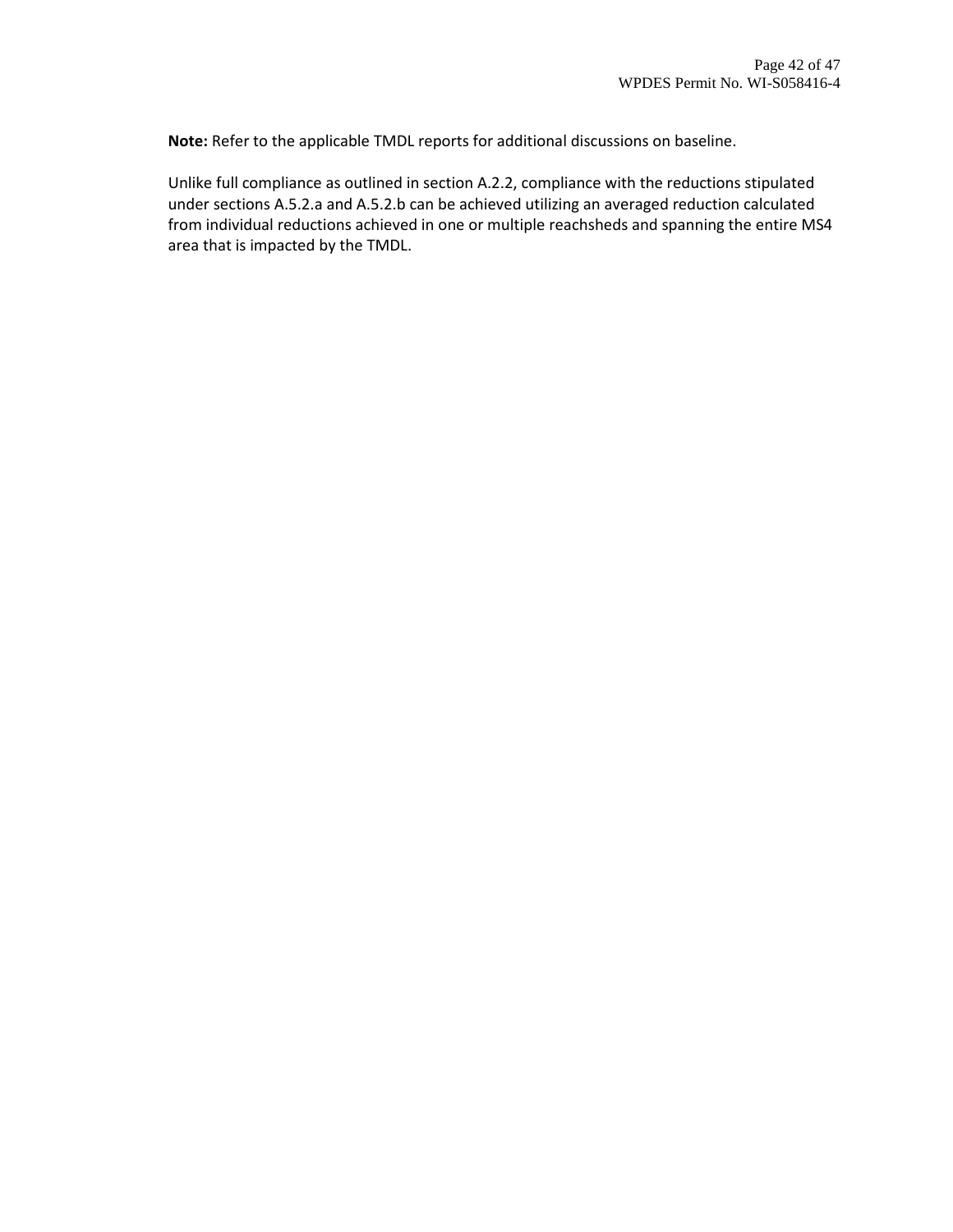## **Note: Example calculation to meet section A.5.2.a for total suspended solids (TSS)**

"Municipality A" has modeled a no-controls TSS load of 50 tons/year for reachshed 2 and 100 tons/ year for Reachshed 3.

## *Determine Calculated Wasteload Allocation*

"Municipality A" has area in Rock River TMDL reachsheds 2 and 3. From Table A.1, the TMDL requires the following reductions from no controls which under section A.2 must ultimately achieve a mass reduction as follows:

| <b>TMDL</b> | Modeled TSS | <b>TMDL TSS</b> | <b>Ultimate Mass</b>          | Calculated                  |
|-------------|-------------|-----------------|-------------------------------|-----------------------------|
| Reachshed   | from No-    | Reduction from  | <b>Reduction Required for</b> | <b>Wasteload Allocation</b> |
|             | Controls    | No-Controls     | <b>Full TMDL Compliance</b>   | (tons/yr)                   |
|             | (tons/yr)   |                 | (tons/yr)                     |                             |
|             | 50          | 40.6%           | $50*0.406 = 20.3$             | $50-20.3 = 29.7$            |
| 3           | 100         | 55.6%           | $100*0.556 = 55.6$            | $100 - 55.6 = 44.4$         |

*Determine Minimum Control Required under Section NR 151.13(2)(b)1.b., Wis. Adm. Code*

| <b>TMDL</b> | No Controls TSS | NR 151 Required     | NR 151 Allowable Load |
|-------------|-----------------|---------------------|-----------------------|
| Reachshed   | (tons/yr)       | Reduction (tons/yr) | (tons/yr)             |
|             | 50              | $50*0.20 = 10$      | $50-10 = 40$          |
|             | 100             | $100*0.20 = 20$     | $100 - 20 = 80$       |
| Total       |                 | 30.0                |                       |

#### *Calculate 20% Additional Reduction from Section NR 151.13(2)(b)1.b., Wis. Adm. Code*

Under section A.5.2.a, "Municipality A" must achieve an additional 20% reduction from the current 20% TSS reduction required under s. NR 151.13 (2)(b)1.b., Wis. Adm. Code. As shown below, "Municipality A" needs to achieve a 20% reduction of the remaining 45.9 tons results in "Municipality A" needing to achieve an additional 9.18 tons/year in reduction.

| Reachshed | <b>NR 151</b>  | Calculated Wasteload | <b>Additional Reduction</b> | 20% Additional        |
|-----------|----------------|----------------------|-----------------------------|-----------------------|
|           | Allowable      | Allocation (tons/yr) | from NR 151 (tons/yr)       | <b>Reduction from</b> |
|           | Load (tons/yr) |                      |                             | NR 151 (tons/yr)      |
|           | 40             | 29.7                 | $40-29.7 = 10.3$            | $10.3*0.2 = 2.06$     |
|           | 80             | 44.4                 | $80-44.4 = 35.6$            | $35.6*0.2 = 7.12$     |
| Total     |                |                      | 45.9                        | 9.18                  |

#### *Load reduction at the end of permit term*

At the end of the permit term, "Municipality A" should demonstrate a minimum reduction from no controls of 39.18 (30 tons plus 9.18 tons). "Municipality A" has the flexibility to decide how much of that reduction is provided in TMDL Reachshed 2 and/or 3 over the next permit term. "Municipality A" will still require additional reductions in each reachshed over subsequent permit terms to reach the calculated wasteload allocation of 29.7 tons in TMDL Reachshed 2 and 44.4 tons in TMDL Reachshed 3.

*The calculation process is similar for total phosphorus (TP).*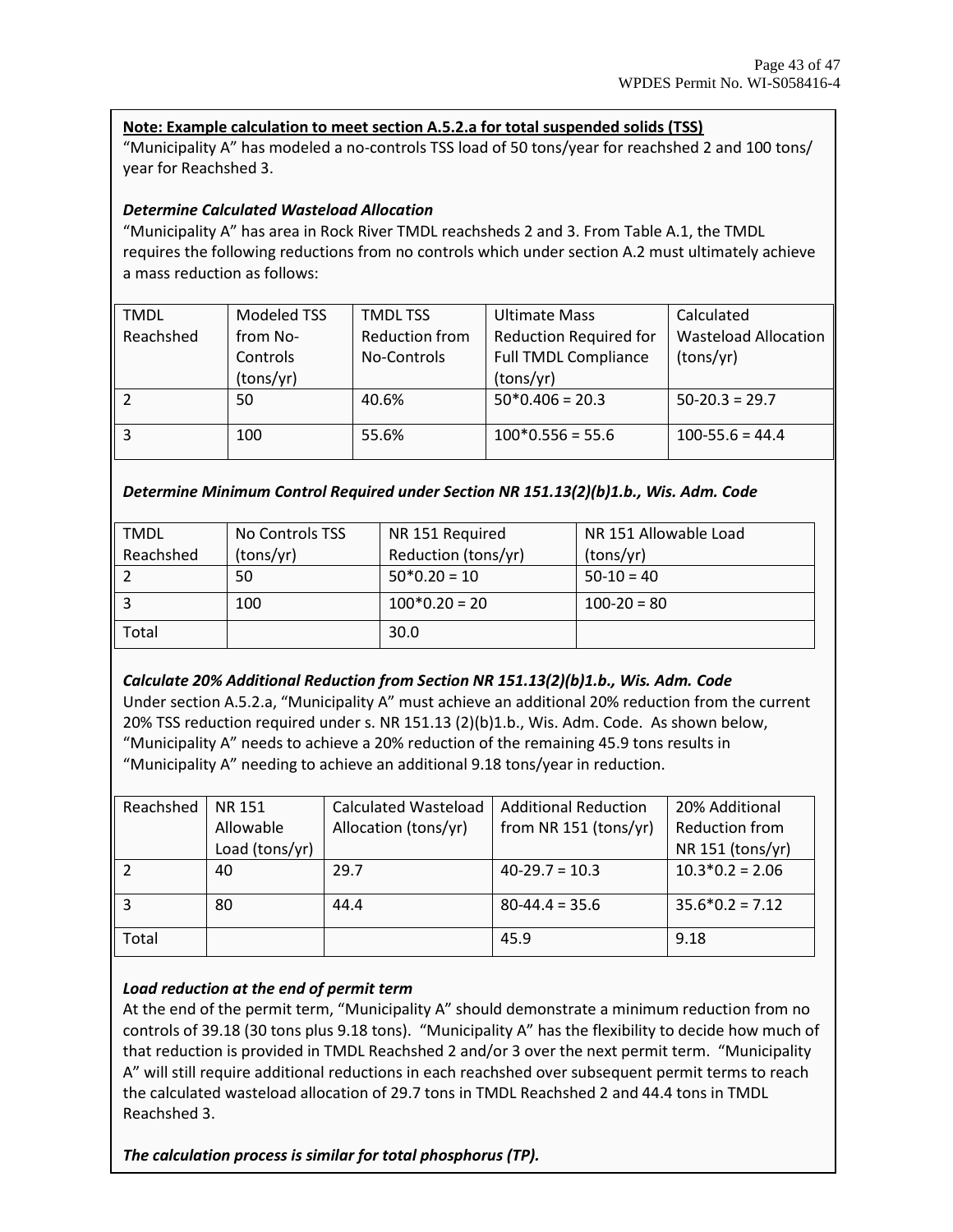**A.5.3** If the co-permittee determines by March 31, 2021, that it is unable to achieve the reductions stipulated under sections A.5.2.a and A.5.2.b, the co-permittee shall meet the following requirements by October 31, 2023:

**Note:** The co-permittee may optimize deployment of resources between the requirements listed below to maximize reductions for the least cost. In some cases, copermittees may already be meeting these requirements.

**a.** Pursuant to the co-permittee's authority under s. 281.33(6)(a)2., Wis. Stats., the copermittee shall create or revise and promulgate a municipal storm water management ordinance applicable to Redevelopment that requires compliance with postconstruction storm water management performance standards that are stricter than the uniform statewide standards established by the Department. When reporting to the Department under section A.6.3, the co-permittee shall include a justification for the level of pollutant reduction in the ordinance with an assessment of the progress it achieves towards full compliance with the TMDL. The redevelopment reductions may be adjusted to account for other storm water controls measures that may exist. The copermittee may also establish TP reduction levels for redevelopment projects.

**Note:** The co-permittee may enact an ordinance that is municipal wide, targets individual TMDL reachsheds, or designated areas within the permitted MS4 balancing required TMDL reductions, parcel size, and the impact of other treatment options. Increasing redevelopment reductions is one tool in moving toward TMDL compliance.

**b.** The co-permittee shall create or revise a municipal ordinance that requires the development and implementation of a maintenance plan for all privately-owned storm water treatment facilities for which the co-permittee takes a TSS and/or TP reduction credit. The co-permittee shall develop and implement procedures and measures to verify and track that the storm water treatment facilities are inspected on a regular schedule and maintained in the intended working condition in accordance with the plans. The co-permittee shall require that maintenance agreements be recorded with the appropriate property records that obligates the current and future owners to implement the maintenance plans.

**c.** The co-permittee shall revise or promulgate a municipal ordinance that requires the submittal of record drawings for storm water management facility that the co-permittee takes a TSS and/or TP credit. The co-permittee shall require submittal of the record drawings prior to close-out of the local permit or upon final approval and shall maintain appropriate records and tracking of the plans.

**d.** If the pollutant of concern is TP, the co-permittee shall implement, expand, or optimize a municipal leaf collection program coupled with street cleaning to serve areas where municipal leaf collection is not currently provided within the MS4 but for which a phosphorus reduction has been assigned and additional reductions could be achieved.

**Note:** The Department's "Interim Municipal Phosphorus Reduction Credit for Leaf Management Programs" guidance document includes recommendations on how the copermittee's municipal leaf collection program should be designed and implemented.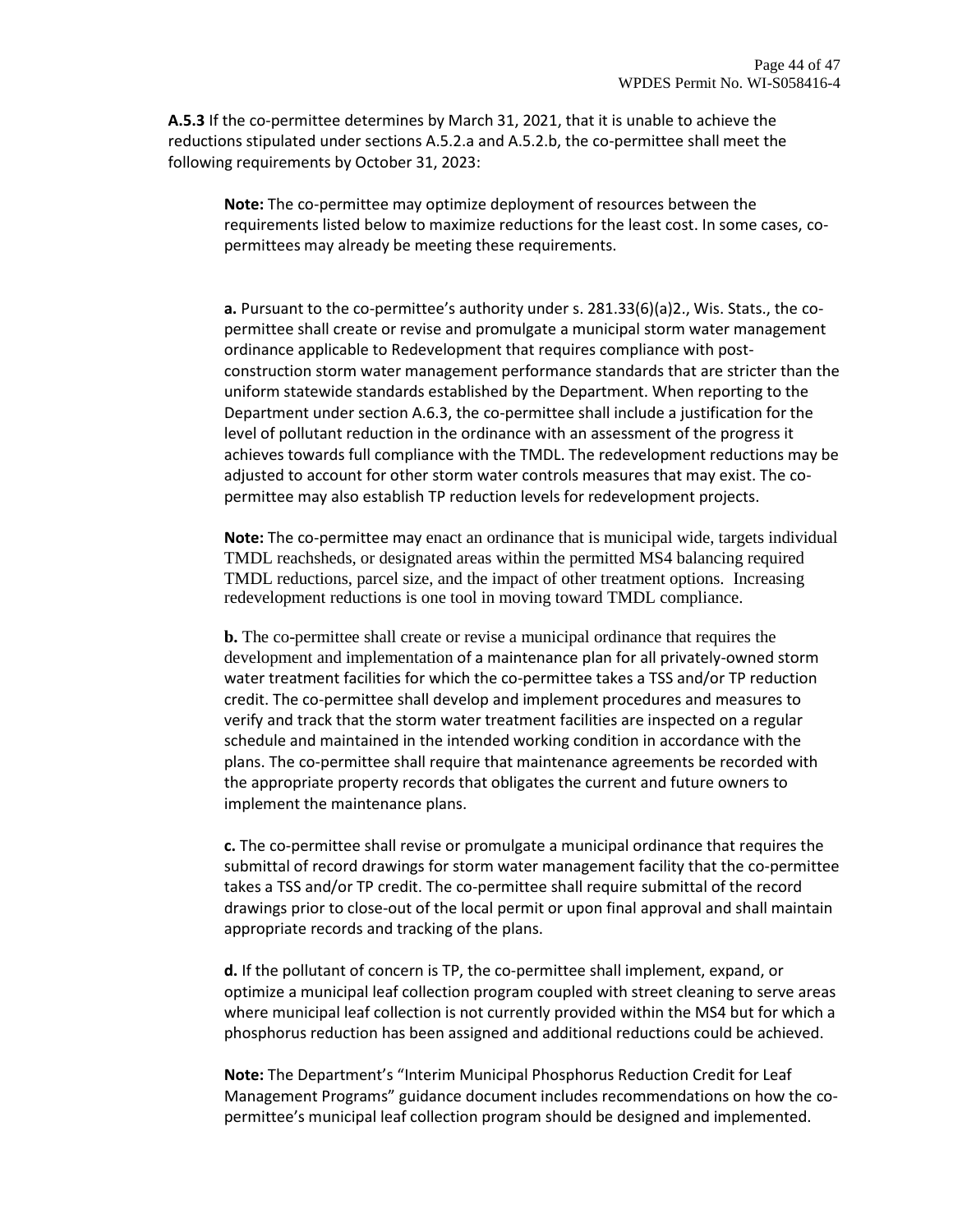The guidance is available from the Department's Internet site at: [https://dnr.wi.gov/topic/stormwater/standards/ms4\\_modeling.html](https://dnr.wi.gov/topic/stormwater/standards/ms4_modeling.html)

**e.** Within the MS4 permitted area, the co-permittee shall inventory the condition of the conveyance systems and outfalls. Where erosion or scour is occurring, the co-permittee shall develop a schedule to stabilize the identified areas over a 5-year period.

**f.** The co-permittee shall install at least one new structural BMP or enhance one or more existing structural BMPs to reduce a pollutant of concern discharged via storm water runoff to an impaired water body for which a WLA has been assigned to the copermittee. The co-permittee shall develop and implement a maintenance plan for each new structural BMP.

**g.** The co-permittee shall conduct an analysis of the current municipal street cleaning program, to determine if additional pollutant loading reductions can be achieved. The co-permittee shall evaluate optimizing sweeping frequency, targeting of critical areas and time periods, and instituting parking restrictions. If a pollutant reduction can be achieved through optimizing the existing street cleaning program, the co-permittee shall adopt the optimized program the next calendar year or provide a written explanation to the Department explaining why the optimize street cleaning program is not feasible and provide alternative options to achieve similar pollutant reductions.

**A.6 Reporting Requirements.** For the term of this permit, the co-permittee shall meet the following reporting requirements:

**A.6.1 Compliance Determination Reporting.** The co-permittee shall submit the information requested in this appendix in accordance with the following schedule:

- **a.** By March 31, 2020, for sections A.4.1 and A.5.1.
- **b.** By October 31, 2021, for section A.5.2.
- **c.** By October 31, 2023, for sections A.2.2.a and A.5.3.

**A.6.2 Annual Reporting.** For compliance options outlined under sections A.3, A.4, and A.5, the co-permittee shall include a description and the status of progress toward implementing the identified actions and activities in their MS4 annual reports due by March 31 of each year.

**A.6.3 Final Documentation.** Except for co-permittees complying with a Department approved adaptive management plan under section A.3.2, by October 31, 2023, the co-permittee shall submit documentation to the Department to verify that the co-permittee has completed all actions required under this appendix including the following:

**a.** An updated storm sewer system map that identifies:

**(1)** The current municipal boundary. For a co-permittee that is not a city or village, identify the permitted area.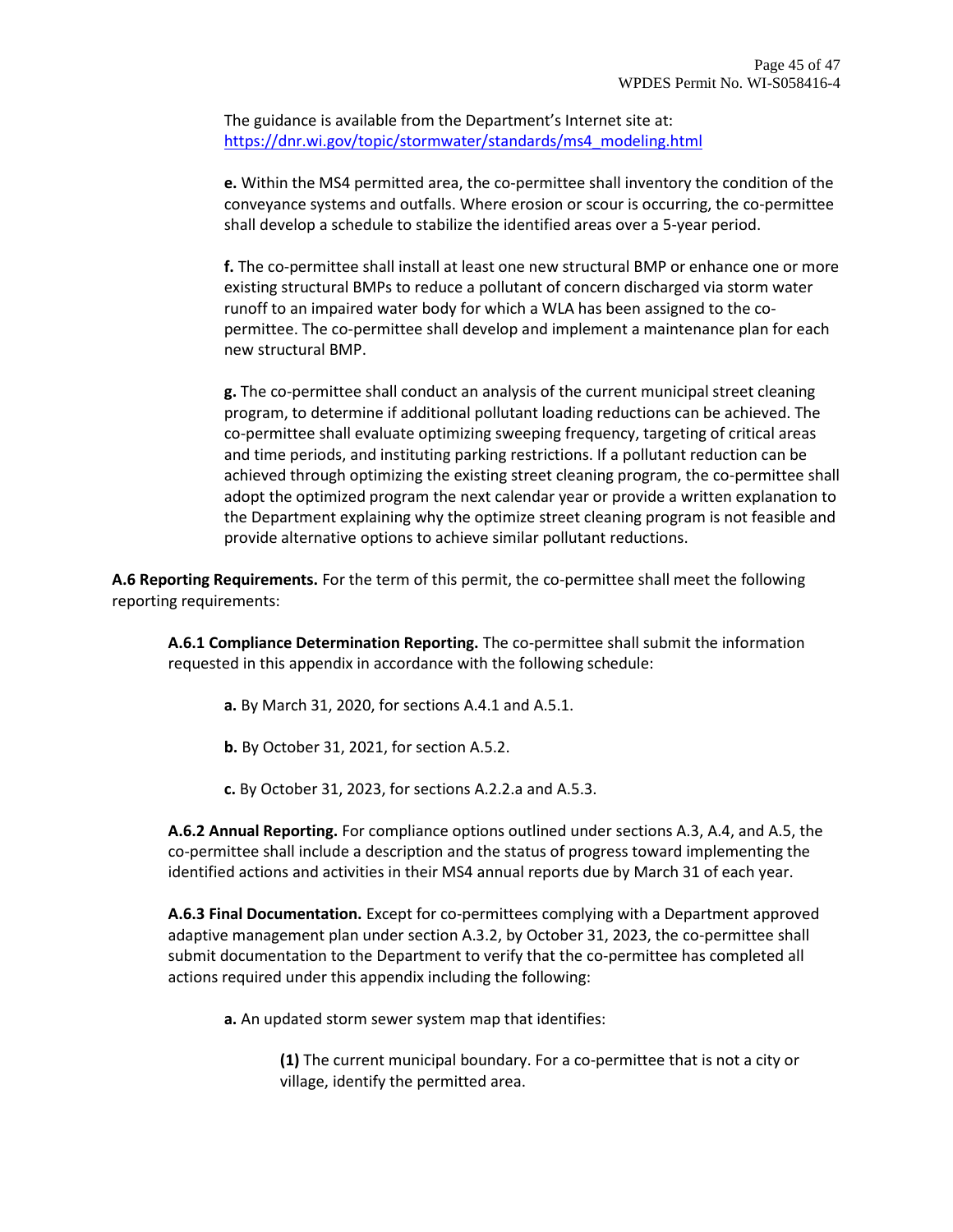**Note:** The permitted area for towns, counties and non-traditional MS4s pertains to the area within an urbanized area or the area served by its storm sewer system, such as a university campus.

**(2)** The TMDL reachshed boundaries within the municipal boundary, and the area of each TMDL reachshed in acres within the municipal boundary.

**(3)** The MS4 drainage boundary associated with each TMDL reachshed, and the area in acres of the MS4 drainage boundary associated with each TMDL reachshed.

**b.** The co-permittee shall submit an updated tabular summary that includes the following for each MS4 drainage boundary associated with each TMDL reachshed as identified under section A.6.3.a and for each pollutant of concern:

**(1)** The co-permittee's percent reduction needed to comply with its TMDL WLA from the no-controls modeling condition.

**(2)** The modeled MS4 annual average pollutant load without any storm water control measures.

**(3)** The modeled MS4 annual average pollutant load with existing storm water control measures.

**(4)** The percent reduction in pollutant load achieved calculated from the nocontrols condition determined under section A.6.3.a(2) and the existing controls condition determined under section A.6.3.a(3).

**(5)** The existing storm water control measures, including the type of measure, area treated in acres, the pollutant load reduction efficiency, and confirmation of the co-permittee's authority for long-term maintenance of each practice.

**c.** If the updated tabular summary required under section A.6.3.b shows that the copermittee is not achieving the requirements stipulated in section A.2, the co-permittee shall submit an updated written TMDL implementation plan to the Department that describes how the co-permittee will make progress toward achieving compliance. The TMDL implementation plan shall include the following information:

**(1)** A list of management options and an implementation schedule that over the next permit term achieves, to the maximum extent practicable, an additional 20% reduction in sediment or TSS and an additional 10% reduction in TP. The percent reductions shall be applied to the difference measured from loading conditions at the end of this permit to the total reductions listed in Table A. The reductions can be achieved utilizing an averaged reduction calculated from individual reductions achieved in one or multiple reachsheds and spanning the entire MS4 area impacted by a TMDL.